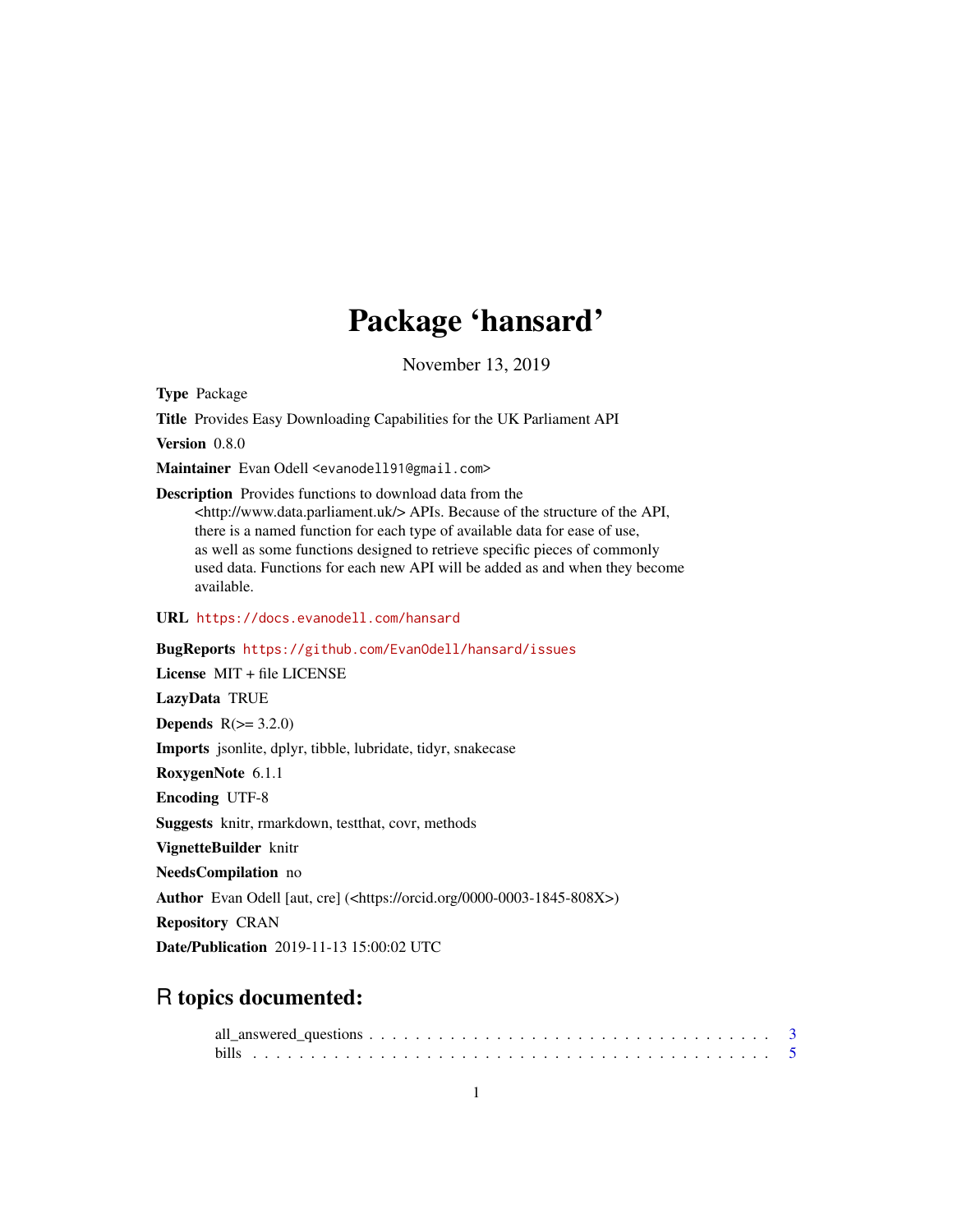| $\overline{7}$                                                                                                                          |
|-----------------------------------------------------------------------------------------------------------------------------------------|
| 8                                                                                                                                       |
| 9                                                                                                                                       |
| 10                                                                                                                                      |
| 11                                                                                                                                      |
| 13                                                                                                                                      |
| 14                                                                                                                                      |
| 15                                                                                                                                      |
| 17                                                                                                                                      |
| 18                                                                                                                                      |
| 19                                                                                                                                      |
| 20                                                                                                                                      |
| 22                                                                                                                                      |
| 23                                                                                                                                      |
| 24                                                                                                                                      |
| 26                                                                                                                                      |
| 27                                                                                                                                      |
| 29                                                                                                                                      |
| 29                                                                                                                                      |
| 30                                                                                                                                      |
| $\text{Iords}_{\text{u}}$ attendance $\ldots \ldots \ldots \ldots \ldots \ldots \ldots \ldots \ldots \ldots \ldots \ldots \ldots$<br>31 |
| 32                                                                                                                                      |
| 33                                                                                                                                      |
| 34                                                                                                                                      |
| 36                                                                                                                                      |
| 37                                                                                                                                      |
| 38                                                                                                                                      |
| 39                                                                                                                                      |
| 41                                                                                                                                      |
| 42                                                                                                                                      |
| 44                                                                                                                                      |
|                                                                                                                                         |
|                                                                                                                                         |
| 48<br>papers laid                                                                                                                       |
| 50                                                                                                                                      |
| 51                                                                                                                                      |
| 52                                                                                                                                      |
| 53                                                                                                                                      |
| 55                                                                                                                                      |
|                                                                                                                                         |

**Index** [57](#page-56-0)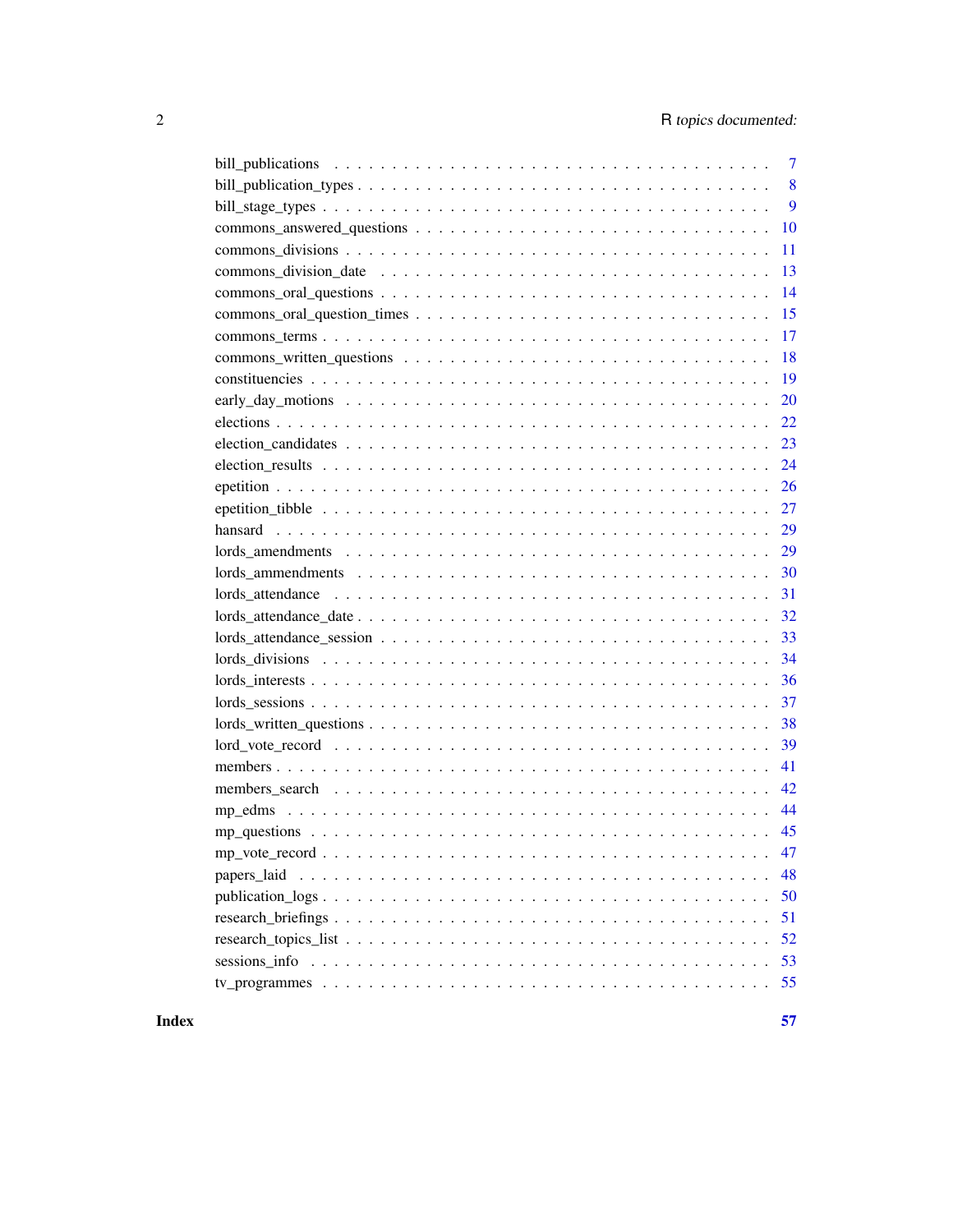<span id="page-2-1"></span><span id="page-2-0"></span>all\_answered\_questions

*All answered parliamentary questions*

# Description

Imports data on all answered parliamentary questions in the House of Commons and/or in the House of Lords. The mp\_id, tabling\_mp\_id and answering\_body parameters accept a single ID or department names, or a list of IDs or department names, respectively.

This is the most flexible of the various functions that look up questions, as it queries all types of questions in both houses with a wide selection of parameters: The member who asks the question, the member who answers it and the relevant department can all be used to query the API. mp\_id, tabling\_mp\_id and answering\_body all accept lists of multiple relevant search parameters. This can be in the form of a list, a data.frame column, a character vector, etc.

#### Usage

```
all_answered_questions(mp_id = NULL, tabling_mp_id = NULL,
  house = NULL, answering_body = NULL, start_date = "1900-01-01",
  end_date = Sys.Date(), extra_args = NULL, tidy = TRUE,
  tidy_style = "snake", verbose = TRUE)
hansard_all_answered_questions(mp_id = NULL, tabling_mp_id = NULL,
 house = NULL, answering_body = NULL, start_date = "1900-01-01",
 end_date = Sys.Date(), extra_args = NULL, tidy = TRUE,
```

```
tidy_style = "snake", verbose = TRUE)
```

| mp_id         | Accepts a member ID or vector of member IDs, and returns a tibble with all<br>available questions answered by that member. Includes both oral and written<br>questions, and includes members of the House of Commons and the House of<br>Lords. If NULL, returns a tibble with all available answered questions, subject to<br>other parameters. Defaults to NULL.                                 |
|---------------|----------------------------------------------------------------------------------------------------------------------------------------------------------------------------------------------------------------------------------------------------------------------------------------------------------------------------------------------------------------------------------------------------|
| tabling_mp_id | Accepts a member ID or vector of member IDs, and returns a tibble with all<br>available questions asked by that member, subject to all other parameters. In-<br>cludes both oral and written questions, and includes members of the House of<br>Commons and the House of Lords. If NULL, returns a tibble with all available<br>answered questions, subject to other parameters. Defaults to NULL. |
| house         | The house to return questions from. Accepts either the short name of the legis-<br>lature (e.g. 'commons' or 'lords') or the ID of the legislature (1 for the House<br>of Commons, 2 for the House of Lords). The short names are not case sensitive.<br>If NULL, returns answers from both houses, subject to other parameters. Defaults<br>to NULL.                                              |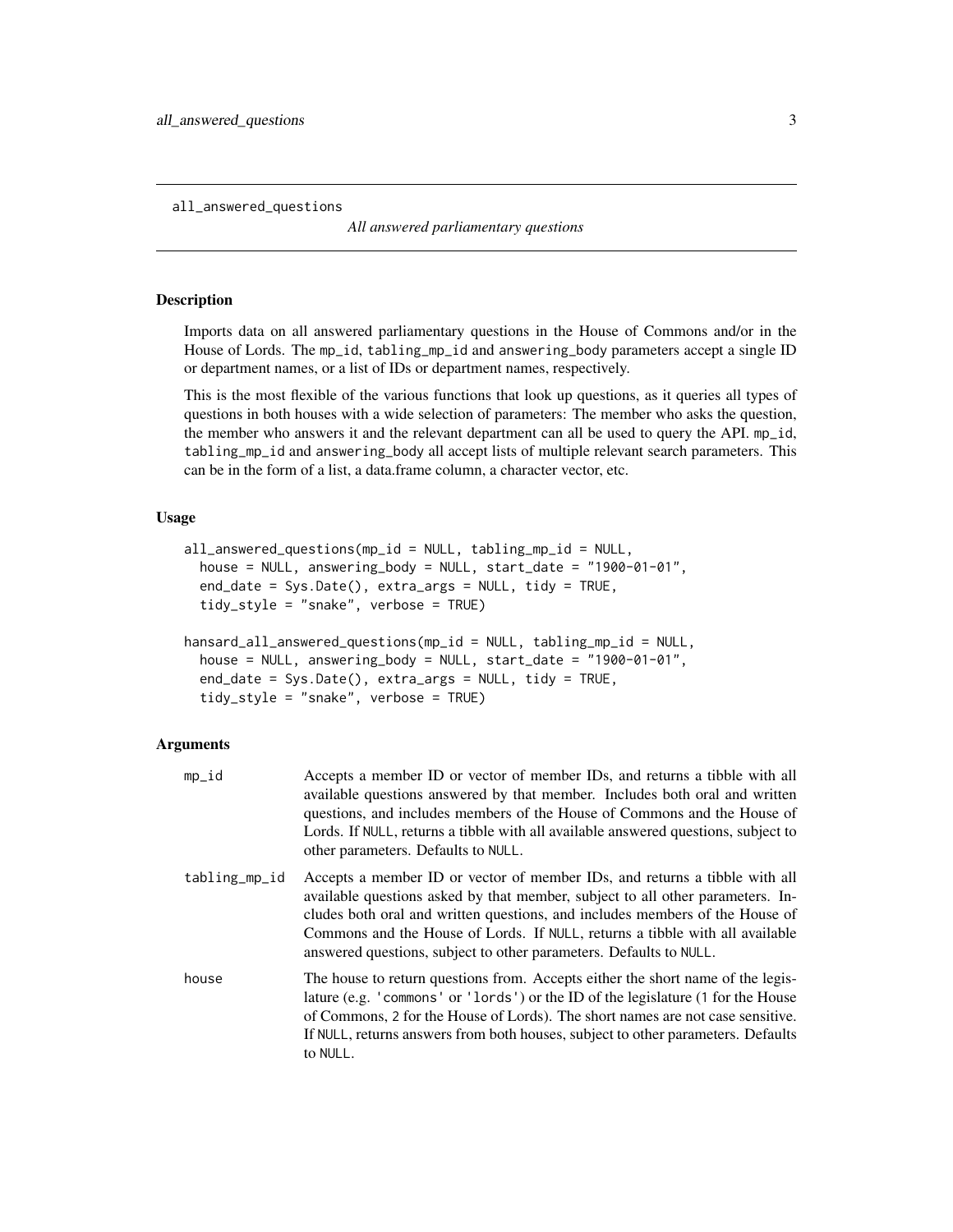<span id="page-3-0"></span>

|            | answering_body The name of the government department that answers the question, or a vector of<br>government deparment names. Accepts either the short name name of a depart-<br>ment (e.g. 'Education' for the Department for Education, 'Digital, Culture, Media<br>and Sport' for the Department for Digital, Culture, Media and Sport), or the ID<br>of a particular department (e.g. 60 for the Department for Education). If NULL,<br>returns answers from all departments, subject to other parameters. Defaults to<br>NULL. |
|------------|-------------------------------------------------------------------------------------------------------------------------------------------------------------------------------------------------------------------------------------------------------------------------------------------------------------------------------------------------------------------------------------------------------------------------------------------------------------------------------------------------------------------------------------|
| start date | The earliest date to include in the tibble. Accepts character values in 'YYYY-MM-DD'<br>format, and objects of class Date, POSIXt, POSIXct, POSIX1t or anything else<br>that can be coerced to a date with as .Date(). Defaults to '1900-01-01'.                                                                                                                                                                                                                                                                                    |
| end_date   | The latest date to include in the tibble. Defaults to '1900-01-01'. Accepts<br>character values in 'YYYY-MM-DD' format, and objects of class Date, POSIXt,<br>POSIXct, POSIX1t or anything else that can be coerced to a date with as . Date().<br>Defaults to the current system date.                                                                                                                                                                                                                                             |
| extra_args | Additional parameters and queries to pass to API. These queries must be strings<br>and start with "&". See the API documentation or the package vignette for more<br>details. Defaults to NULL.                                                                                                                                                                                                                                                                                                                                     |
| tidy       | Logical parameter. If TRUE, fixes the variable names in the tibble to remove<br>special characters and superfluous text, and converts the variable names to a<br>consistent style. Defaults to TRUE.                                                                                                                                                                                                                                                                                                                                |
| tidy_style | The style to convert variable names to, if tidy = TRUE. Accepts any style ac-<br>cepted by to_any_case. Defaults to 'snake'.                                                                                                                                                                                                                                                                                                                                                                                                        |
| verbose    | If TRUE, displayes messages on the console on the progress of the API request.<br>Defaults to TRUE.                                                                                                                                                                                                                                                                                                                                                                                                                                 |
|            |                                                                                                                                                                                                                                                                                                                                                                                                                                                                                                                                     |

A tibble with details on all answered questions in the House of Commons and the House of Lords.

#### See Also

```
commons_answered_questions()
commons_oral_questions()
commons_oral_question_times()
commons_written_questions()
lords_written_questions()
mp_questions()
```
# Examples

```
## Not run:
# All questions answered by Nicola Blackwood from 1 January 2017 onwards
x \le all_answered_questions(4019, start_date = "2017-01-01")
# All questions answered by Nicola Blackwood from 1 January 2017 onwards
# returns variables in camelCase style
```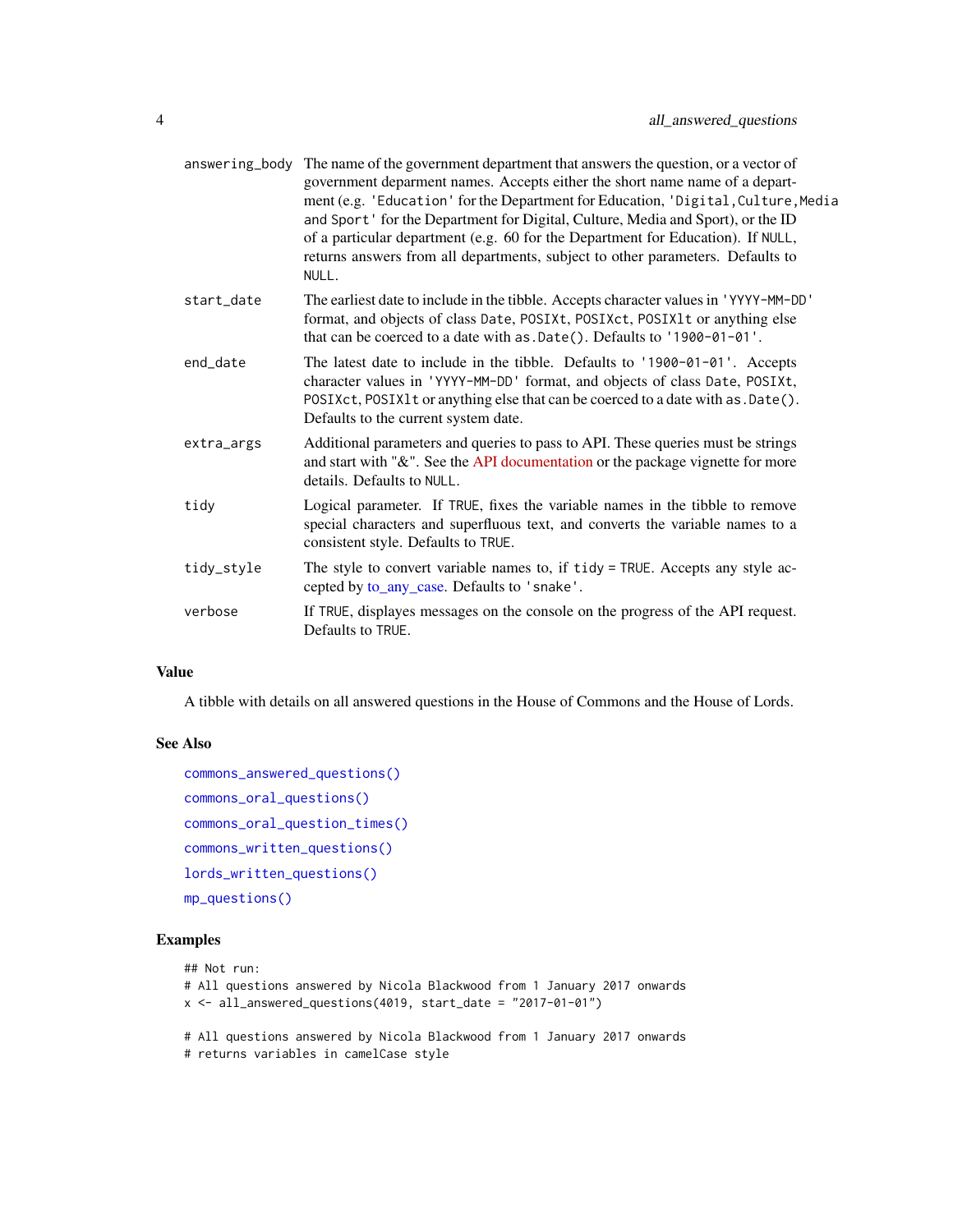```
y <- all_answered_questions(4019,
  start_date = "2017-01-01",
  tidy_style = "small_camel"
)
# All questions asked by Andrew Dismore from 1 January 2017 onwards
z <- hansard_all_answered_questions(
  tabling_mpl = 179,
  start_date = "2017-01-01"
\mathcal{L}# Return all questions asked in the House of Lords
# answered by the Department for Education.
a <- hansard_all_answered_questions(house = "lords", answering_body = 60)
# Returns all questions asked in the House of Lords
# answered by the Department for Education.
b <- hansard_all_answered_questions(house = 2, answering_body = "Education")
# Accepts multiple inputs for mp_id, tabling_mp_id and answering_body
w <- hansard_all_answered_questions(
  mp_id = c(4019, 3980),
  tabling_mp_id = c(338, 172),
  answering_body = c("health", "justice"),
  start_date = "2016-12-18",
  end_date = "2017-03-12"
\lambda## End(Not run)
```
<span id="page-4-1"></span>

bills *Bill data*

#### Description

Imports data on House of Commons and House of Lords bills.

#### Usage

```
bills(ID = NULL, amendments = FALSE, start_data = "1900-01-01",end_date = Sys.Date(), extra_args = NULL, tidy = TRUE,
  tidy_style = "snake", verbose = TRUE)
hansard_bills(ID = NULL, amendments = FALSE,start_date = "1900-01-01", end_date = Sys.Date(),
  extra_args = NULL, tidy = TRUE, tidy_style = "snake",
 verbose = TRUE)
```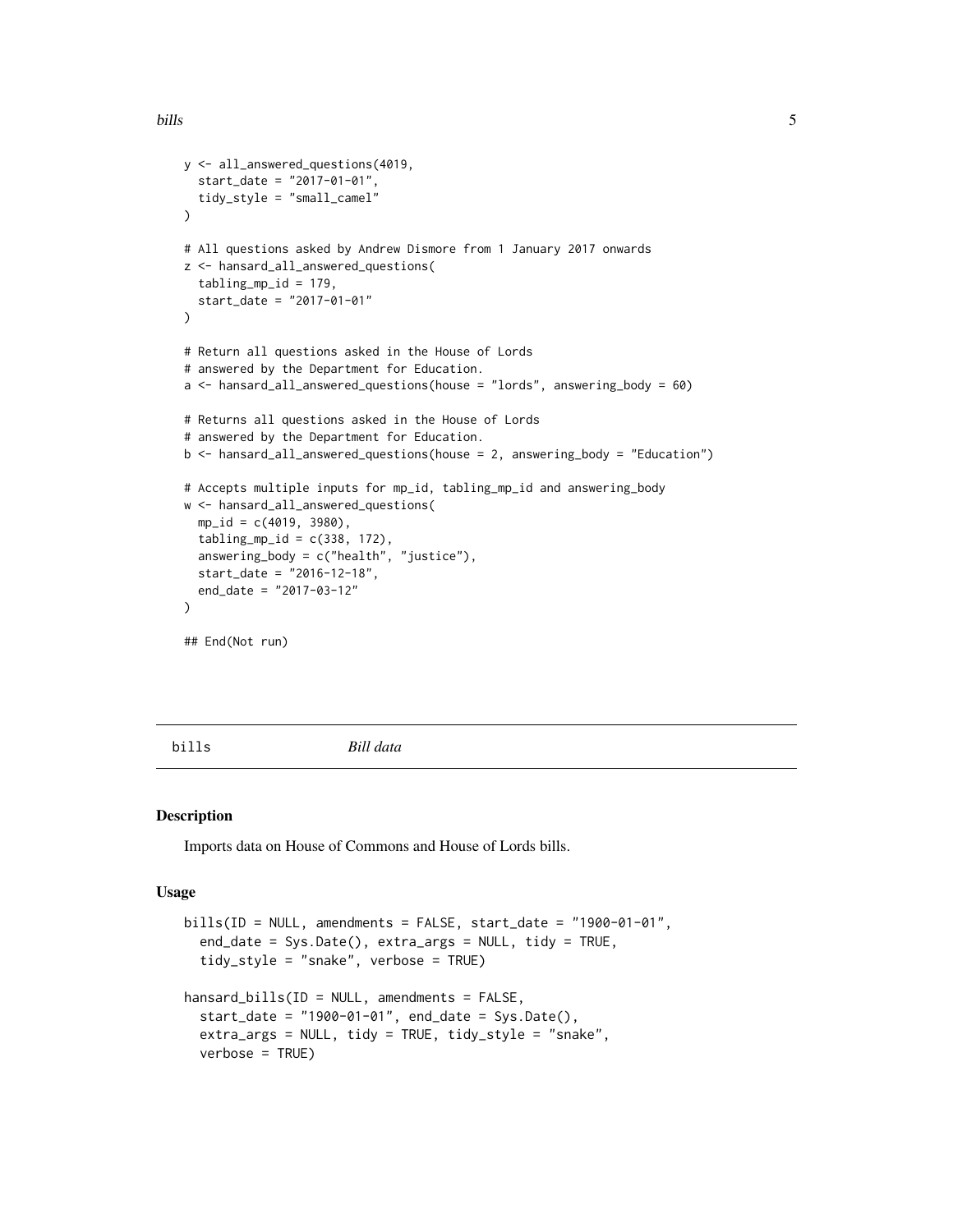<span id="page-5-0"></span>

| ID         | The ID of a given bill to return data on. If NULL, returns all bills, subject to other<br>parameters. Defaults to NULL.                                                                                                                                                   |
|------------|---------------------------------------------------------------------------------------------------------------------------------------------------------------------------------------------------------------------------------------------------------------------------|
| amendments | If TRUE, returns all bills with amendments, subject to other parameters. Defaults<br>to FALSE.                                                                                                                                                                            |
| start date | Only includes bills introduced on or after this date. Accepts character values in<br>'YYYY-MM-DD' format, and objects of class Date, POSIXt, POSIXct, POSIX1t<br>or anything else that can be coerced to a date with as .Date(). Defaults to<br>$'1900 - 01 - 01'.$       |
| end_date   | Only includes bills introduced on or before this date. Accepts character values<br>in 'YYYY-MM-DD' format, and objects of class Date, POSIXt, POSIXct, POSIX1t<br>or anything else that can be coerced to a date with as .Date(). Defaults to the<br>current system date. |
| extra_args | Additional parameters and queries to pass to API. These queries must be strings<br>and start with "&". See the API documentation or the package vignette for more<br>details. Defaults to NULL.                                                                           |
| tidy       | Logical parameter. If TRUE, fixes the variable names in the tibble to remove<br>special characters and superfluous text, and converts the variable names to a<br>consistent style. Defaults to TRUE.                                                                      |
| tidy_style | The style to convert variable names to, if tidy = TRUE. Accepts any style ac-<br>cepted by to_any_case. Defaults to 'snake'.                                                                                                                                              |
| verbose    | If TRUE, displayes messages on the console on the progress of the API request.<br>Defaults to TRUE.                                                                                                                                                                       |

A tibble with details on bills before the House of Lords and the House of Commons.

# See Also

[bill\\_stage\\_types\(\)](#page-8-1) [bill\\_publications\(\)](#page-6-1)

# Examples

```
## Not run:
# Download data on all bills
x \leftarrow \text{bills}()# Download data on all bill amendments
x \leftarrow \text{bills}(\text{amendments} = \text{TRUE})# Download data on a specific bills
x \leftarrow \text{bills}(1719)# Download data on all bills introduced after a given date
x <- bills(start_date = "2016-01-01")
```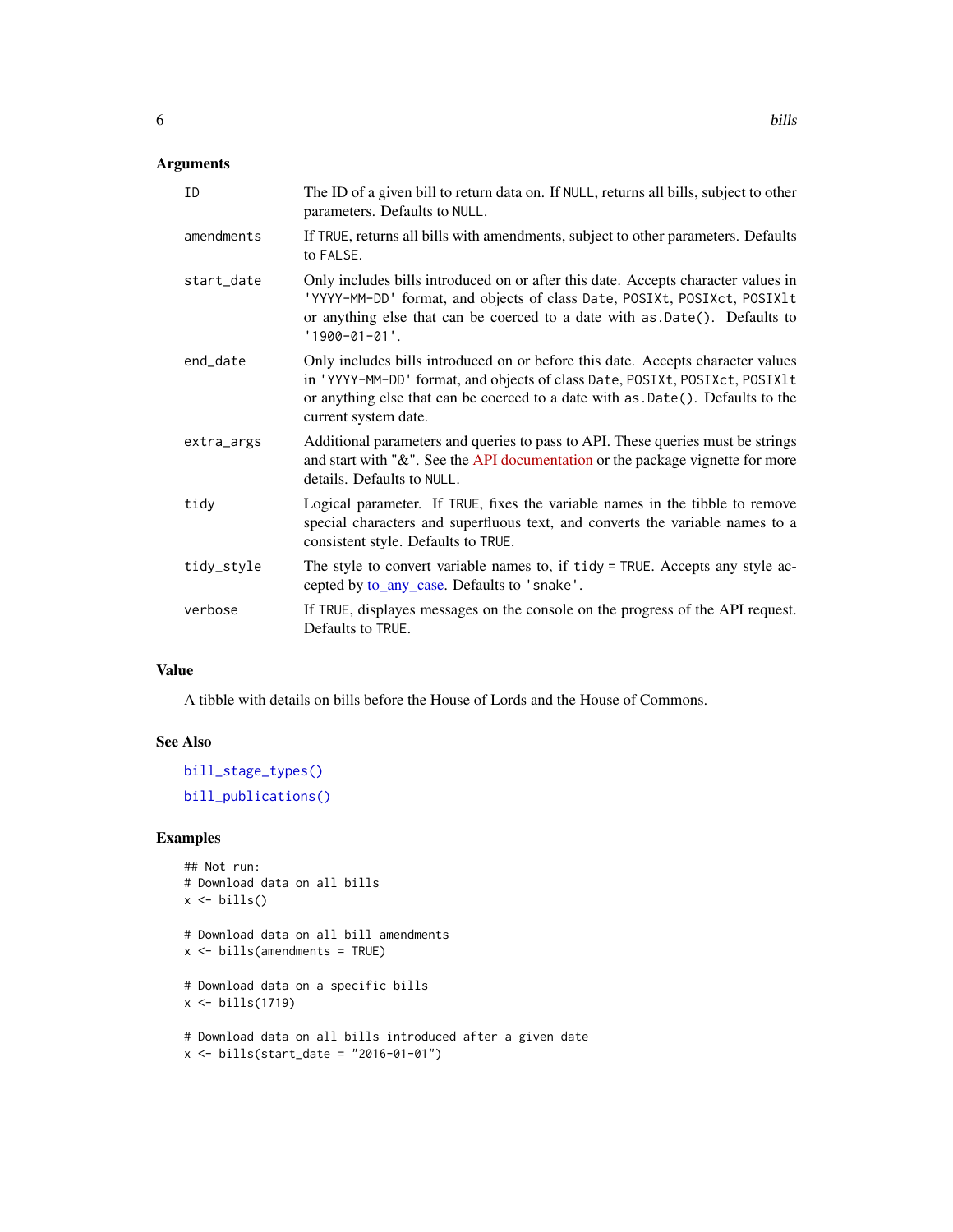<span id="page-6-0"></span>## End(Not run)

<span id="page-6-1"></span>bill\_publications *Bill Publications*

# Description

Returns details of all publications associated with a specific bill or all bills.

# Usage

```
bill_publications(ID = NULL, publication_type = NULL,
 start_date = "1900-01-01", end_date = Sys.Date(),
 extra_args = NULL, tidy = TRUE, tidy_style = "snake",
 verbose = FALSE)
hansard_bill_publications(ID = NULL, publication_type = NULL,
 start_date = "1900-01-01", end_date = Sys.Date(),
 extra_args = NULL, tidy = TRUE, tidy_style = "snake",
 verbose = FALSE)
```

| ID               | The ID of a specific bill to return publications for. If NULL, returns all bill publi-<br>cations subject to other parameters. Defaults to NULL.                                                                                                                        |
|------------------|-------------------------------------------------------------------------------------------------------------------------------------------------------------------------------------------------------------------------------------------------------------------------|
| publication_type |                                                                                                                                                                                                                                                                         |
|                  | The type of bill publication to return, in the form of a string. For a character vec-<br>tor of bill publication types, see bill_publication_types(). If NULL, returns<br>all publications of all types, subject to other parameters. Defaults to NULL.                 |
| start_date       | Only includes bill publications on or after this date. Accepts character values<br>in 'YYYY-MM-DD' format, and objects of class Date, POSIXt, POSIXct, POSIX1t<br>or anything else that can be coerced to a date with as Date(). Defaults to<br>$'1900 - 01 - 01'.$     |
| end date         | Only includes bill publications on before this date. Accepts character values<br>in 'YYYY-MM-DD' format, and objects of class Date, POSIXt, POSIXct, POSIX1t<br>or anything else that can be coerced to a date with as .Date(). Defaults to the<br>current system date. |
| extra_args       | Additional parameters and queries to pass to API. These queries must be strings<br>and start with "&". See the API documentation or the package vignette for more<br>details. Defaults to NULL.                                                                         |
| tidy             | Logical parameter. If TRUE, fixes the variable names in the tibble to remove<br>special characters and superfluous text, and converts the variable names to a<br>consistent style. Defaults to TRUE.                                                                    |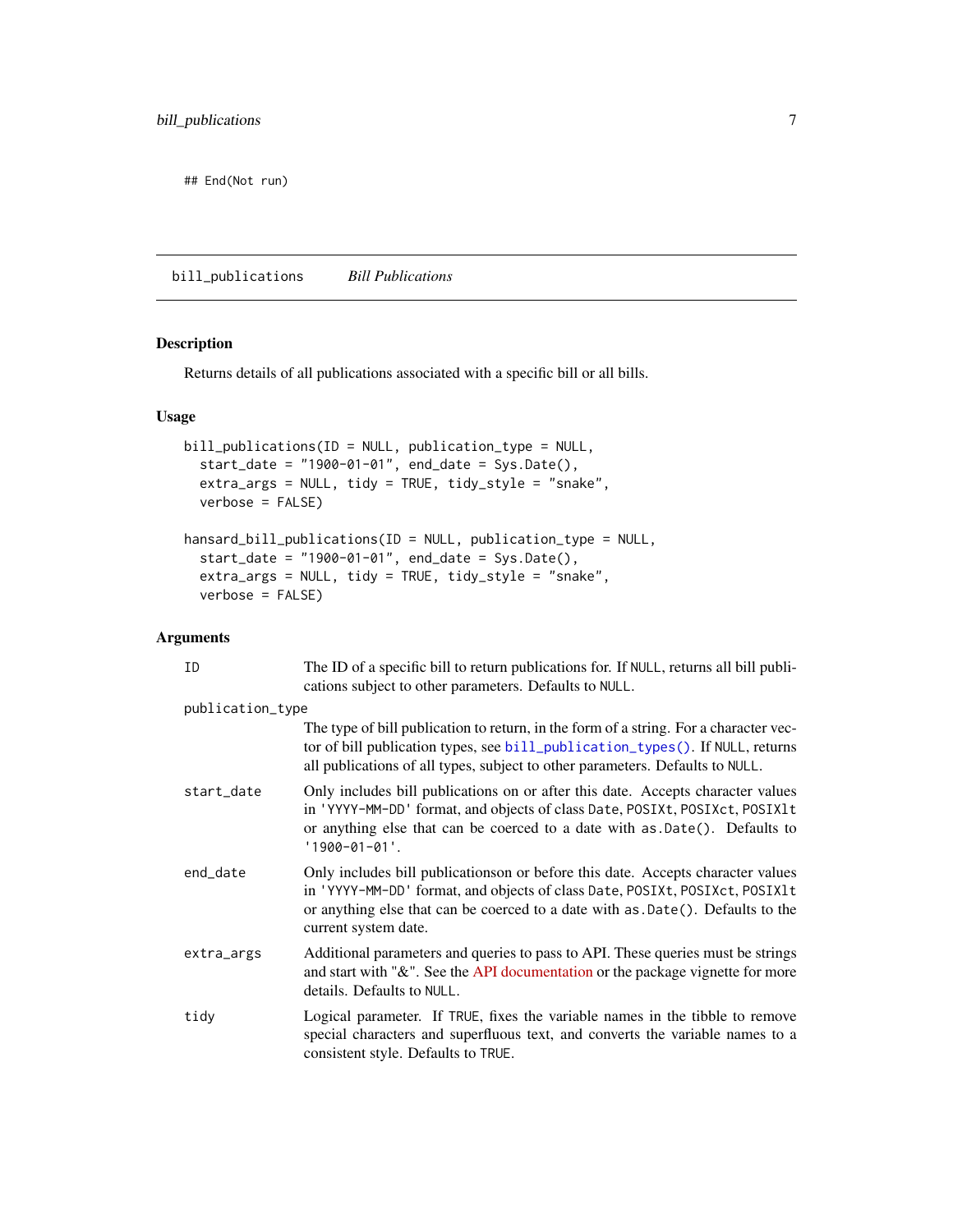<span id="page-7-0"></span>

| tidy_style | The style to convert variable names to, if tidy = TRUE. Accepts any style ac-  |
|------------|--------------------------------------------------------------------------------|
|            | cepted by <u>to any case</u> . Defaults to 'snake'.                            |
| verbose    | If TRUE, displayes messages on the console on the progress of the API request. |
|            | Defaults to TRUE.                                                              |

A tibble with details on bill publications.

#### See Also

```
bill_stage_types()
bills()
bill_publication_types()
```
#### Examples

```
## Not run:
# Requesting a specific publication
x <- bill_publications(ID = 752025)
# Requesting all publications after a given date
y <- bill_publications(start_date = "2018-01-01")
```
## End(Not run)

```
bill_publication_types
```
*A character vector of possible types of bill publications. For use with* [bill\\_publications\(\)](#page-6-1)

# Description

A character vector of possible types of bill publications. For use with [bill\\_publications\(\)](#page-6-1)

#### Usage

```
bill_publication_types
```
# Format

A character vector containing 38 elements

# See Also

```
bill_publications()
bills()
bill_stage_types()
```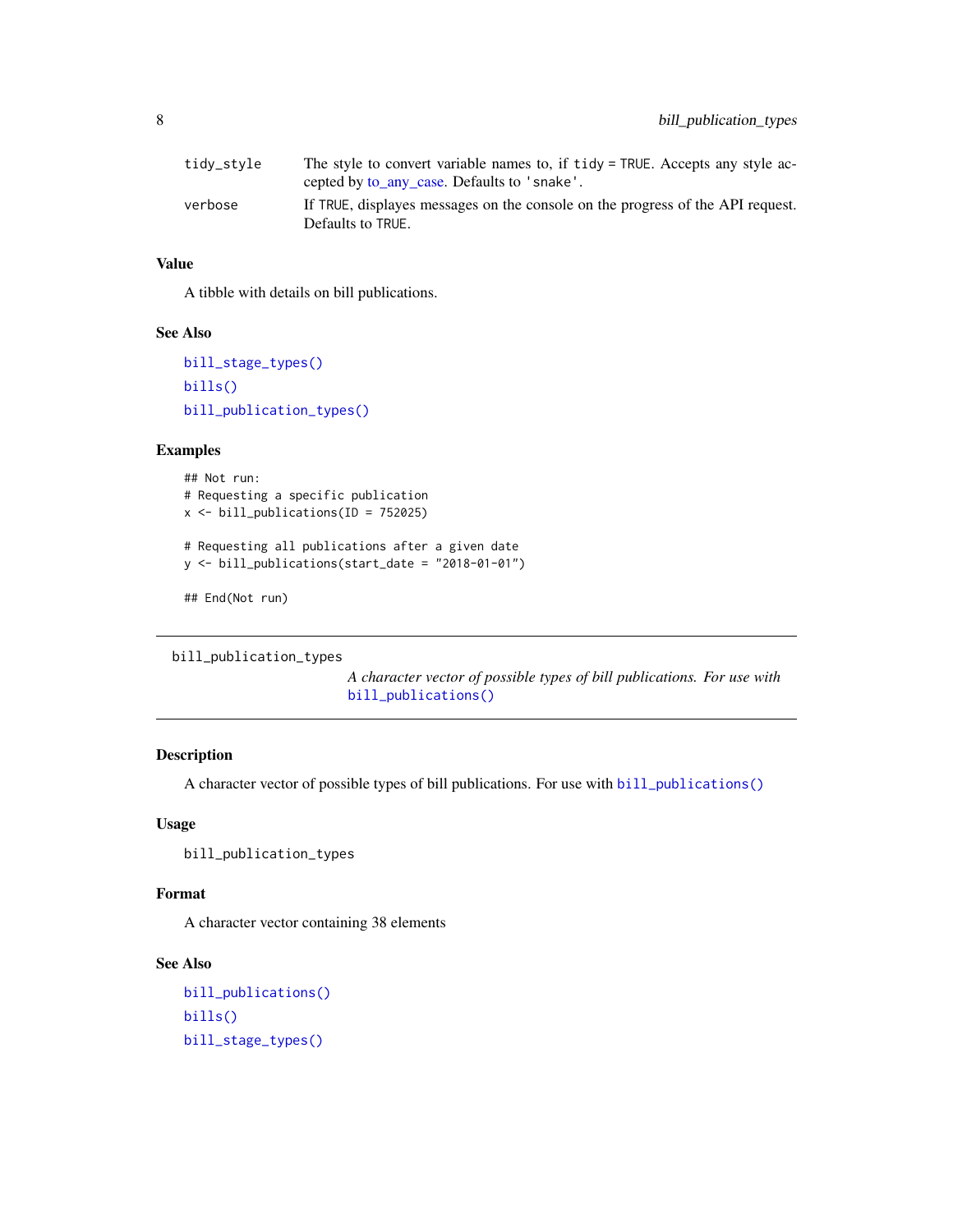# <span id="page-8-1"></span><span id="page-8-0"></span>Description

Returns a tibble with all possible bill stage types.

# Usage

```
bill_stage_types(tidy = TRUE, tidy_style = "snake", verbose = TRUE)
```

```
hansard_bill_stage_types(tidy = TRUE, tidy_style = "snake",
 verbose = TRUE)
```
# Arguments

| tidy       | Logical parameter. If TRUE, fixes the variable names in the tibble to remove<br>special characters and superfluous text, and converts the variable names to a<br>consistent style. Defaults to TRUE. |
|------------|------------------------------------------------------------------------------------------------------------------------------------------------------------------------------------------------------|
| tidy_style | The style to convert variable names to, if tidy = TRUE. Accepts any style ac-<br>cepted by to_any_case. Defaults to 'snake'.                                                                         |
| verbose    | If TRUE, displayes messages on the console on the progress of the API request.<br>Defaults to TRUE.                                                                                                  |

# Value

A tibble of bill stage types.

# See Also

[bills\(\)](#page-4-1)

[bill\\_publications\(\)](#page-6-1)

# Examples

```
## Not run:
x <- bill_stage_types()
```
## End(Not run)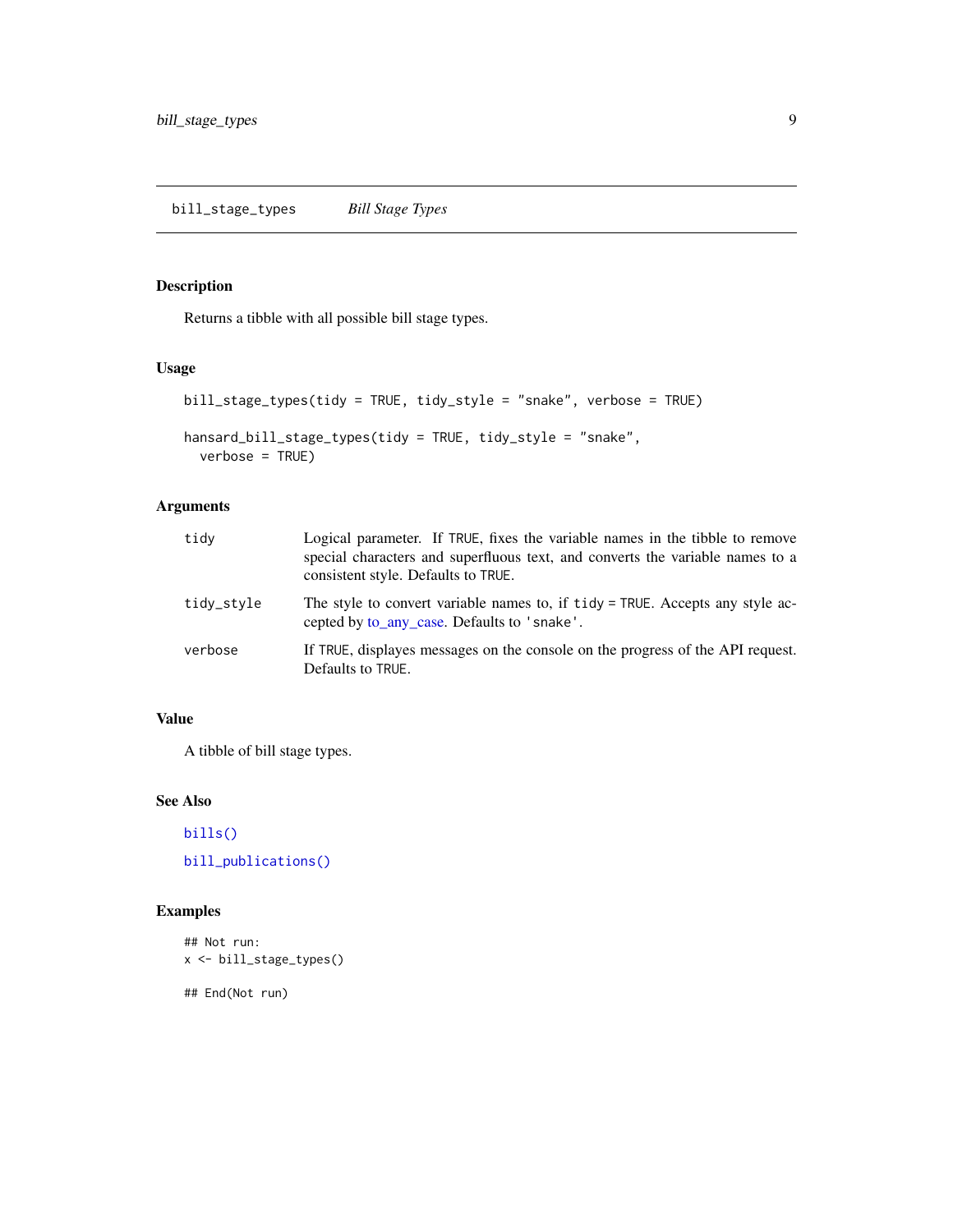```
commons_answered_questions
```
*House of Commons answered questions*

#### Description

Imports data on House of Commons answered questions. If all parameters are left empty, imports all available answered questions in a tibble.

If answering\_department and/or answered\_by are given a vector with multiple deparments/IDs, all possible combination of those criteria are returned.

#### Usage

```
commons_answered_questions(answering_department = NULL,
  answered_by = NULL, start_date = "1900-01-01",
  end_date = Sys.Date(), extra_args = NULL, tidy = TRUE,
  tidy_style = "snake", verbose = TRUE)
```

```
hansard_commons_answered_questions(answering_department = NULL,
 answered_by = NULL, start_date = "1900-01-01",
 end_date = Sys.Date(), extra_args = NULL, tidy = TRUE,
  tidy_style = "snake", verbose = TRUE)
```
# Arguments

answering\_department

|             | Accepts the name of a department or a list of department names. Returns a<br>tibble with all answered questions in the House of Commons from the given<br>department. Defaults to NULL.                                                                                       |
|-------------|-------------------------------------------------------------------------------------------------------------------------------------------------------------------------------------------------------------------------------------------------------------------------------|
| answered_by | Accepts the ID of an MP, or a list of IDs. Returns a tibble with all answered<br>questions in the House of Commons by the given $MP(s)$ . Defaults to NULL.                                                                                                                   |
| start_date  | Only includes questions answered introduced on or after this date. Accepts<br>character values in 'YYYY-MM-DD' format, and objects of class Date, POSIXt,<br>POSIXct, POSIX1 t or anything else that can be coerced to a date with as . Date ().<br>Defaults to '1900-01-01'. |
| end_date    | Only includes questions answered on or before this date. Accepts character<br>values in 'YYYY-MM-DD' format, and objects of class Date, POSIXt, POSIXct,<br>POSIX1t or anything else that can be coerced to a date with as . Date(). Defaults<br>to the current system date.  |
| extra_args  | Additional parameters and queries to pass to API. These queries must be strings<br>and start with "&". See the API documentation or the package vignette for more<br>details. Defaults to NULL.                                                                               |
| tidy        | Logical parameter. If TRUE, fixes the variable names in the tibble to remove<br>special characters and superfluous text, and converts the variable names to a<br>consistent style. Defaults to TRUE.                                                                          |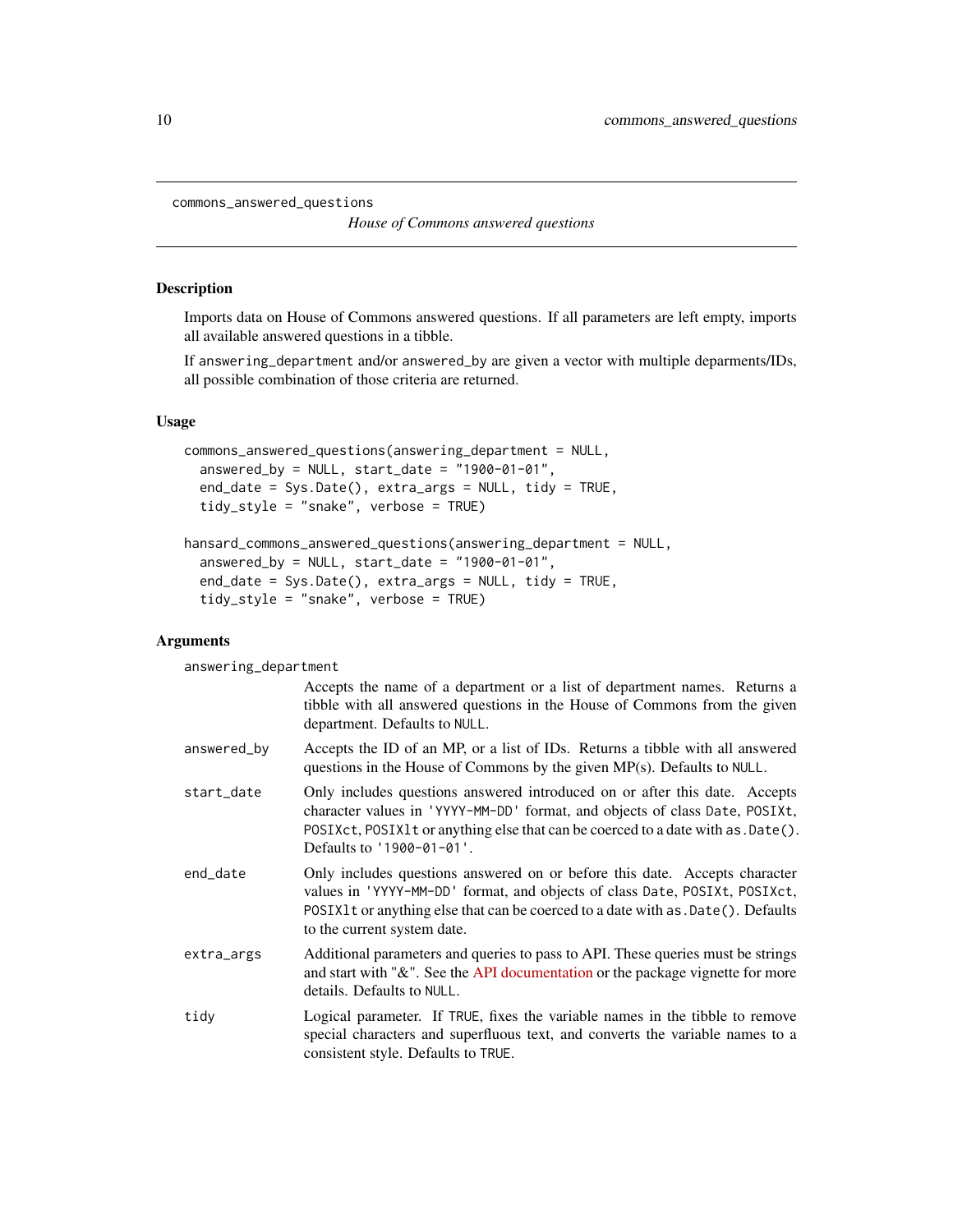<span id="page-10-0"></span>

| tidy_style | The style to convert variable names to, if tidy = TRUE. Accepts any style ac-<br>cepted by to_any_case. Defaults to 'snake'. |
|------------|------------------------------------------------------------------------------------------------------------------------------|
| verbose    | If TRUE, displayes messages on the console on the progress of the API request.<br>Defaults to TRUE.                          |

A tibble with details on all answered questions in the House of Commons.

#### See Also

```
all_answered_questions()
commons_oral_questions()
commons_oral_question_times()
commons_written_questions()
lords_written_questions()
mp_questions()
```
# Examples

```
## Not run:
x <- commons_answered_questions(
  answering_department = c("health", "education"),
  answered_by = c("4019", "1542", "111"),
  start_date = "2017-01-01"
)
y <- commons_answered_questions(
  start_date = "2017-03-26",
  end_date = "2017-04-01"
\mathcal{L}## End(Not run)
```
commons\_divisions *House of Commons divisions*

# Description

Imports data on House of Commons divisions (votes), either full details on how each member voted, or a summary of vote totals.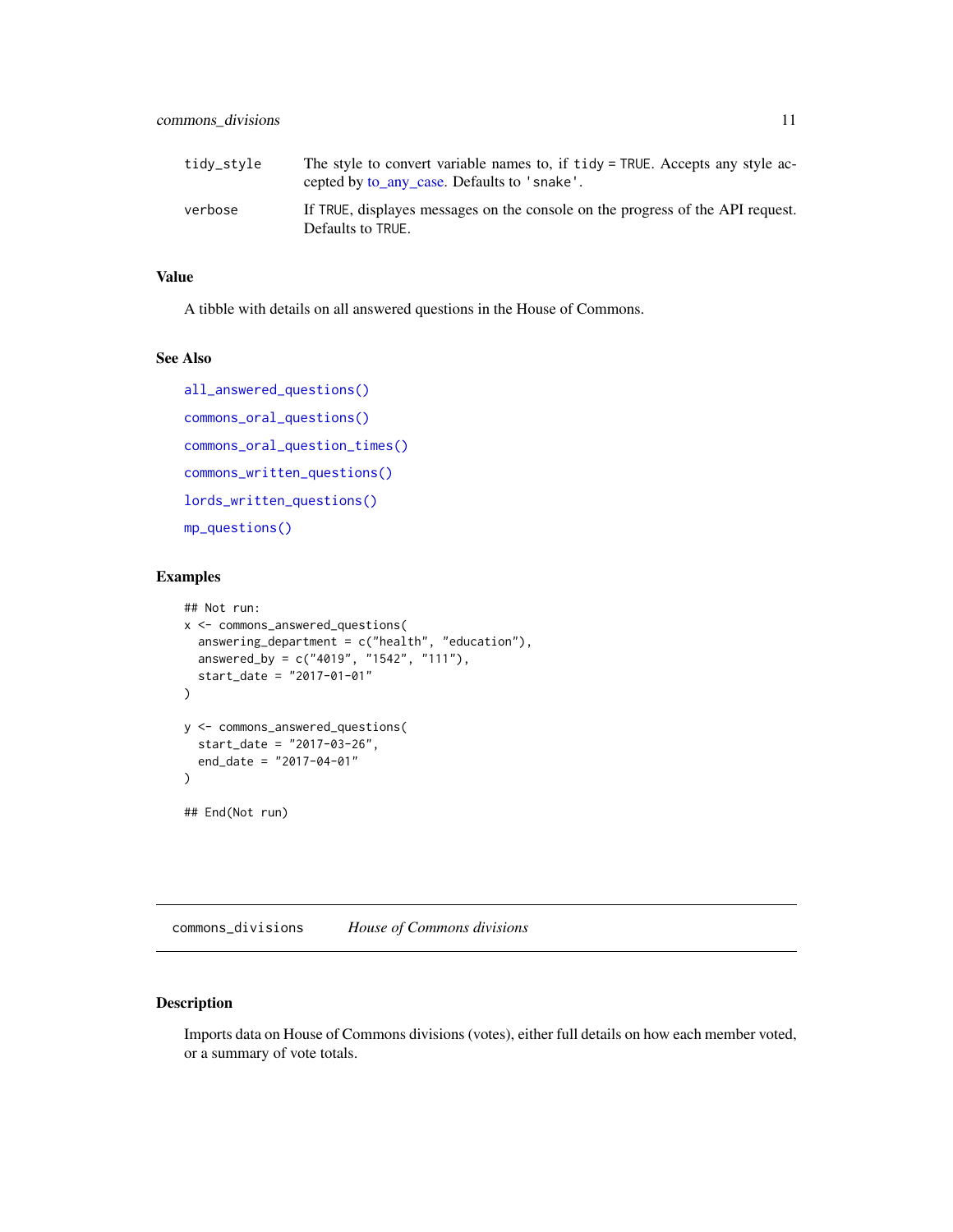# Usage

```
commons_divisions(division_id = NULL, division_uin = NULL,
 summary = FALSE, start_date = "1900-01-01", end_date = Sys.Date(),
 extra_args = NULL, tidy = TRUE, tidy_style = "snake",
 verbose = TRUE)
hansard_commons_divisions(division_id = NULL, division_uin = NULL,
  summary = FALSE, start_date = "1900-01-01", end_date = Sys.Date(),
 extra_args = NULL, tidy = TRUE, tidy_style = "snake",
 verbose = TRUE)
```
#### Arguments

| division_id  | The id of a particular vote. If empty, returns a tibble with information on all<br>commons divisions, subject to all other parameters. Defaults to NULL. Only<br>accepts a single division ID at a time, but to return details on a list of division<br>IDs use with lapply. The division_id takes priority over the division_uid<br>parameter. |
|--------------|-------------------------------------------------------------------------------------------------------------------------------------------------------------------------------------------------------------------------------------------------------------------------------------------------------------------------------------------------|
| division_uin | The UIN of a particular vote. If empty, returns a tibble with information on<br>all commons divisions, subject to all other parameters. Defaults to NULL. Only<br>accepts a single division UIN at a time, but to return details on a list of division<br>UINs use with lapply.                                                                 |
| summary      | If TRUE, returns a small tibble summarising a division outcome. Otherwise re-<br>turns a tibble with details on how each MP voted. Has no effect if division id<br>is empty. Defaults to FALSE.                                                                                                                                                 |
| start_date   | Only includes divisions on or after this date. Accepts character values in 'YYYY-MM-DD'<br>format, and objects of class Date, POSIXt, POSIXct, POSIX1t or anything else<br>that can be coerced to a date with as .Date(). Defaults to '1900-01-01'.                                                                                             |
| end_date     | Only includes divisions on or before this date. Accepts character values in<br>'YYYY-MM-DD' format, and objects of class Date, POSIXt, POSIXct, POSIX1t<br>or anything else that can be coerced to a date with as .Date(). Defaults to the<br>current system date.                                                                              |
| extra_args   | Additional parameters and queries to pass to API. These queries must be strings<br>and start with "&". See the API documentation or the package vignette for more<br>details. Defaults to NULL.                                                                                                                                                 |
| tidy         | Logical parameter. If TRUE, fixes the variable names in the tibble to remove<br>special characters and superfluous text, and converts the variable names to a<br>consistent style. Defaults to TRUE.                                                                                                                                            |
| tidy_style   | The style to convert variable names to, if tidy = TRUE. Accepts any style ac-<br>cepted by to_any_case. Defaults to 'snake'.                                                                                                                                                                                                                    |
| verbose      | If TRUE, displayes messages on the console on the progress of the API request.<br>Defaults to TRUE.                                                                                                                                                                                                                                             |
|              |                                                                                                                                                                                                                                                                                                                                                 |

# Value

A tibble with the results of divisions in the House of Commons.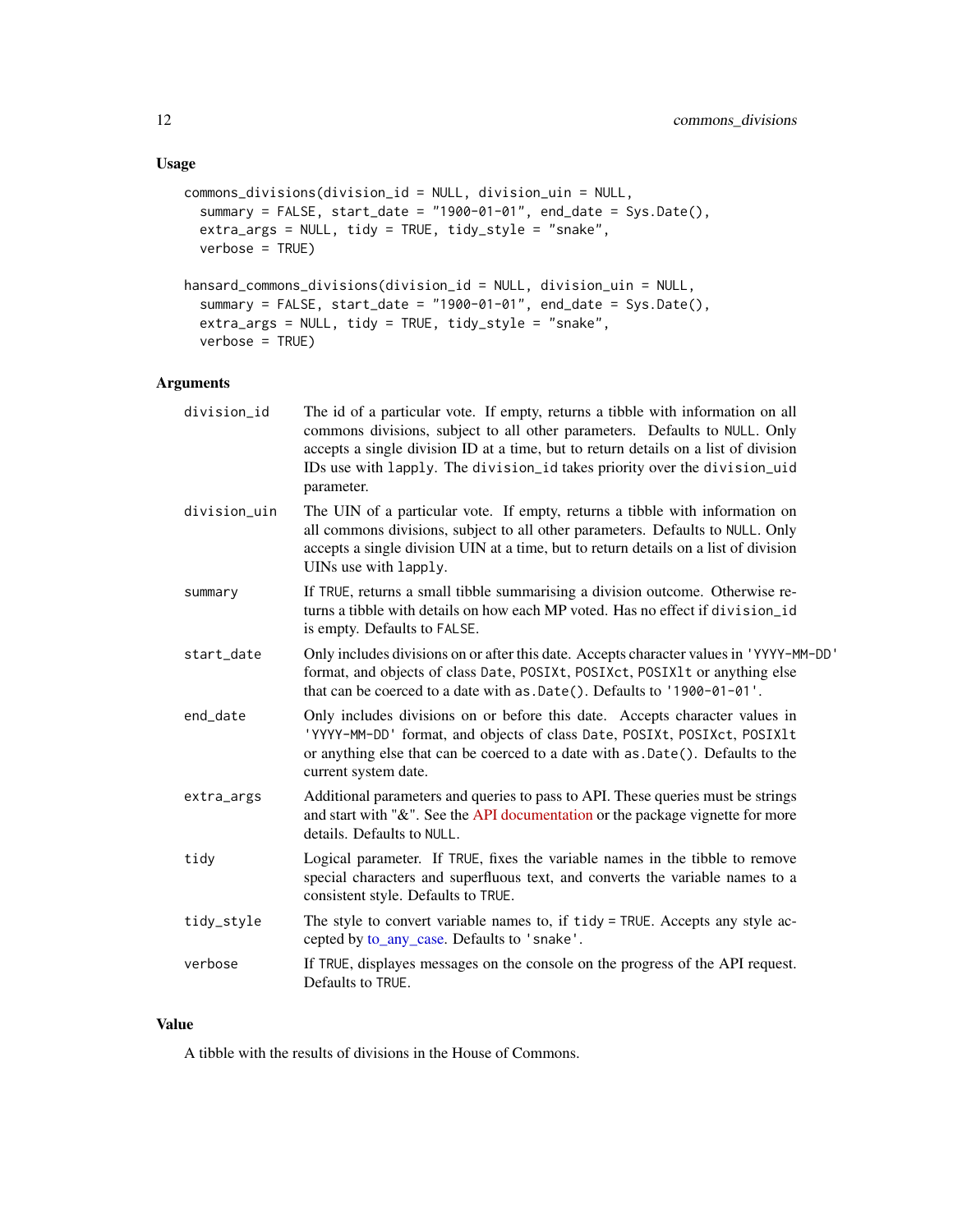# <span id="page-12-0"></span>commons\_division\_date 13

# Examples

```
## Not run:
## All commons divisions
x <- commons_divisions()
## Vote breakdown of specific commons division
y <- commons_divisions(division_id = 694163, summary = FALSE)
## End(Not run)
```
commons\_division\_date *House of Commons Division Dates*

# Description

Returns a tibble with the divisions (votes) in the House of Commons on a given date.

### Usage

```
commons_division_date(date = NULL, extra_args = NULL, tidy = TRUE,
  tidy_style = "snake", verbose = TRUE)
```

```
hansard_commons_division_date(date = NULL, extra_args = NULL,
  tidy = TRUE, tidy_style = "snake", verbose = TRUE)
```
# Arguments

| date       | Returns all divisions on a given date. Defaults to NULL.                                                                                                                                             |
|------------|------------------------------------------------------------------------------------------------------------------------------------------------------------------------------------------------------|
| extra_args | Additional parameters to pass to API. Defaults to NULL.                                                                                                                                              |
| tidy       | Logical parameter. If TRUE, fixes the variable names in the tibble to remove<br>special characters and superfluous text, and converts the variable names to a<br>consistent style. Defaults to TRUE. |
| tidy_style | The style to convert variable names to, if tidy = TRUE. Accepts any style ac-<br>cepted by to_any_case. Defaults to 'snake'.                                                                         |
| verbose    | If TRUE, displayes messages on the console on the progress of the API request.<br>Defaults to TRUE.                                                                                                  |

#### Value

A tibble with the dates of divisions in the House of Commons.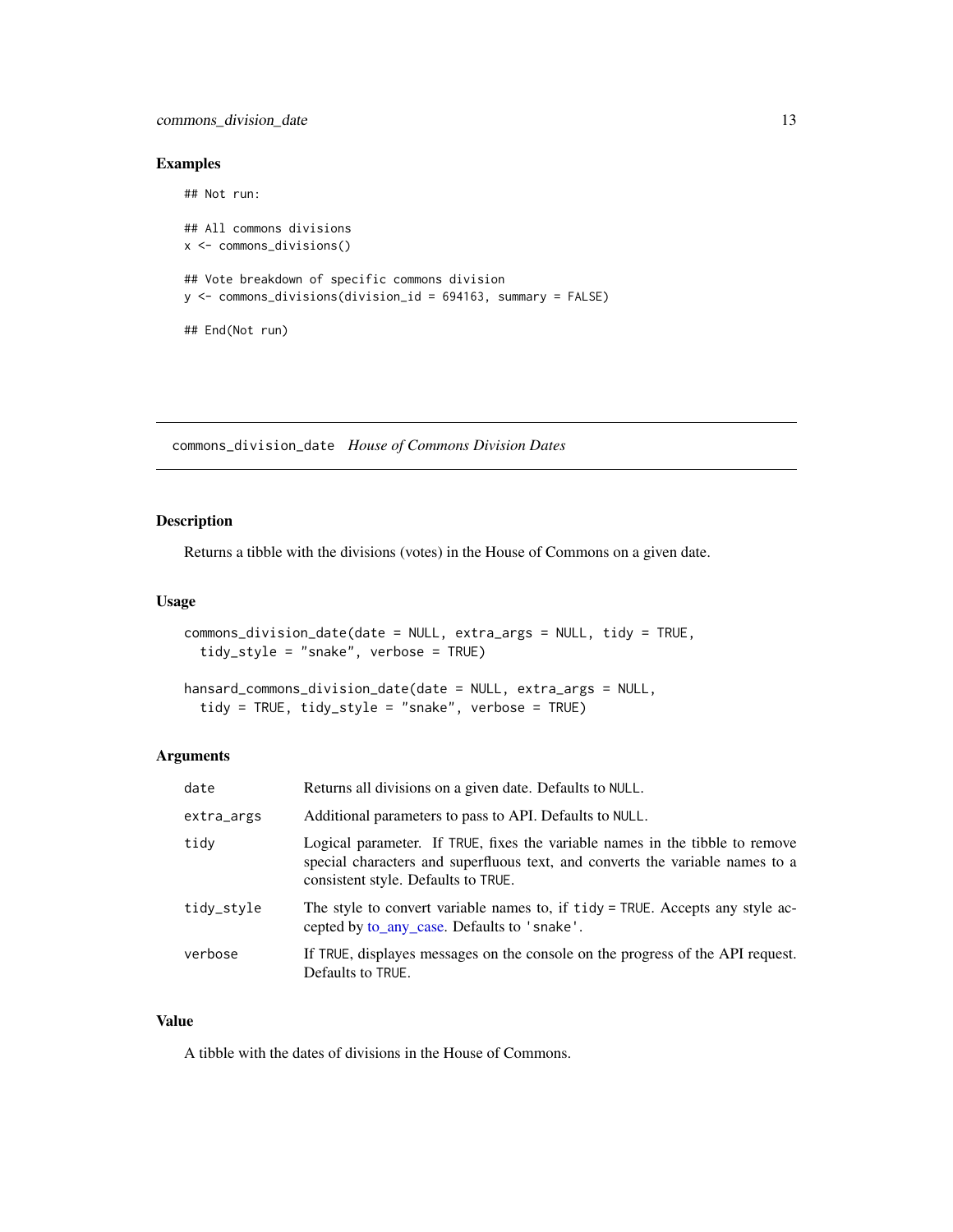# Examples

```
## Not run:
# all commons divisions on 19 April 2017
x <- commons_division_date("2017-04-19")
## End(Not run)
```
<span id="page-13-1"></span>commons\_oral\_questions

*House of Commons Oral Questions*

#### Description

Imports data on House of Commons oral questions, based on the asking MP, the answering department and the date. The mp\_id and answering\_department parameters accept a single ID or department names, or a list of IDs or department names, respectively.

# Usage

```
commons_oral_questions(mp_id = NULL, answering_department = NULL,
  start_date = "1900-01-01", end_date = Sys.Date(),
  extra_args = NULL, tidy = TRUE, tidy_style = "snake",
  verbose = TRUE)
hansard_commons_oral_questions(mp_id = NULL,
```

```
answering_department = NULL, start_date = "1900-01-01",
end_date = Sys.Date(), extra_args = NULL, tidy = TRUE,
tidy_style = "snake", verbose = TRUE)
```

| mp_id                | The ID of a given MP asking an oral question, or a list of MP Ids. Defaults to                                                                                                                                                                                                |
|----------------------|-------------------------------------------------------------------------------------------------------------------------------------------------------------------------------------------------------------------------------------------------------------------------------|
|                      | NULL.                                                                                                                                                                                                                                                                         |
| answering_department |                                                                                                                                                                                                                                                                               |
|                      | The name of a department, or a list of departments. Defaults to NULL.                                                                                                                                                                                                         |
| start_date           | Only includes questions answered on or after this date. Accepts character values<br>in 'YYYY-MM-DD' format, and objects of class Date, POSIXt, POSIXct, POSIX1t<br>or anything else that can be coerced to a date with as .Date(). ] Defaults to<br>$'1900 - 01 - 01'.$       |
| end_date             | Only includes questions answered on or before this date. Accepts character<br>values in 'YYYY-MM-DD' format, and objects of class Date, POSIXt, POSIXct,<br>POSIXIt or anything else that can be coerced to a date with as . Date (). Defaults<br>to the current system date. |
| extra_args           | Additional parameters and queries to pass to API. These queries must be strings<br>and start with " $\&$ ". See the API documentation or the package vignette for more<br>details. Defaults to NULL.                                                                          |

<span id="page-13-0"></span>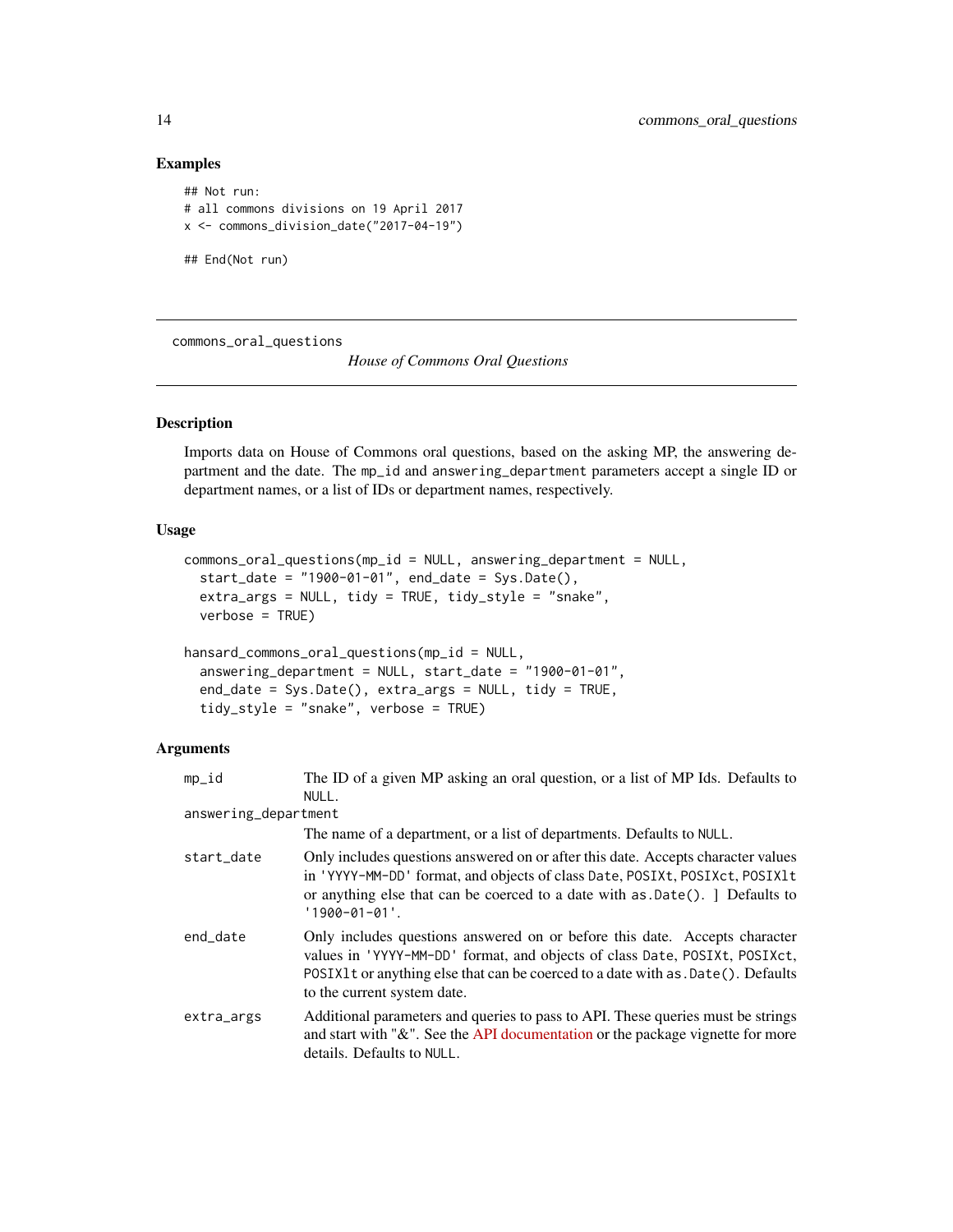<span id="page-14-0"></span>

| tidy       | Logical parameter. If TRUE, fixes the variable names in the tibble to remove<br>special characters and superfluous text, and converts the variable names to a<br>consistent style. Defaults to TRUE. |
|------------|------------------------------------------------------------------------------------------------------------------------------------------------------------------------------------------------------|
| tidy_style | The style to convert variable names to, if tidy = TRUE. Accepts any style ac-<br>cepted by to_any_case. Defaults to 'snake'.                                                                         |
| verbose    | If TRUE, displayes messages on the console on the progress of the API request.<br>Defaults to TRUE.                                                                                                  |

A tibble with details on all oral questions in the House of Commons.

#### See Also

```
all_answered_questions()
commons_answered_questions()
commons_oral_question_times()
commons_written_questions()
lords_written_questions()
mp_questions()
```
#### Examples

## Not run:

```
# Oral questions from a single MP to a single department
x <- commons_oral_questions(mp_id = 4019, answering_department = "education")
## Questions from multiple MPs and to multiple departments
y <- commons_oral_questions(
  mp_id = c(4019, 4051, 4588),
  answering_department = c("education", "health")
\mathcal{L}## End(Not run)
```
<span id="page-14-1"></span>commons\_oral\_question\_times *Commons oral question times*

#### Description

Imports data on House of Commons oral question times. Query with parameters for the parliamentary session or the question ID. If tidy=TRUE, datetime variables are converted to POSIXct class.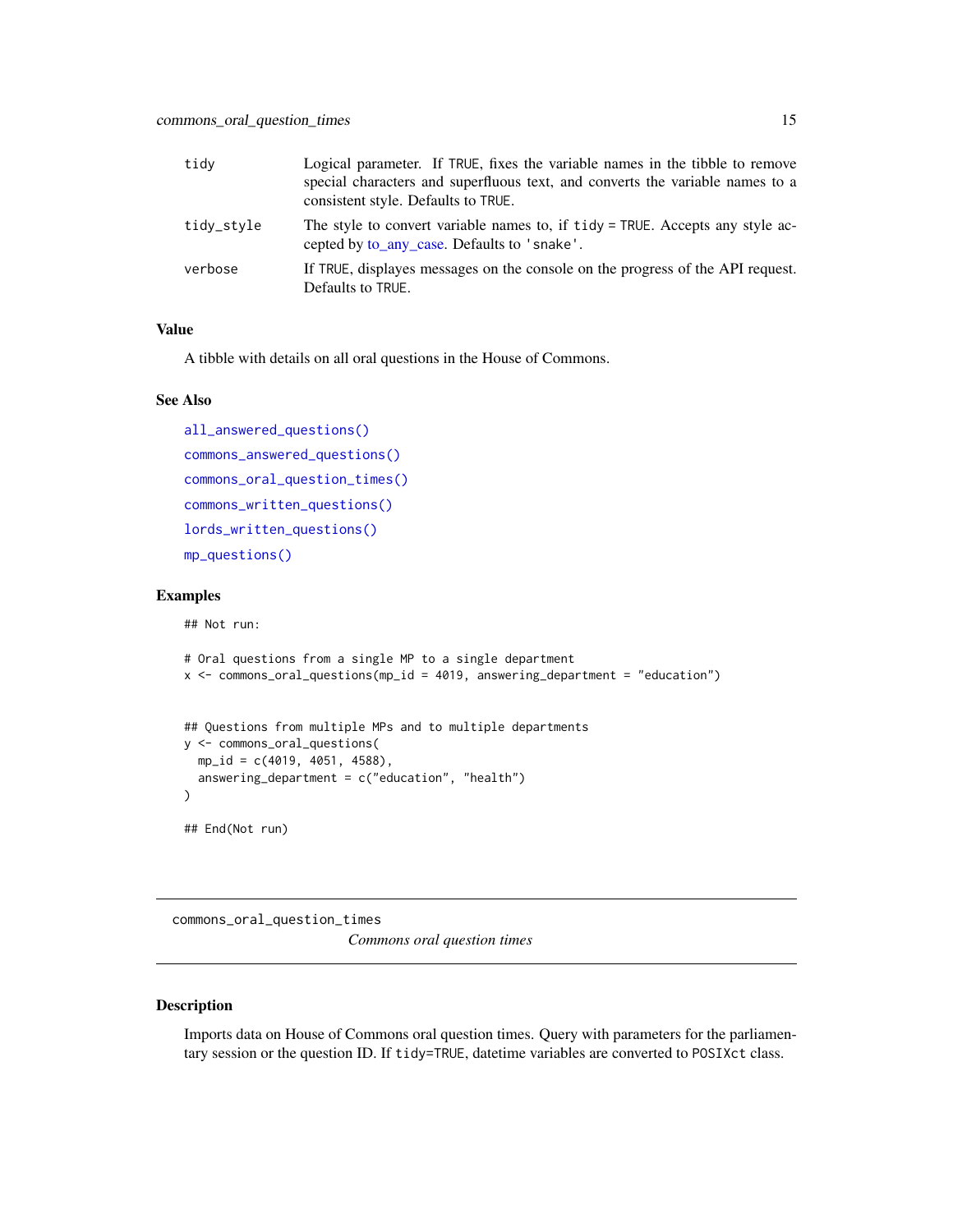#### <span id="page-15-0"></span>Usage

```
commons_oral_question_times(session = NULL, question_id = NULL,
 extra_args = NULL, tidy = TRUE, tidy_style = "snake",
 verbose = TRUE)
```

```
hansard_commons_oral_question_times(session = NULL, question_id = NULL,
 extra_args = NULL, tidy = TRUE, tidy_style = "snake",
 verbose = TRUE)
```
# Arguments

| session     | Accepts a session in format yyyy/yy (e.g. "2016/17") and returns a tibble of<br>all oral question times from that session. Defaults to NULL.                                                         |
|-------------|------------------------------------------------------------------------------------------------------------------------------------------------------------------------------------------------------|
| question_id | Accepts a question time ID, and returns a tibble of that question time.                                                                                                                              |
| extra_args  | Additional parameters and queries to pass to API. These queries must be strings<br>and start with " $\&$ ". See the API documentation or the package vignette for more<br>details. Defaults to NULL. |
| tidv        | Logical parameter. If TRUE, fixes the variable names in the tibble to remove<br>special characters and superfluous text, and converts the variable names to a<br>consistent style. Defaults to TRUE. |
| tidy_style  | The style to convert variable names to, if tidy = TRUE. Accepts any style ac-<br>cepted by to_any_case. Defaults to 'snake'.                                                                         |
| verbose     | If TRUE, displayes messages on the console on the progress of the API request.<br>Defaults to TRUE.                                                                                                  |

#### Value

A tibble with information on oral question times in the House of Commons.

# See Also

```
all_answered_questions()
commons_answered_questions()
commons_oral_questions()
commons_written_questions()
lords_written_questions()
mp_questions()
```
#### Examples

```
## Not run:
x <- commons_oral_question_times(session = "2016/17", question_id = "685697")
## End(Not run)
```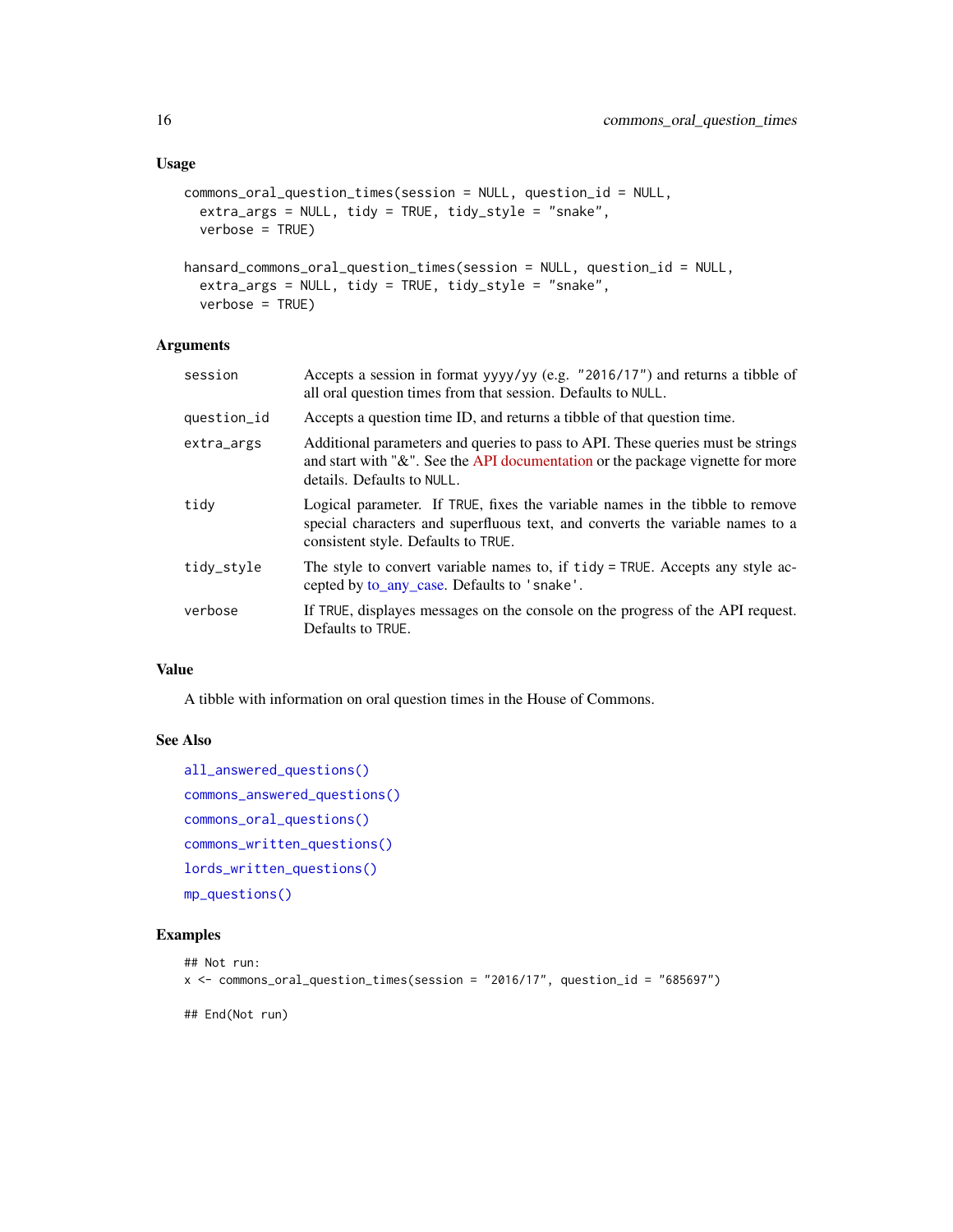<span id="page-16-0"></span>

# Description

Imports the parliamentary thesaurus. The API is rate limited to 5500 requests at a time, so some use of parameters is required.

# Usage

```
commons_terms(search = NULL, class = NULL, extra_args = NULL,
  tidy = TRUE, tidy_style = "snake", verbose = TRUE)
```

```
hansard_commons_terms(search = NULL, class = NULL, extra_args = NULL,
  tidy = TRUE, tidy_style = "snake", verbose = TRUE)
```
# Arguments

| search     | A string to search the parliamentary the saurus for.                                                                                                                                                 |
|------------|------------------------------------------------------------------------------------------------------------------------------------------------------------------------------------------------------|
| class      | The class of definition to be returned Accepts one of 'ID', 'ORG', 'SIT', 'NAME',<br>'LEG', 'CTP', 'PBT' and 'TPG'. Defaults to NULL.                                                                |
| extra_args | Additional parameters and queries to pass to API. These queries must be strings<br>and start with " $\&$ ". See the API documentation or the package vignette for more<br>details. Defaults to NULL. |
| tidy       | Logical parameter. If TRUE, fixes the variable names in the tibble to remove<br>special characters and superfluous text, and converts the variable names to a<br>consistent style. Defaults to TRUE. |
| tidy_style | The style to convert variable names to, if tidy = TRUE. Accepts any style ac-<br>cepted by to_any_case. Defaults to 'snake'.                                                                         |
| verbose    | If TRUE, displayes messages on the console on the progress of the API request.<br>Defaults to TRUE.                                                                                                  |

#### Value

A tibble with results from the parliamentary thesaurus.

# Examples

```
## Not run:
x <- commons_terms(search = "estate")
x \le - commons_terms(search = "estate", class = "ORG")
## End(Not run)
```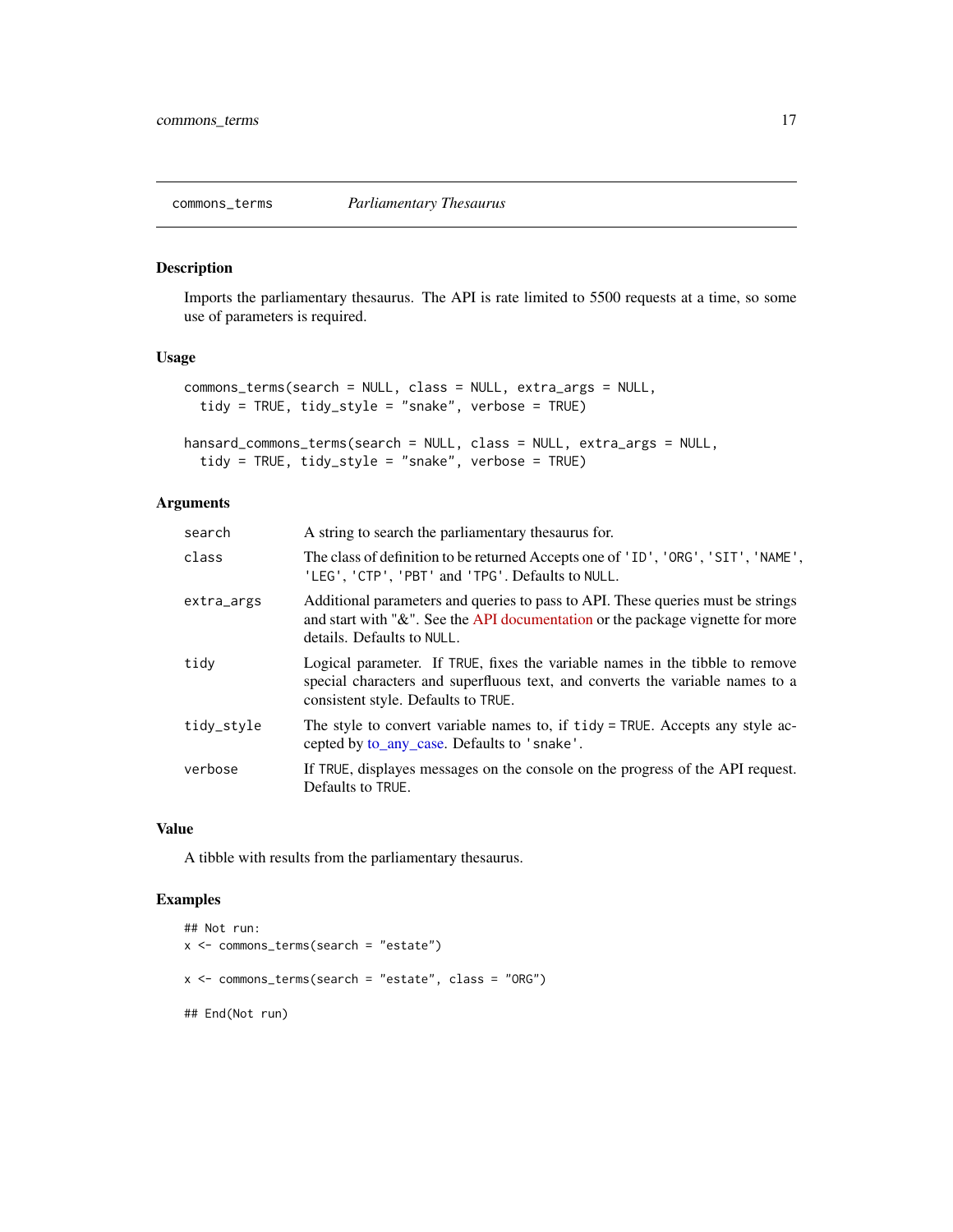```
commons_written_questions
```
*House of Commons Written Questions*

# Description

Imports data in a tibble on House of Commons written questions.

# Usage

```
commons_written_questions(mp_id = NULL, answering_department = NULL,
 start_date = "1900-01-01", end_date = Sys.Date(),
 extra_args = NULL, tidy = TRUE, tidy_style = "snake",
 verbose = TRUE)
```

```
hansard_commons_written_questions(mp_id = NULL,
  answering_department = NULL, start_date = "1900-01-01",
 end_date = Sys.Date(), extra_args = NULL, tidy = TRUE,
  tidy_style = "snake", verbose = TRUE)
```

| mp_id                | Accepts a member ID or a list of member IDs and returns a tibble with all written<br>questions asked by that MP or list of MPs. If NULL, mp_id is not included as a<br>query parameter. Defaults to NULL.                                                                                            |
|----------------------|------------------------------------------------------------------------------------------------------------------------------------------------------------------------------------------------------------------------------------------------------------------------------------------------------|
| answering_department |                                                                                                                                                                                                                                                                                                      |
|                      | Accepts a string with a department name or partial name, or a list of such strings.<br>The query acts as a search, so passing 'health' will return all questions an-<br>swered by the Department of Health. If NULL, answering_department is not<br>included as a query parameter. Defaults to NULL. |
| start_date           | Only includes questions tabled on or after this date. Accepts character values<br>in 'YYYY-MM-DD' format, and objects of class Date, POSIXt, POSIXct, POSIX1t<br>or anything else that can be coerced to a date with as .Date(). Defaults to<br>$'1900 - 01 - 01'.$                                  |
| end_date             | Only includes questions tabled on or before this date. Accepts character values<br>in 'YYYY-MM-DD' format, and objects of class Date, POSIXt, POSIXct, POSIX1t<br>or anything else that can be coerced to a date with as .Date(). Defaults to the<br>current system date.                            |
| extra_args           | Additional parameters and queries to pass to API. These queries must be strings<br>and start with "&". See the API documentation or the package vignette for more<br>details. Defaults to NULL.                                                                                                      |
| tidy                 | Logical parameter. If TRUE, fixes the variable names in the tibble to remove<br>special characters and superfluous text, and converts the variable names to a<br>consistent style. Defaults to TRUE.                                                                                                 |
| tidy_style           | The style to convert variable names to, if tidy = TRUE. Accepts any style ac-<br>cepted by to_any_case. Defaults to 'snake'.                                                                                                                                                                         |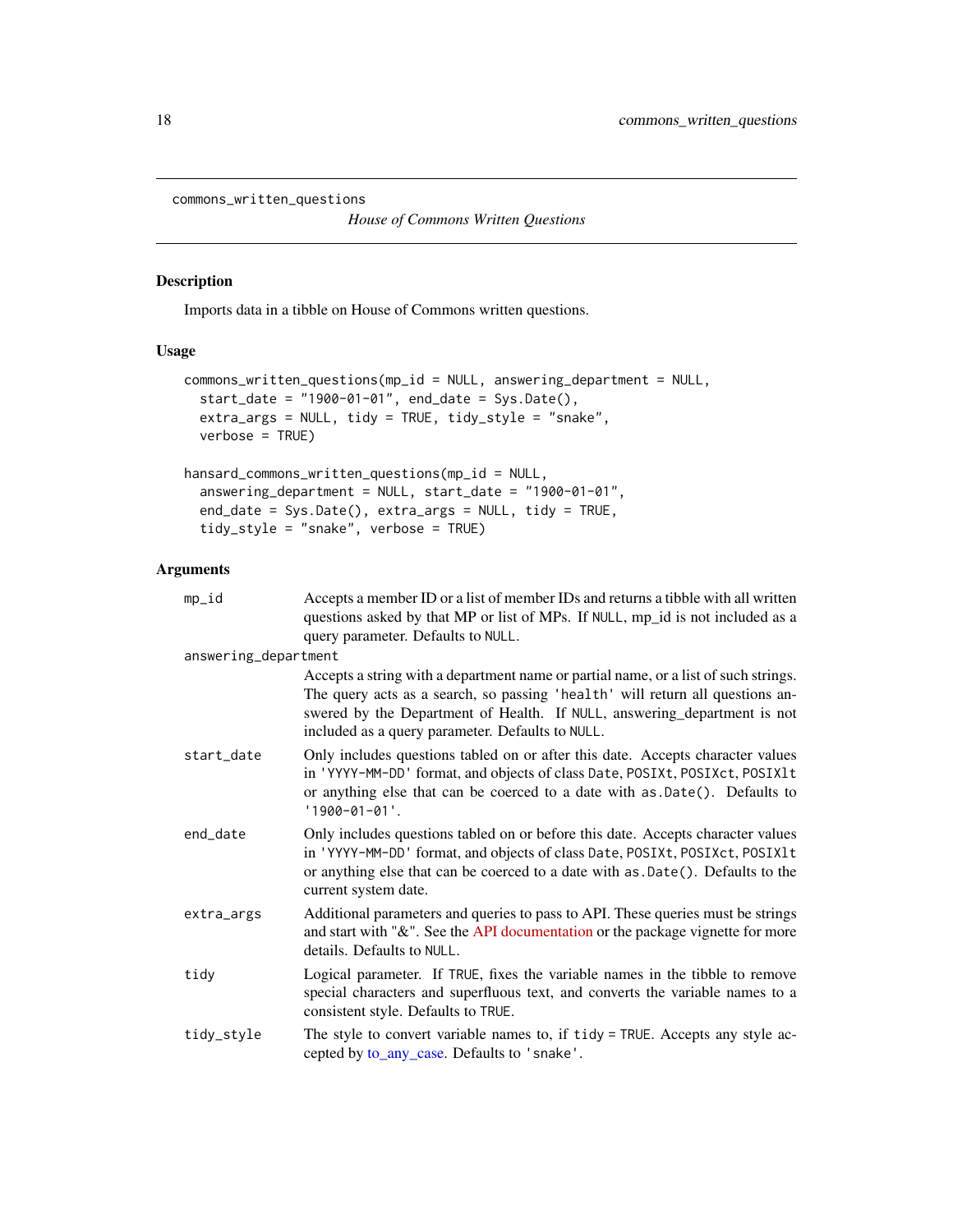# <span id="page-18-0"></span>constituencies and the constituencies of the constituencies of the constituencies of the constituencies of the constituencies of the constituencies of the constituencies of the constituencies of the constituencies of the c

| verbose | If TRUE, displayes messages on the console on the progress of the API request. |
|---------|--------------------------------------------------------------------------------|
|         | Defaults to TRUE.                                                              |

#### Value

A tibble with details on written questions in the House of Commons.

#### Examples

```
## Not run:
# Returns a tibble with written questions from Jon Trickett,
# answered by the Cabinet Office.
x <- commons_written_questions(
 mp_id = 410,
  answering_department = "cabinet office"
\mathcal{L}# Returns a tibble with written questions from Jon Trickett or Diane Abbott,
# and answered by the Cabinet Office or the Home Office.
x <- commons_written_questions(
  mp_id = c(410, 172),
  answering_department = c("cabinet", "home")\mathcal{L}## End(Not run)
```

| constituencies | House of Commons constituencies |  |
|----------------|---------------------------------|--|
|----------------|---------------------------------|--|

#### Description

Imports data on House of Commons constituencies, returning a tibble of all current and/or former Westminster constituencies, subject to parameters.

# Usage

```
constituencies(current = NULL, extra_args = NULL, tidy = TRUE,
  tidy_style = "snake", verbose = TRUE)
```

```
hansard_constituencies(current = NULL, extra_args = NULL,
  tidy = TRUE, tidy_style = "snake", verbose = TRUE)
```
#### Arguments

current If TRUE, returns only current constituencies. If FALSE, returns only former constituencies. If NULL, returns all current and former constituencies. Defaults to NULL.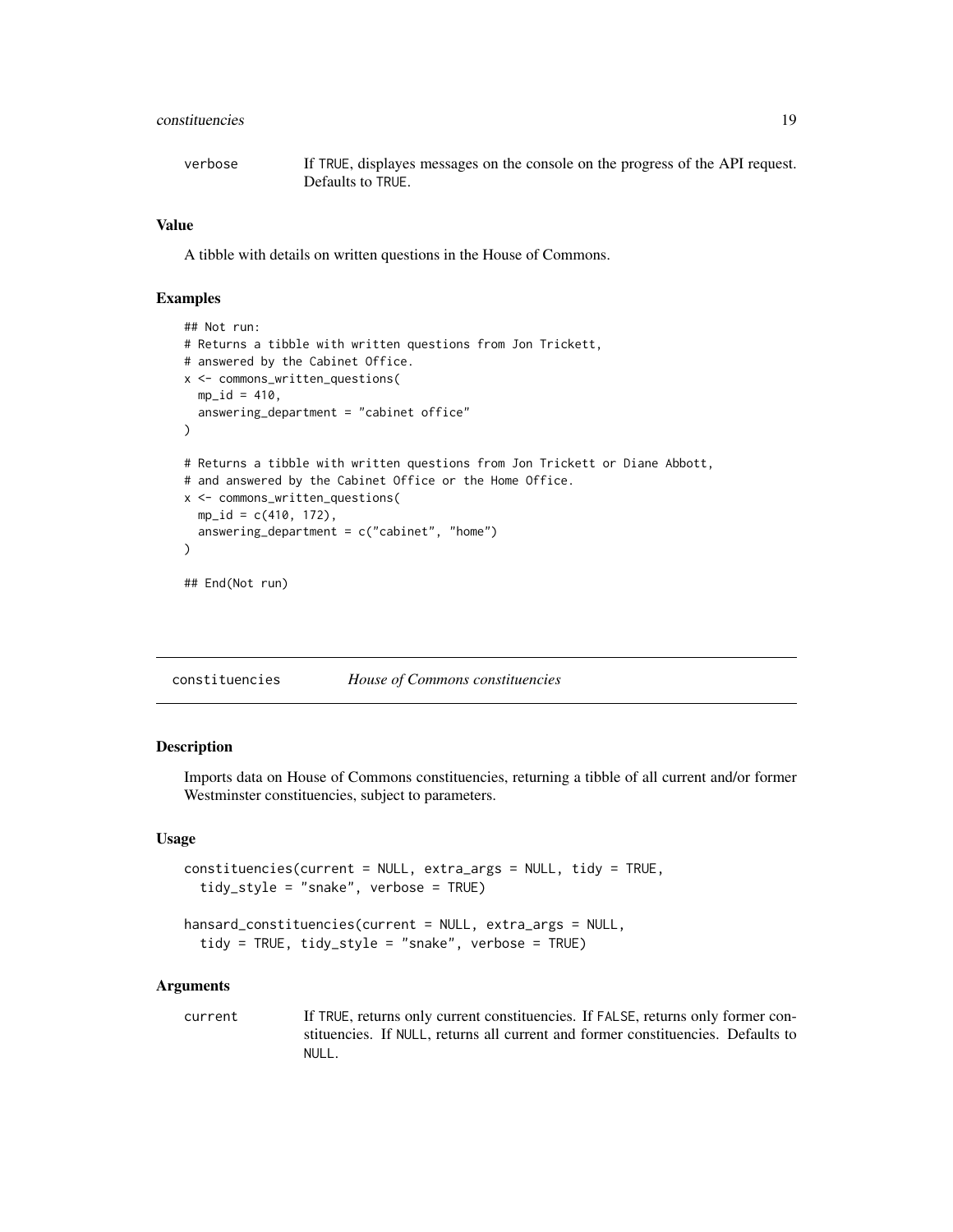<span id="page-19-0"></span>

| extra_args | Additional parameters and queries to pass to API. These queries must be strings<br>and start with "&". See the API documentation or the package vignette for more<br>details. Defaults to NULL.      |
|------------|------------------------------------------------------------------------------------------------------------------------------------------------------------------------------------------------------|
| tidy       | Logical parameter. If TRUE, fixes the variable names in the tibble to remove<br>special characters and superfluous text, and converts the variable names to a<br>consistent style. Defaults to TRUE. |
| tidy_style | The style to convert variable names to, if tidy = TRUE. Accepts any style ac-<br>cepted by to_any_case. Defaults to 'snake'.                                                                         |
| verbose    | If TRUE, displayes messages on the console on the progress of the API request.<br>Defaults to TRUE.                                                                                                  |

A tibble with details of Westminster constituencies.

# Examples

```
## Not run:
x <- constituencies()
y <- constituencies(current = FALSE)
## End(Not run)
```
<span id="page-19-1"></span>early\_day\_motions *Early day motion data*

#### Description

Return data on the content, signatories, and sponsors of early day motions (EDMS).

# Usage

```
early_day_motions(edm_id = NULL, session = NULL,
  start_date = "1900-01-01", end_date = Sys.Date(), signatures = 1,
 extra_args = NULL, tidy = TRUE, tidy_style = "snake",
 verbose = TRUE)
hansard_early_day_motions(edm_id = NULL, session = NULL,
  start_date = "1900-01-01", end_date = Sys.Date(), signatures = 1,
  extra_args = NULL, tidy = TRUE, tidy_style = "snake",
 verbose = TRUE)
```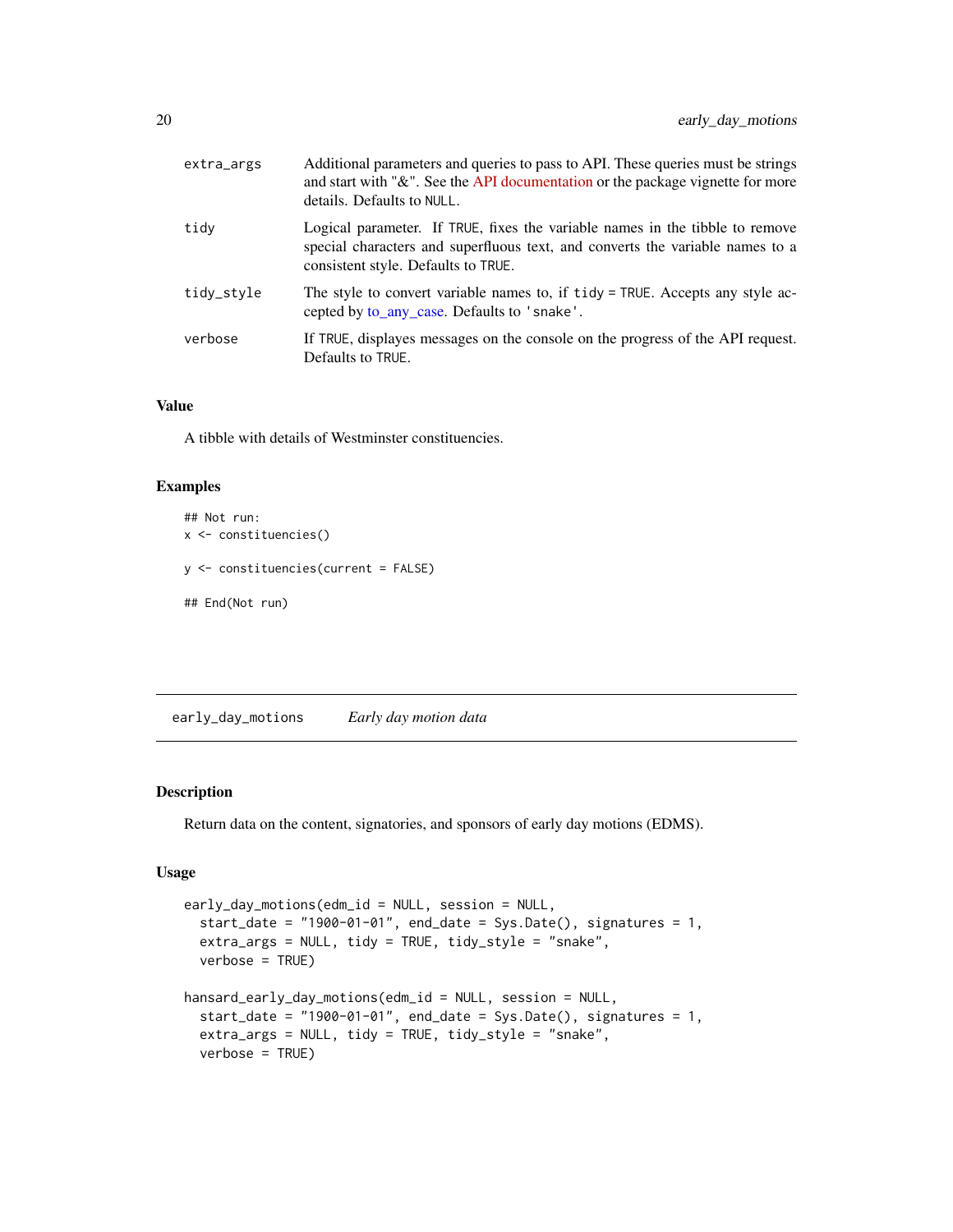# <span id="page-20-0"></span>Arguments

| edm_id     | Accepts the ID number of an early day motion, and returns data on that motion.<br>If NULL, returns all available Early Day Motions. Note that there, are as of 2017-<br>06-15, 43,330 early day motions on listed in the API, so requesting all early day<br>motions without other parameters is slow and very demanding on the API itself.<br>Defaults to NULL. |
|------------|------------------------------------------------------------------------------------------------------------------------------------------------------------------------------------------------------------------------------------------------------------------------------------------------------------------------------------------------------------------|
| session    | Accepts a parliamentary session, in 'yyyy/yy' format. Defaults to NULL.                                                                                                                                                                                                                                                                                          |
| start_date | Only includes early day motions tabled on or after this date. Accepts character<br>values in 'YYYY-MM-DD' format, and objects of class Date, POSIXt, POSIXct,<br>POSIX1t or anything else that can be coerced to a date with as . Date(). Defaults<br>to '1900-01-01'.                                                                                           |
| end date   | Only includes early day motions tabled on or before this date. Accepts character<br>values in 'YYYY-MM-DD' format, and objects of class Date, POSIXt, POSIXct,<br>POSIX1t or anything else that can be coerced to a date with as . Date(). Defaults<br>to the current system date.                                                                               |
| signatures | The minimum number of signatures required for inclusion in the tibble. Defaults<br>to $1$ .                                                                                                                                                                                                                                                                      |
| extra_args | Additional parameters and queries to pass to API. These queries must be strings<br>and start with "&". See the API documentation or the package vignette for more<br>details. Defaults to NULL.                                                                                                                                                                  |
| tidy       | Logical parameter. If TRUE, fixes the variable names in the tibble to remove<br>special characters and superfluous text, and converts the variable names to a<br>consistent style. Defaults to TRUE.                                                                                                                                                             |
| tidy_style | The style to convert variable names to, if tidy = TRUE. Accepts any style ac-<br>cepted by to_any_case. Defaults to 'snake'.                                                                                                                                                                                                                                     |
| verbose    | If TRUE, displayes messages on the console on the progress of the API request.<br>Defaults to TRUE.                                                                                                                                                                                                                                                              |

# Details

Early Day Motion IDs reset for each parliamentary session, so not including a query for session but including an edm\_id will return multiple early day motions with the same ID code from different parliamentary sessions.

# Value

A tibble with details on the content, signatories and sponsors of all or a specified early day motions.

#### See Also

[mp\\_edms\(\)](#page-43-1)

# Examples

## Not run:

# Returns all EDMs with a given ID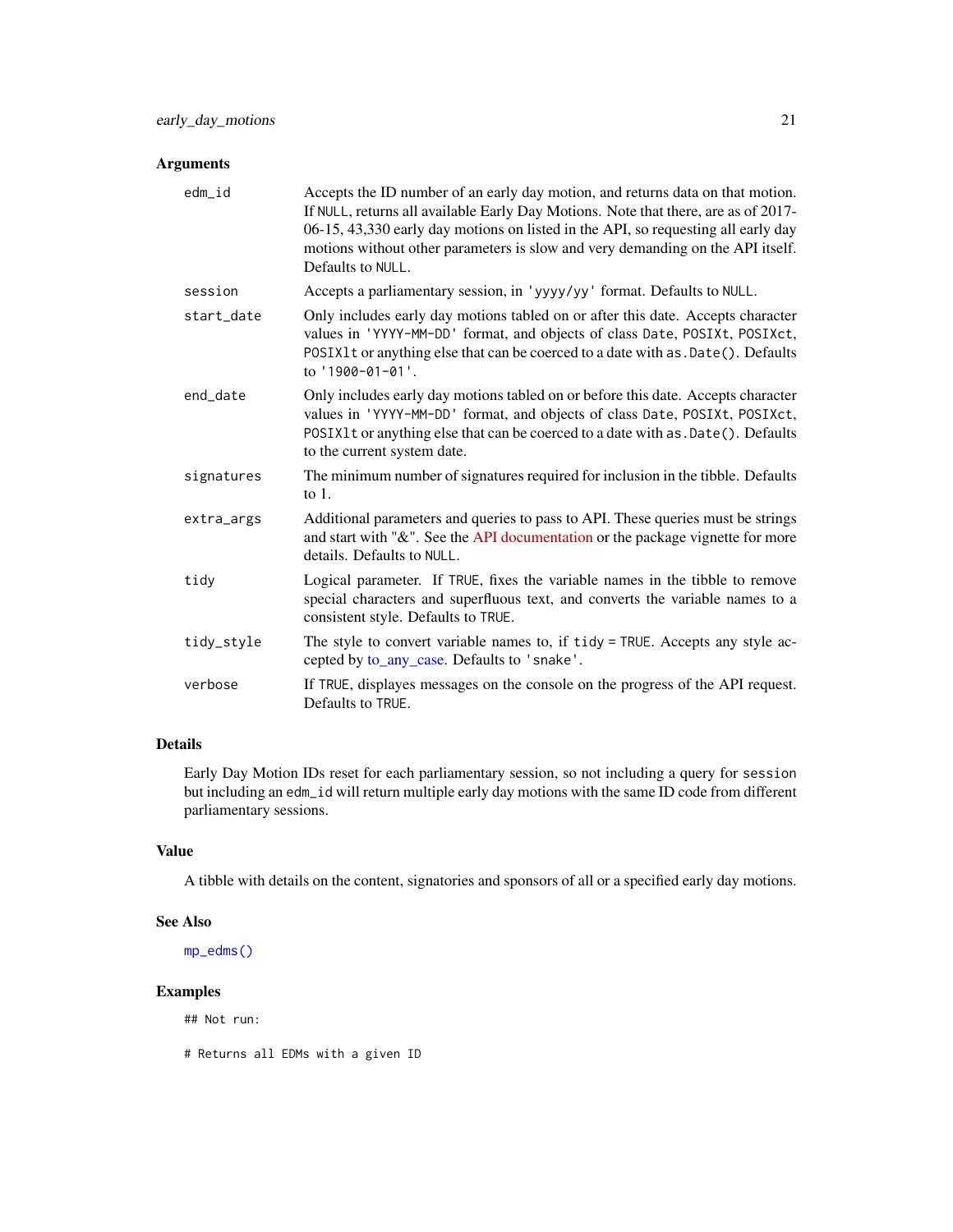22 elections and the contract of the contract of the contract of the contract of the contract of the contract of the contract of the contract of the contract of the contract of the contract of the contract of the contract

```
x \le - early_day_motions(edm_id = 1073)
# Return a specific early day motion by ID
x \le - early_day_motions(edm_id = 1073, session = "2017/19")
## End(Not run)
```
#### <span id="page-21-1"></span>elections *General and By-Elections*

#### Description

Imports data on general and by-elections from the 2010 General Election onwards. If both ID and type are used to query the API, ID takes precedence and type is ignored.

# Usage

```
elections(ID = NULL, type = NULL, start_data = "1900-01-01",end_date = Sys.Date(), label = NULL, extra_args = NULL,
  tidy = TRUE, tidy_style = "snake", verbose = TRUE)
hansard_elections(ID = NULL, type = NULL, start_date = "1900-01-01",
```

```
end_date = Sys.Date(), label = NULL, extra_args = NULL,
tidy = TRUE, tidy_style = "snake", verbose = TRUE)
```

| ID         | Accepts an ID for a general or by-election from the 2010 General Election on-<br>wards, and returns the date and type of the elction. If NULL, returns the date and<br>type of all available elections, subject to other parameters. Defaults to NULL.                                                                                                                                                                 |
|------------|------------------------------------------------------------------------------------------------------------------------------------------------------------------------------------------------------------------------------------------------------------------------------------------------------------------------------------------------------------------------------------------------------------------------|
| type       | Accepts 'General Election' or 'By-election' as arguments if ID is NULL,<br>and returns all General Elections or all By-elections, as specified, subject to<br>other parameters. Defaults to NULL.                                                                                                                                                                                                                      |
| start_date | Only includes elections held on or after this date. Accepts character values in<br>'YYYY-MM-DD' format, and objects of class Date, POSIXt, POSIXct, POSIX1t<br>or anything else that can be coerced to a date with as .Date(). Defaults to<br>$'1900 - 01 - 01'.$                                                                                                                                                      |
| end date   | Only includes elections held on or before this date. Accepts character values in<br>'YYYY-MM-DD' format, and objects of class Date, POSIXt, POSIXct, POSIX1t<br>or anything else that can be coerced to a date with as .Date(). Defaults to the<br>current system date.                                                                                                                                                |
| label      | Label of the election. By-elections are in 'dd-mmm-yyyy By-election' format;<br>e.g. '23-Feb-2017 By-election', and general elections use 'YYYY General<br>Election' format. The parameter cannot search, so check your formatting,<br>spelling and make sure there were actually elections with the label specified. If<br>NULL, returns all Elections/By-elections subject to other parameters. Defaults to<br>NULL. |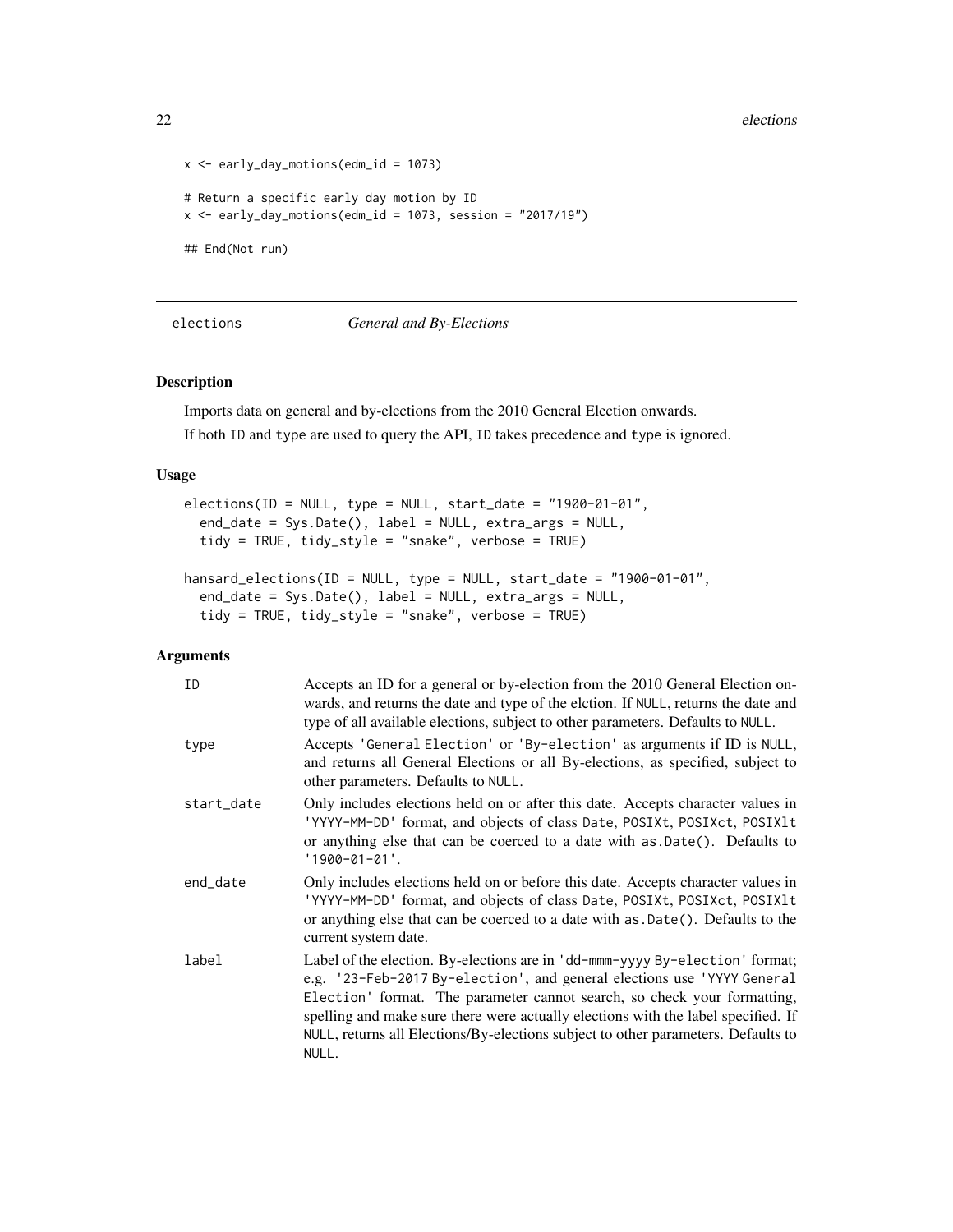<span id="page-22-0"></span>

| extra_args | Additional parameters and queries to pass to API. These queries must be strings<br>and start with "&". See the API documentation or the package vignette for more<br>details. Defaults to NULL.      |
|------------|------------------------------------------------------------------------------------------------------------------------------------------------------------------------------------------------------|
| tidy       | Logical parameter. If TRUE, fixes the variable names in the tibble to remove<br>special characters and superfluous text, and converts the variable names to a<br>consistent style. Defaults to TRUE. |
| tidy_style | The style to convert variable names to, if tidy = TRUE. Accepts any style ac-<br>cepted by to_any_case. Defaults to 'snake'.                                                                         |
| verbose    | If TRUE, displayes messages on the console on the progress of the API request.<br>Defaults to TRUE.                                                                                                  |

A tibble with details on all elections from the 2010 General Election onwards, subject to function parameters. Includes the election ID, the date, and the type of election(s).

#### See Also

```
election_results()
election_candidates()
```
#### Examples

## Not run: x <- elections(517994)

## End(Not run)

<span id="page-22-1"></span>election\_candidates *Election candidate details*

# Description

Returns the name and party of all candidates standing in an election, for each constituency. Note that for general elections this can return a very large tibble with hundreds of variables.

#### Usage

```
election_candidates(ID = NULL, constit_details = FALSE,
  extra_args = NULL, tidy = TRUE, tidy_style = "snake",
  verbose = TRUE)
hansard_election_candidates(ID = NULL, constit_details = FALSE,
  extra_args = NULL, tidy = TRUE, tidy_style = "snake",
  verbose = TRUE)
```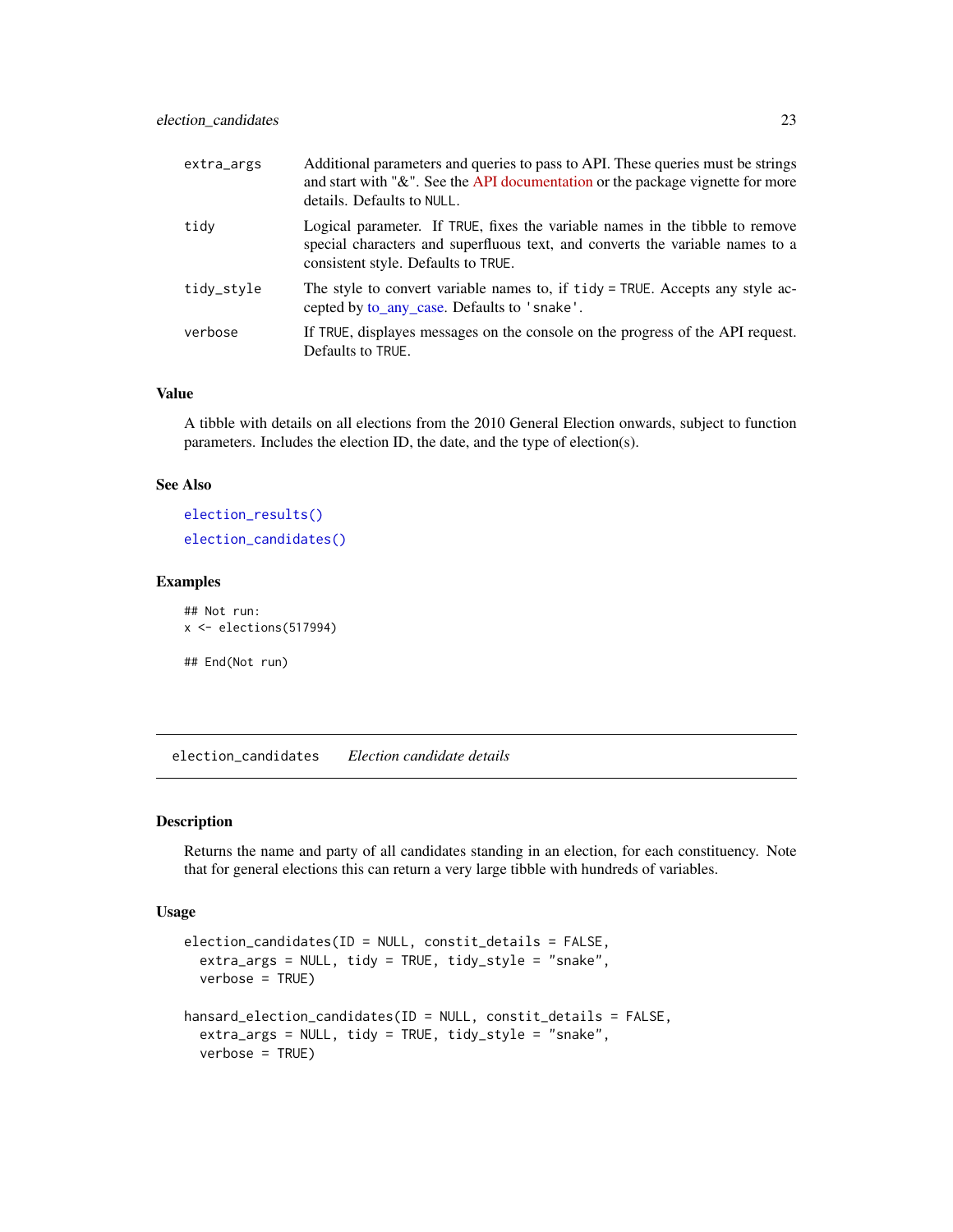# <span id="page-23-0"></span>Arguments

| Accepts an ID for a general or by-election from the 2010 General Election on-<br>wards, and returns the results. If NULL, returns all available election results.                                    |
|------------------------------------------------------------------------------------------------------------------------------------------------------------------------------------------------------|
|                                                                                                                                                                                                      |
| If TRUE, returns additional details on each constituency, including its GSS (Gov-<br>ernment Statistical Service) code. Defaults to FALSE.                                                           |
| Additional parameters and queries to pass to API. These queries must be strings<br>and start with " $\&$ ". See the API documentation or the package vignette for more<br>details. Defaults to NULL. |
| Logical parameter. If TRUE, fixes the variable names in the tibble to remove<br>special characters and superfluous text, and converts the variable names to a<br>consistent style. Defaults to TRUE. |
| The style to convert variable names to, if tidy = TRUE. Accepts any style ac-<br>cepted by to_any_case. Defaults to 'snake'.                                                                         |
| If TRUE, displayes messages on the console on the progress of the API request.                                                                                                                       |
|                                                                                                                                                                                                      |

# See Also

[elections\(\)](#page-21-1)

[election\\_results\(\)](#page-23-1)

# Examples

```
## Not run:
x <- election_candidates(ID = 382037)
y <- election_candidates()
z <- election_candidates(constit_details = TRUE)
## End(Not run)
```
<span id="page-23-1"></span>election\_results *General and By-Election Results*

# Description

Imports results from general and by-elections from the 2010 General Election onwards.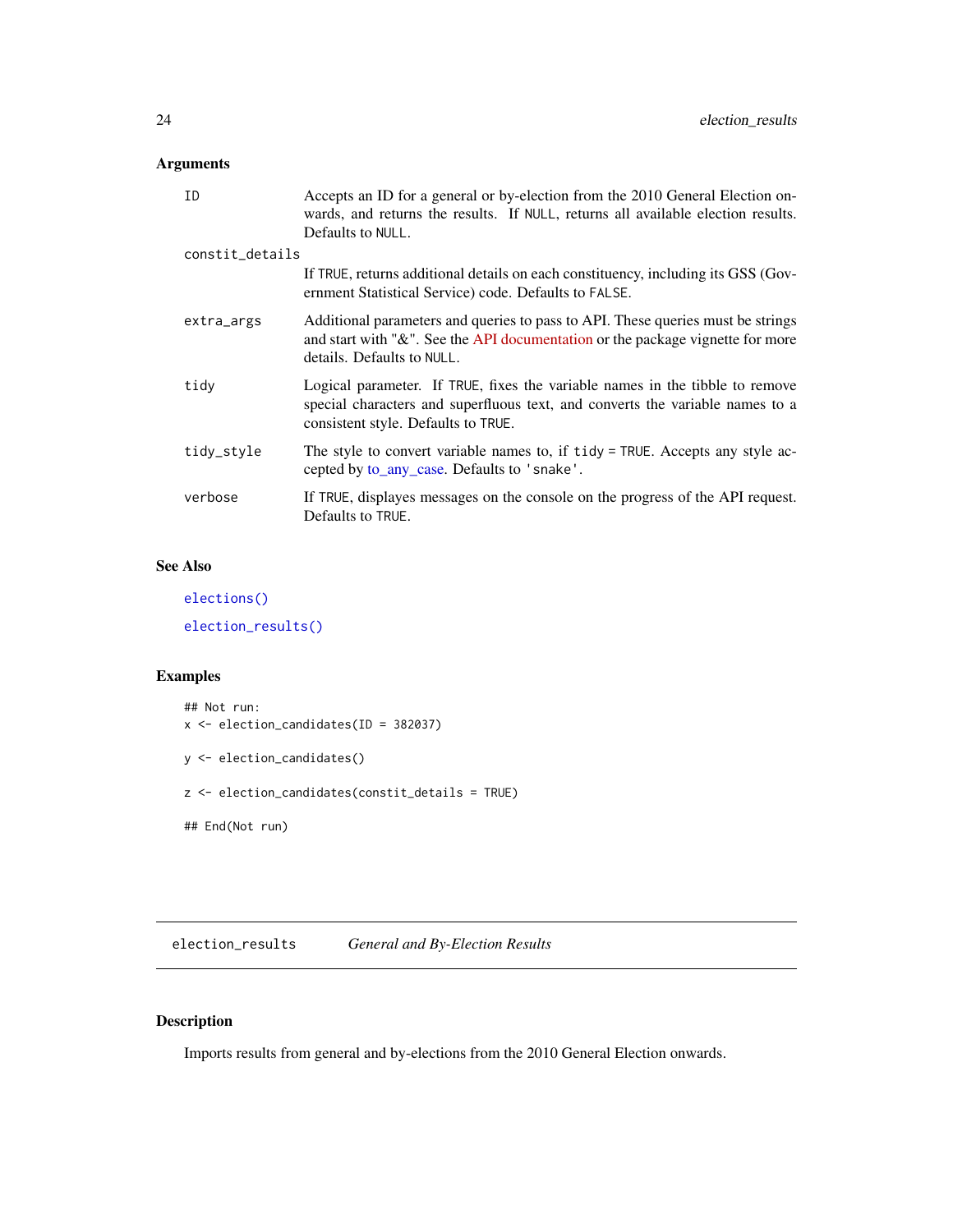# <span id="page-24-0"></span>election\_results 25

# Usage

```
election_results(ID = NULL, all_data = FALSE,
 calculate_percent = FALSE, constit_details = FALSE,
 extra_args = NULL, tidy = TRUE, tidy_style = "snake",
 verbose = TRUE)
hansard_election_results(ID = NULL, all_data = FALSE,
  calculate_percent = FALSE, constit_details = FALSE,
 ext{ra\_args} = NULL, tidy = TRUE, tidy_style = "snake",
 verbose = TRUE)
```

| ID                | Accepts an ID for a general or by-election from the 2010 General Election on-<br>wards, and returns the results. If NULL, returns all available election results.<br>Defaults to NULL.                                                                                                                                                                                                                                                                                                                                                                                                                                                                                                                                                       |
|-------------------|----------------------------------------------------------------------------------------------------------------------------------------------------------------------------------------------------------------------------------------------------------------------------------------------------------------------------------------------------------------------------------------------------------------------------------------------------------------------------------------------------------------------------------------------------------------------------------------------------------------------------------------------------------------------------------------------------------------------------------------------|
| all_data          | If TRUE, returns vote share for all parties standing in any constituency in the elec-<br>tion/elections returned. Defaults to FALSE. Note that aside from shorthand for<br>the Conservatives, Labour, Liberal Democrat and Independent (Con, Lab, Lib<br>and Ind, respectively) being converted to their full names, party names are not<br>tidied, so will contain spaces in the case of parties with multiple words in their<br>name, such as the Liberal Democrats. If a party did not stand in a constituency<br>its vote count is listed as NA. There is a drawback to using this parameter, as<br>multiple candidates from the same party in a constituency, or multiple indepen-<br>dent candidates, have their vote totals combined. |
| calculate_percent |                                                                                                                                                                                                                                                                                                                                                                                                                                                                                                                                                                                                                                                                                                                                              |
|                   | If TRUE, calculates the turnout percentage for each constituency in the tibble and<br>the majority of the winning candidate to one decimal place, and includes this<br>information in the tibble in additional columns labelled 'turnout_percentage'<br>and 'majority_percentage'. Defaults to FALSE.                                                                                                                                                                                                                                                                                                                                                                                                                                        |
| constit_details   |                                                                                                                                                                                                                                                                                                                                                                                                                                                                                                                                                                                                                                                                                                                                              |
|                   | If TRUE, returns additional details on each constituency, including its GSS (Gov-<br>ernment Statistical Service) code. Defaults to FALSE.                                                                                                                                                                                                                                                                                                                                                                                                                                                                                                                                                                                                   |
| extra_args        | Additional parameters and queries to pass to API. These queries must be strings<br>and start with "&". See the API documentation or the package vignette for more<br>details. Defaults to NULL.                                                                                                                                                                                                                                                                                                                                                                                                                                                                                                                                              |
| tidy              | Logical parameter. If TRUE, fixes the variable names in the tibble to remove<br>special characters and superfluous text, and converts the variable names to a<br>consistent style. Defaults to TRUE.                                                                                                                                                                                                                                                                                                                                                                                                                                                                                                                                         |
| tidy_style        | The style to convert variable names to, if tidy = TRUE. Accepts any style ac-<br>cepted by to_any_case. Defaults to 'snake'.                                                                                                                                                                                                                                                                                                                                                                                                                                                                                                                                                                                                                 |
| verbose           | If TRUE, displayes messages on the console on the progress of the API request.<br>Defaults to TRUE.                                                                                                                                                                                                                                                                                                                                                                                                                                                                                                                                                                                                                                          |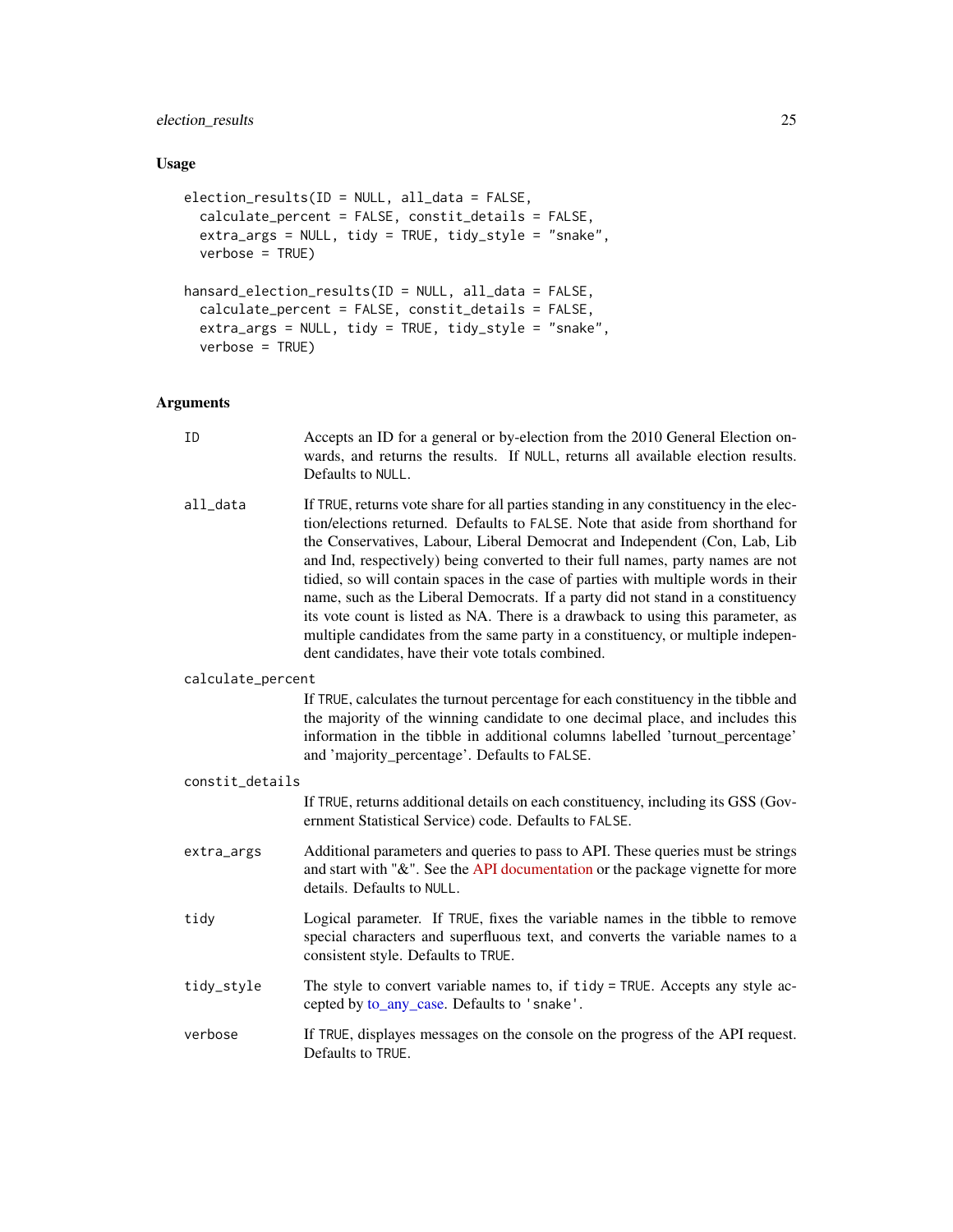A tibble with the results of all general and by-elections, or of a specified general election or byelection.

# See Also

[elections\(\)](#page-21-1) [election\\_candidates\(\)](#page-22-1)

#### Examples

```
## Not run:
x <- election_results(ID = 382037)
y <- election_results()
z <- election_results(calculate_percent = TRUE, constit_details = TRUE)
w \leq election_results(ID = 730039, all_data = TRUE)
## End(Not run)
```
<span id="page-25-1"></span>epetition *Individual epetitions*

#### Description

Imports data on a given epetition. For bulk epetion data, see [epetition\\_tibble\(\)](#page-26-1).

# Usage

```
epetition(ID = NULL, by_constituency = FALSE, extra_args = NULL,
  tidy = TRUE, tidy_style = "snake", verbose = TRUE)
```

```
hansard_epetition(ID = NULL, by_constituency = FALSE,
 extra_args = NULL, tidy = TRUE, tidy_style = "snake",
 verbose = TRUE)
```
#### Arguments

| × | i<br>۰. |  |
|---|---------|--|
|   |         |  |

The ID of a given petition. If NULL, returns all epetitions. Defaults to NULL. See [epetition\\_tibble\(\)](#page-26-1) for a greater degree of flexibility when querying all epetitions.

by\_constituency

Accepts either TRUE or FALSE. If TRUE, provides a tibble with a breakdown of signatures for each petition, by constituency. Defaults to FALSE.

<span id="page-25-0"></span>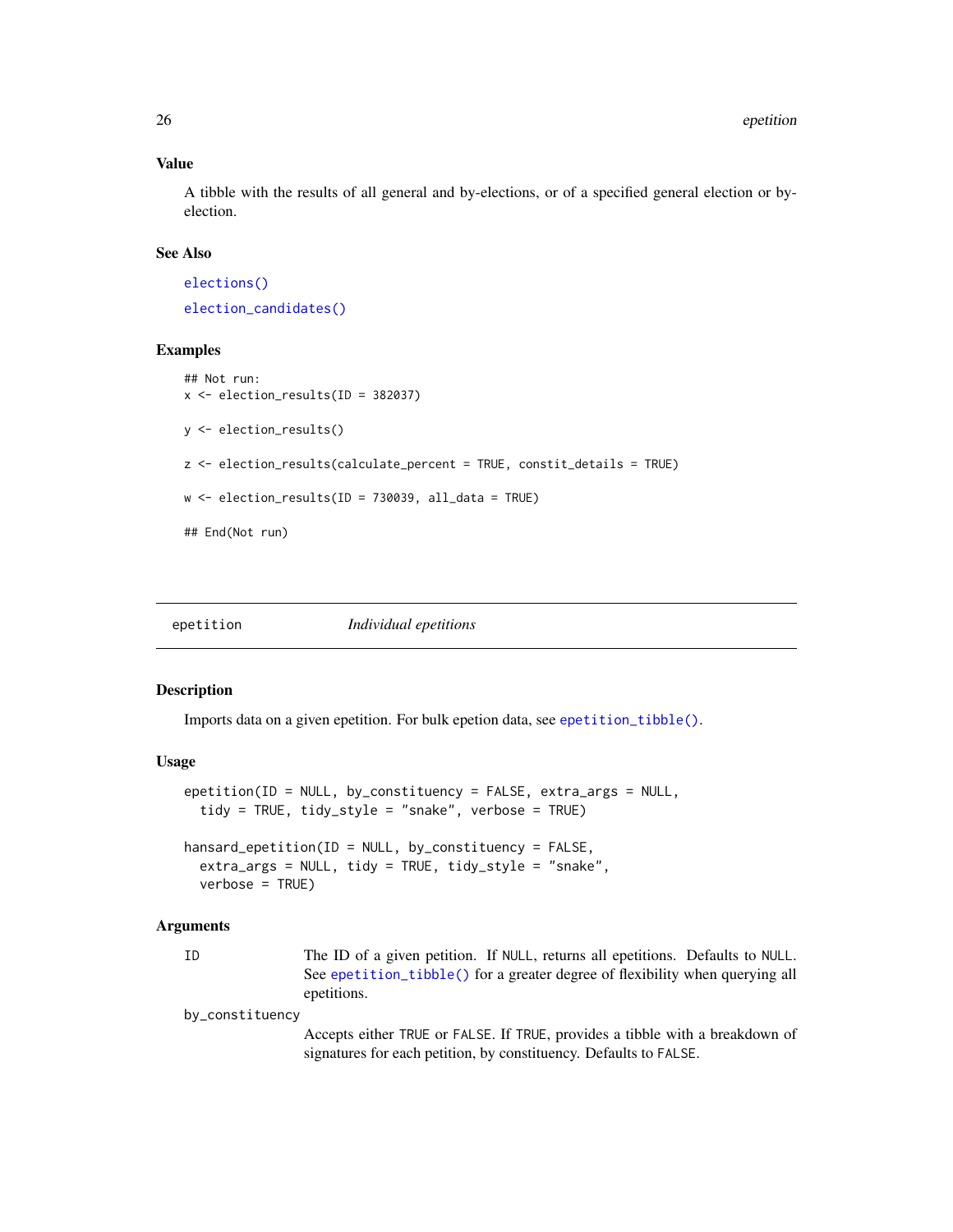<span id="page-26-0"></span>

| extra_args | Additional parameters and queries to pass to API. These queries must be strings<br>and start with "&". See the API documentation or the package vignette for more<br>details. Defaults to NULL.      |
|------------|------------------------------------------------------------------------------------------------------------------------------------------------------------------------------------------------------|
| tidy       | Logical parameter. If TRUE, fixes the variable names in the tibble to remove<br>special characters and superfluous text, and converts the variable names to a<br>consistent style. Defaults to TRUE. |
| tidy_style | The style to convert variable names to, if tidy = TRUE. Accepts any style ac-<br>cepted by to_any_case. Defaults to 'snake'.                                                                         |
| verbose    | If TRUE, displayes messages on the console on the progress of the API request.<br>Defaults to TRUE.                                                                                                  |

A tibble with details on electronic petitions submitted to parliament.

#### See Also

[epetition\\_tibble\(\)](#page-26-1)

# Examples

```
## Not run:
x \leq epetition(ID = 706964, by_constituency = TRUE)
## End(Not run)
```
<span id="page-26-1"></span>epetition\_tibble *Bulk Epetition data*

#### Description

Get data on all epetitions submitted to parliament, with the label, sponsor, number of signatures, date created and epetition ID. For greater detail on indidivual epetitions, see [epetition\(\)](#page-25-1).

#### Usage

```
epetition_tibble(min_signatures = 1, max_signatures = NULL,
  status = NULL, start_date = "1900-01-01", end_date = Sys.Date(),
 extra_args = NULL, tidy = TRUE, tidy_style = "snake",
 verbose = TRUE)
hansard_epetition_tibble(min_signatures = 1, max_signatures = NULL,
  status = NULL, start_date = "1900-01-01", end_date = Sys.Date(),
 extra_args = NULL, tidy = TRUE, tidy_style = "snake",
 verbose = TRUE)
```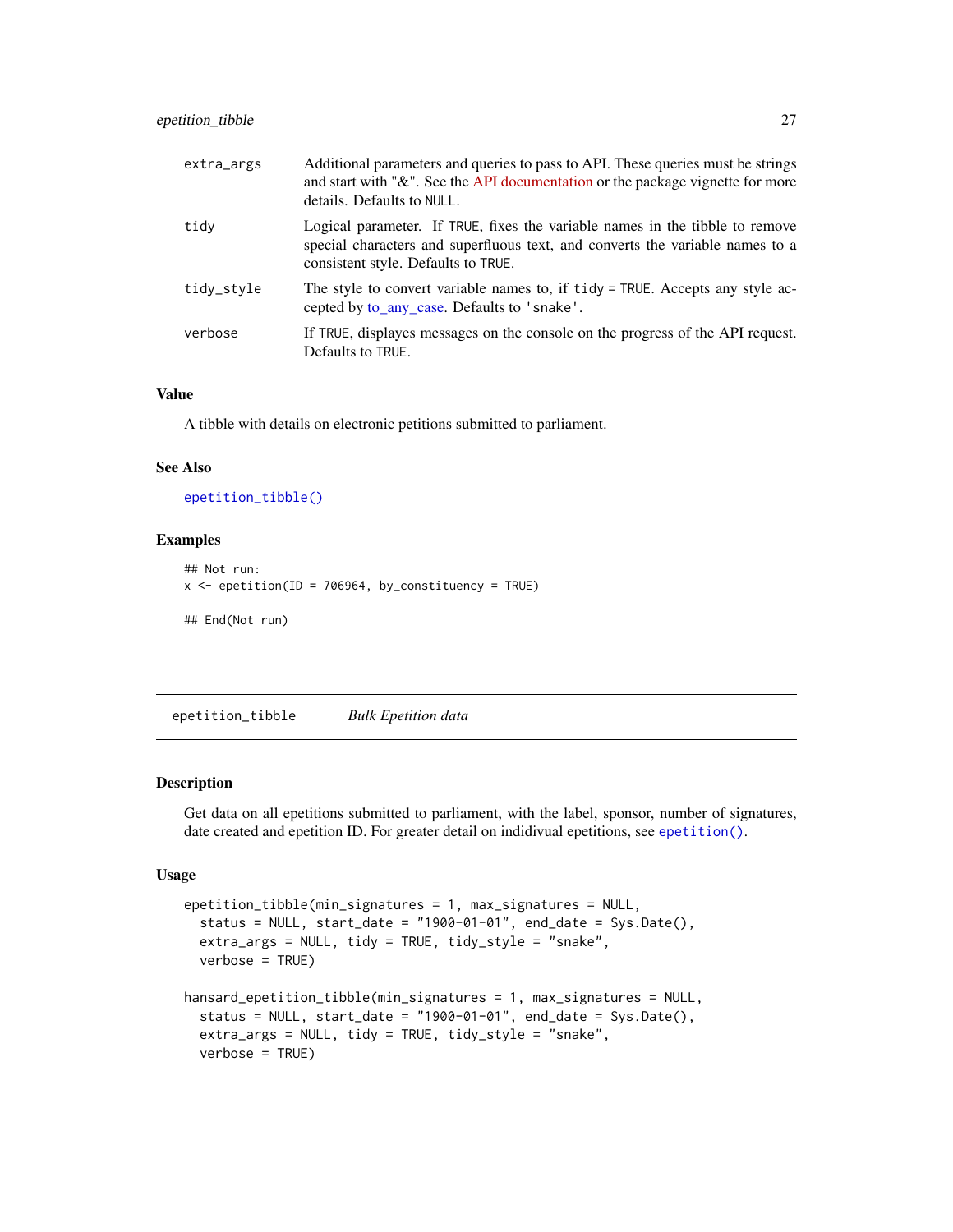# <span id="page-27-0"></span>Arguments

|            | min_signatures The minimum number of signatures required for inclusion in the tibble. Defaults<br>to $1$ .                                                                                                                                                                    |
|------------|-------------------------------------------------------------------------------------------------------------------------------------------------------------------------------------------------------------------------------------------------------------------------------|
|            | max_signatures The maximum number of signatures required for inclusion in the tibble. If NULL,<br>there is no maximum number of signatures. Defaults to NULL.                                                                                                                 |
| status     | The status of the petition, either 'open' or 'closed'. If NULL, returns all peti-<br>tions both open and closed. Defaults to NULL.                                                                                                                                            |
| start_date | Only includes epetitions created on or after this date. Accepts character values<br>in 'YYYY-MM-DD' format, and objects of class Date, POSIXt, POSIXct, POSIX1t<br>or anything else that can be coerced to a date with as .Date(). Defaults to<br>$'1900 - 01 - 01'.$         |
| end_date   | Only includes epetitions created on or before this date. Accepts character values<br>in 'YYYY-MM-DD' format, and objects of class Date, POSIXt, POSIXct, POSIX1t<br>or a nything else that can be coerced to a date with as . Date(). Defaults to the<br>current system date. |
| extra_args | Additional parameters and queries to pass to API. These queries must be strings<br>and start with "&". See the API documentation or the package vignette for more<br>details. Defaults to NULL.                                                                               |
| tidy       | Logical parameter. If TRUE, fixes the variable names in the tibble to remove<br>special characters and superfluous text, and converts the variable names to a<br>consistent style. Defaults to TRUE.                                                                          |
| tidy_style | The style to convert variable names to, if tidy = TRUE. Accepts any style ac-<br>cepted by to_any_case. Defaults to 'snake'.                                                                                                                                                  |
| verbose    | If TRUE, displayes messages on the console on the progress of the API request.<br>Defaults to TRUE.                                                                                                                                                                           |

# Value

A tibble with details on electronic petitions submitted to parliament.

# See Also

[epetition\(\)](#page-25-1)

# Examples

```
## Not run:
x <- epetition_tibble()
y <- epetition_tibble(max_signatures = 500)
z <- epetition_tibble(start_date = "2016-12-01", end_date = "2017-04-25")
## End(Not run)
```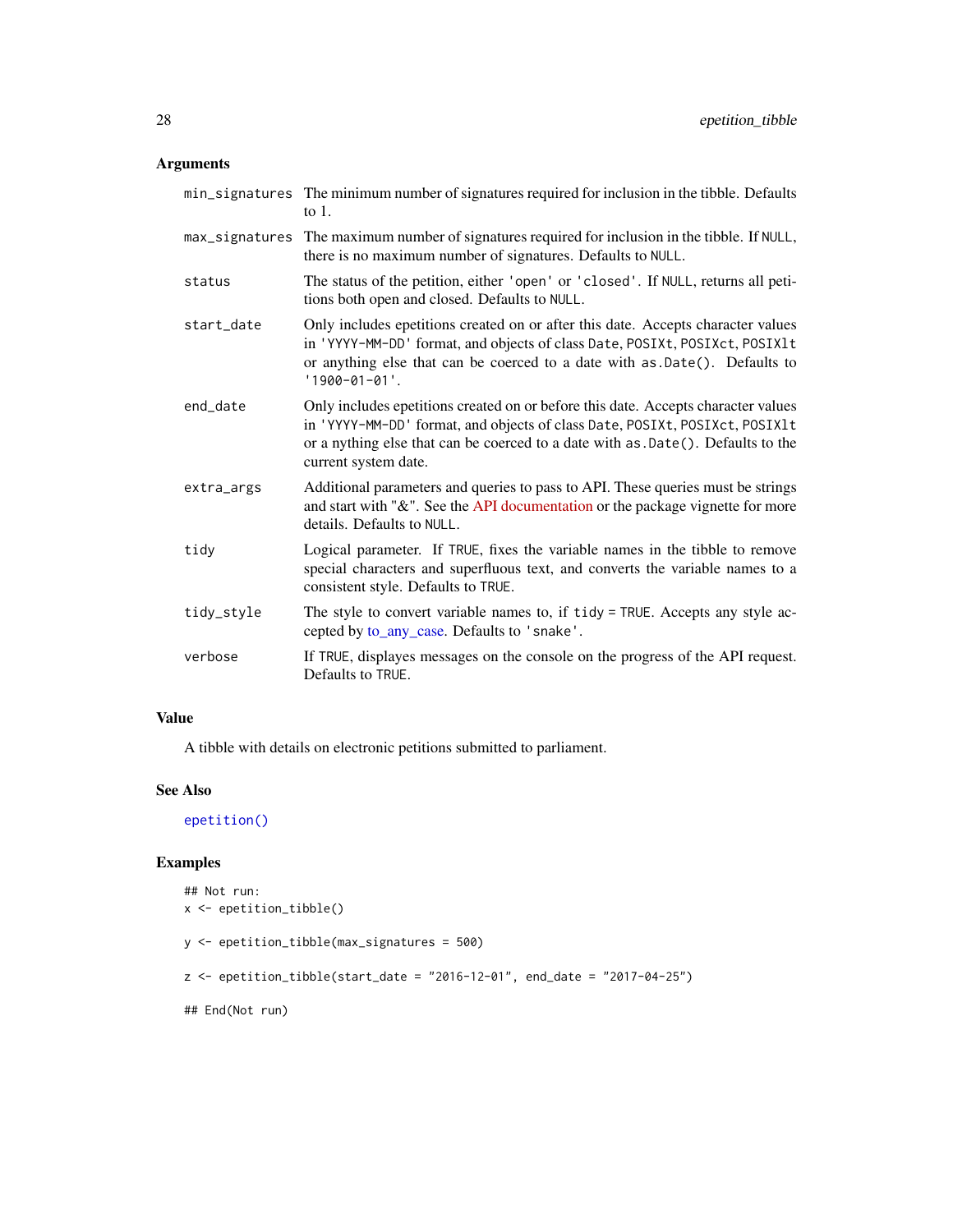<span id="page-28-0"></span>hansard *hansard: Provides Easy Downloading Capabilities for the UK Parliament API*

#### Description

Provides functions to request data from the data.parliament.uk APIs. Because of the structure of the data.parliament.uk API, there is a named function for each type of available data for ease of use. Functions for each new API will be added as and when they become available on <data.parliament.uk>. The API is rate limited to returning 5500 rows per request in some instances, though this has been inconsistent in testing.

# **Details**

The API itself is still in beta, and only about half of the planned datasets are currently available. The package name is optimistic, as the actual contents of the Hansard are not yet available through this API.

In addition to the standard function names, each function in the hansard package has a wrapper where the name is prefixed with 'hansard\_'. For example, both bills() and hansard\_bills() will return the same result. This is because function names are taken from the specific API on <http://explore.data.parliament.uk/>, but they are often not very informative and could clash with functions in other packages (e.g. bills() is not a term unique to the British parliament).

For more details please see the [vignette,](https://docs.evanodell.com/hansard/articles/introduction) or the API documentation on [http://explore.data.](http://explore.data.parliament.uk/) [parliament.uk/](http://explore.data.parliament.uk/).

This package is in no way officially related to or endorsed by the UK Parliamentary Data Service.

lords\_amendments *House of Lords Amendments.*

#### Description

Returns a tibble with all available House of Lords amendments, subject to parameters.

#### Usage

```
lords_amendments(decision = NULL, start_date = "1900-01-01",
  end_date = Sys.Date(), extra_args = NULL, tidy = TRUE,
  tidy_style = "snake", verbose = TRUE)
hansard_lords_amendments(decision = NULL, start_date = "1900-01-01",
  end_date = Sys.Date(), extra_args = NULL, tidy = TRUE,
  tidy_style = "snake", verbose = TRUE)
```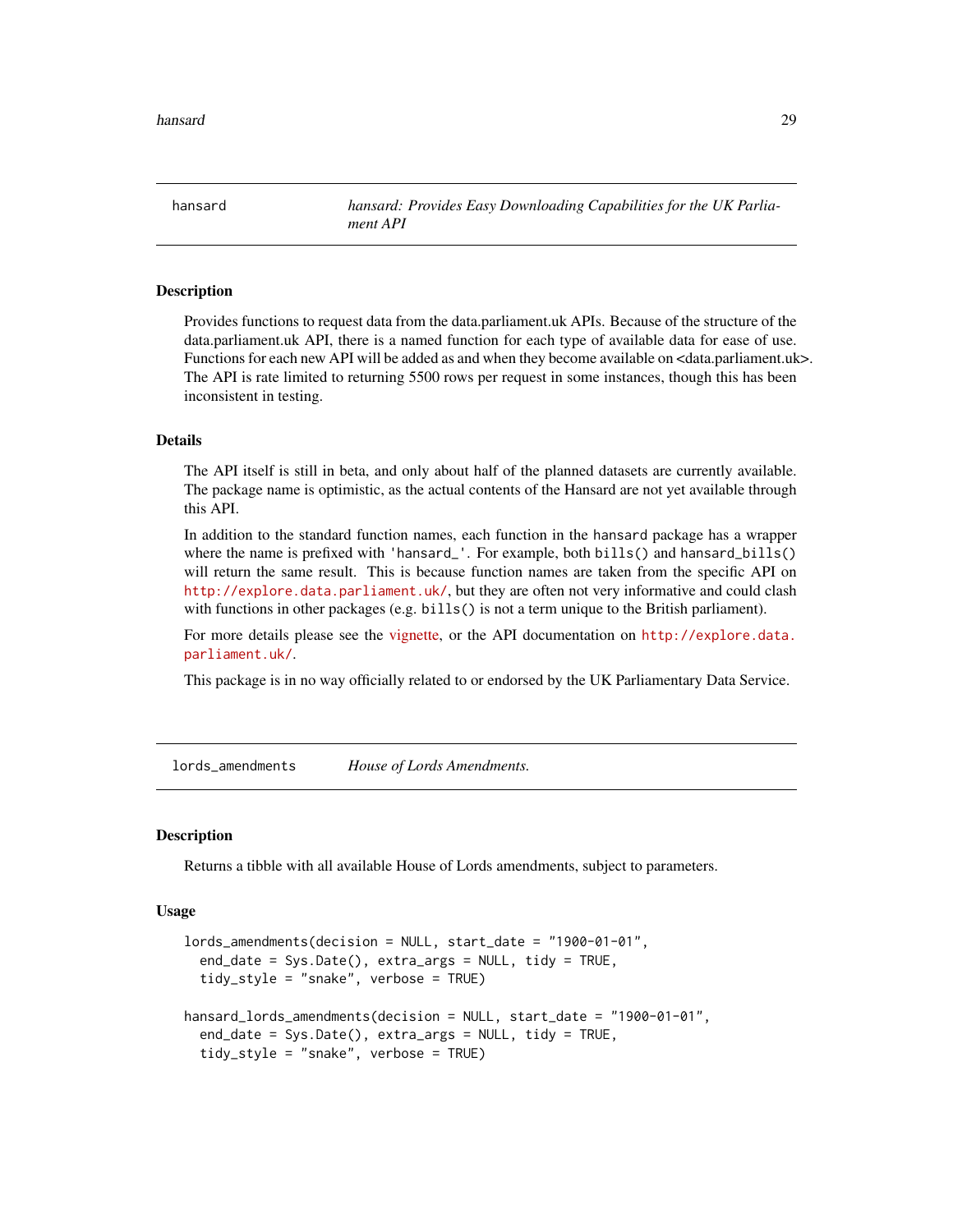# <span id="page-29-0"></span>Arguments

| decision   | The decision on the amendments. Accepts one of 'Withdrawn', 'Agreed',<br>'Disagreed', 'Pending', 'NotMoved', 'Disposed'. This parameter is not<br>case sensitive. Defaults to NULL.                                                                                                        |
|------------|--------------------------------------------------------------------------------------------------------------------------------------------------------------------------------------------------------------------------------------------------------------------------------------------|
| start_date | Only includes amendments to bills introduced on or after this date. Accepts<br>character values in 'YYYY-MM-DD' format, and objects of class Date, POSIXt,<br>POSIXct, POSIX1t or anything else that can be coerced to a date with as . Date().<br>Defaults to '1900-01-01'.               |
| end_date   | Only includes amendments to bills introduced on or before this date. Accepts<br>character values in 'YYYY-MM-DD' format, and objects of class Date, POSIXt,<br>POSIXct, POSIX1 t or anything else that can be coerced to a date with as . Date ().<br>Defaults to the current system date. |
| extra_args | Additional parameters and queries to pass to API. These queries must be strings<br>and start with "&". See the API documentation or the package vignette for more<br>details. Defaults to NULL.                                                                                            |
| tidy       | Logical parameter. If TRUE, fixes the variable names in the tibble to remove<br>special characters and superfluous text, and converts the variable names to a<br>consistent style. Defaults to TRUE.                                                                                       |
| tidy_style | The style to convert variable names to, if tidy = TRUE. Accepts any style ac-<br>cepted by to_any_case. Defaults to 'snake'.                                                                                                                                                               |
| verbose    | If TRUE, displayes messages on the console on the progress of the API request.<br>Defaults to TRUE.                                                                                                                                                                                        |

# Value

A tibble with details on amendments proposed by the House of Lords.

# Examples

```
## Not run:
x <- lords_amendments()
x <- lords_amendments(decision = "Withdrawn")
## End(Not run)
```
lords\_ammendments *Defunct parameters for hansard package*

# Description

Defunct parameters for hansard package

# Usage

lords\_ammendments()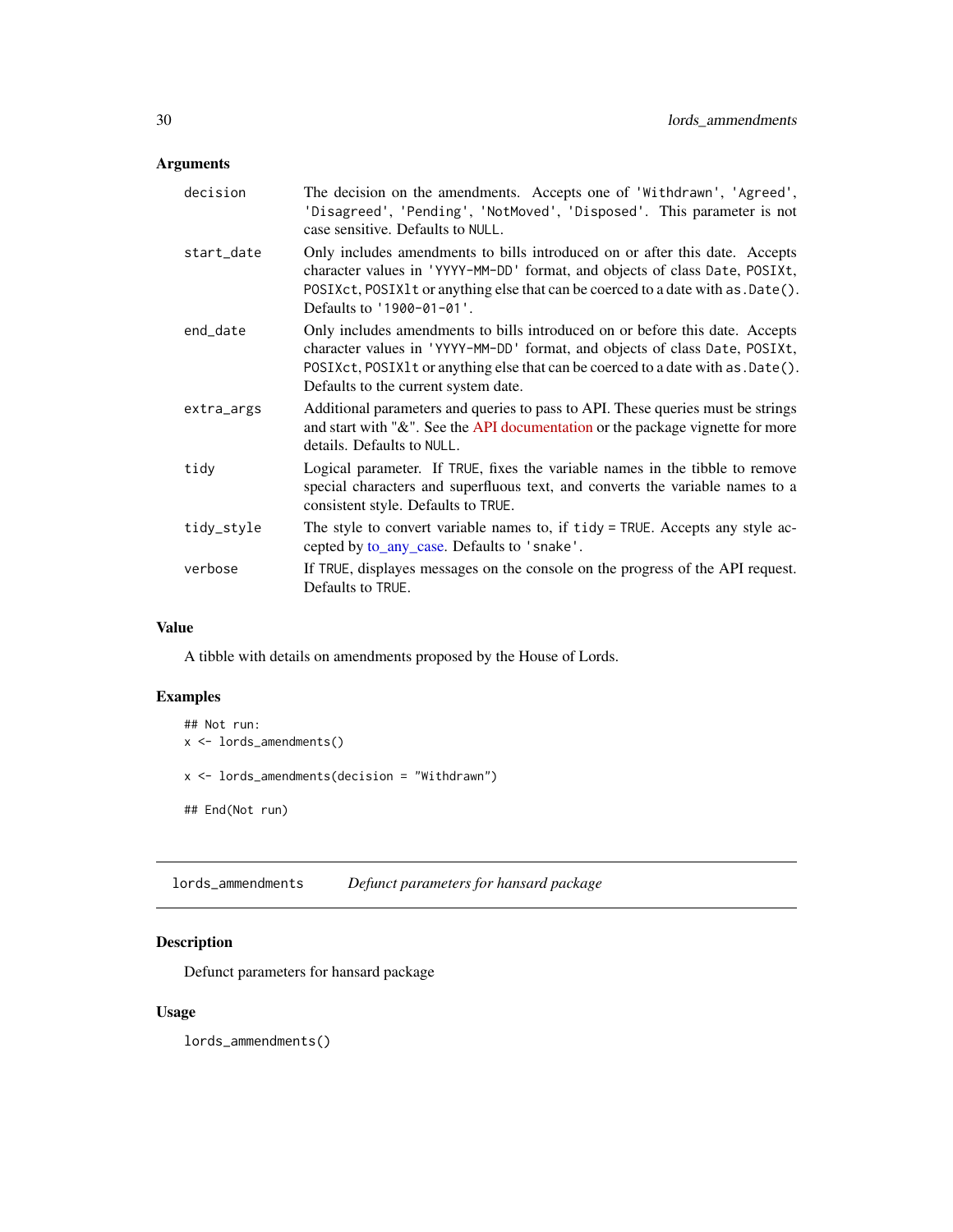<span id="page-30-0"></span>

| lords_attendance |                             |  |  | House of Lords attendance - Deprecated Deprecated |  |
|------------------|-----------------------------|--|--|---------------------------------------------------|--|
|                  |                             |  |  | function, please see lords_attendance_date() and  |  |
|                  | lords_attendance_session(). |  |  |                                                   |  |

# Description

Imports data on House of Lords attendance. Please note that the attendance data is not as tidy as some of the others that are accessible through this API, and so additional work to prepare this data in a way that you want may be required.

# Usage

```
lords_attendance(session_id = NULL, start_date = "1900-01-01",
  end_date = Sys.Date(), extra_args = NULL, tidy = TRUE,
  tidy_style = "snake", verbose = TRUE)
```

```
hansard_lords_attendance(session_id = NULL, start_date = "1900-01-01",
 end_date = Sys.Date(), extra_args = NULL, tidy = TRUE,
 tidy_style = "snake", verbose = TRUE)
```

| session_id | The ID of the House of Lords session. If NULL, returns a list of all sessions,<br>subject to other parameters. Defaults to NULL.                                                                                                                                    |
|------------|---------------------------------------------------------------------------------------------------------------------------------------------------------------------------------------------------------------------------------------------------------------------|
| start_date | Only includes attendance on or after this date. Accepts character values in<br>'YYYY-MM-DD' format, and objects of class Date, POSIXt, POSIXct, POSIX1t<br>or anything else that can be coerced to a date with as Date(). Defaults to<br>$'1900 - 01 - 01'.$        |
| end_date   | Only includes attendance on or before this date. Accepts character values in<br>'YYYY-MM-DD' format, and objects of class Date, POSIXt, POSIXct, POSIX1t<br>or anything else that can be coerced to a date with as .Date(). Defaults to the<br>current system date. |
| extra_args | Additional parameters and queries to pass to API. These queries must be strings<br>and start with "&". See the API documentation or the package vignette for more<br>details. Defaults to NULL.                                                                     |
| tidy       | Logical parameter. If TRUE, fixes the variable names in the tibble to remove<br>special characters and superfluous text, and converts the variable names to a<br>consistent style. Defaults to TRUE.                                                                |
| tidy_style | The style to convert variable names to, if tidy = TRUE. Accepts any style ac-<br>cepted by to_any_case. Defaults to 'snake'.                                                                                                                                        |
| verbose    | If TRUE, displayes messages on the console on the progress of the API request.<br>Defaults to TRUE.                                                                                                                                                                 |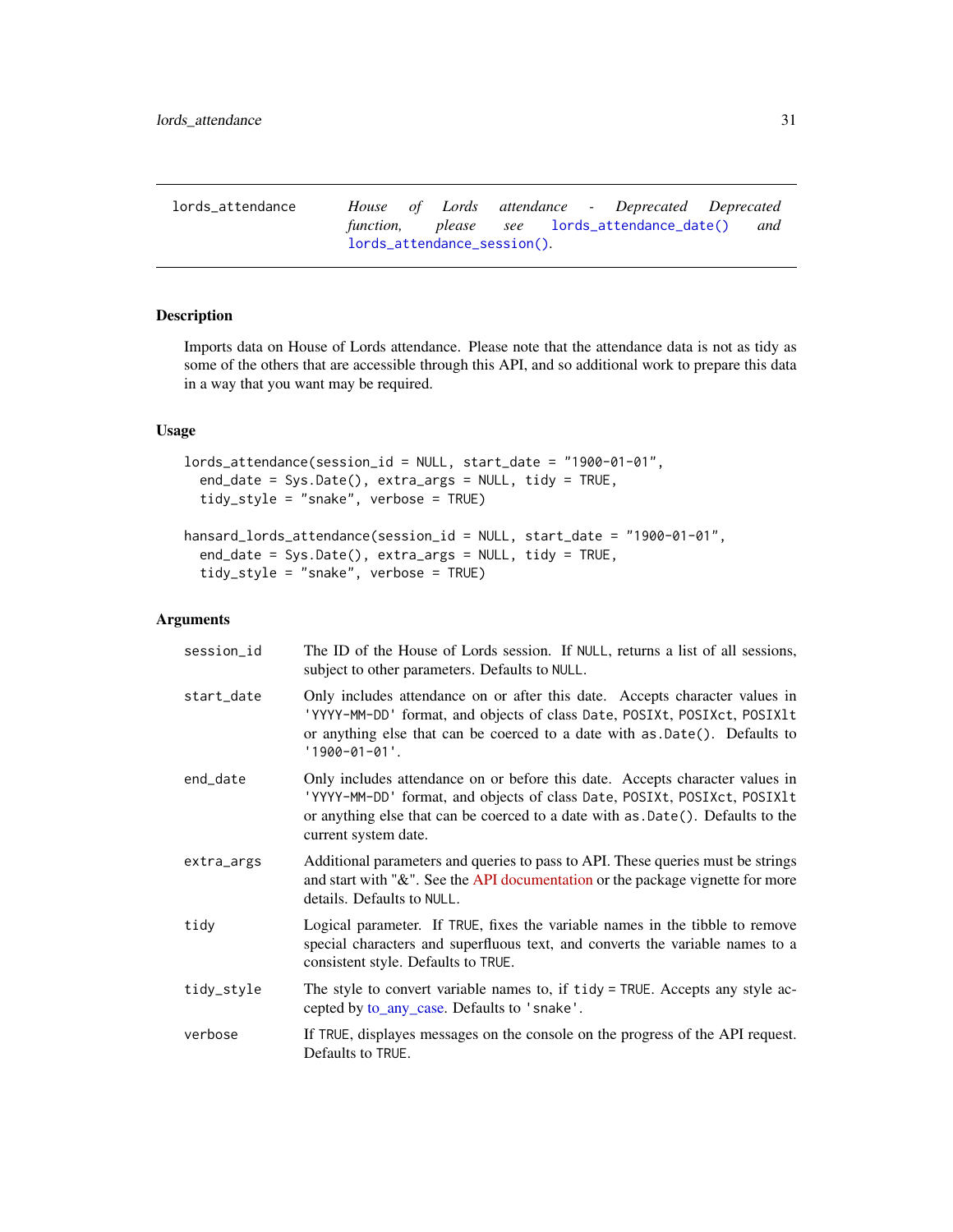A tibble with details on the lords who attended a given session.

#### Examples

```
## Not run:
x <- lords_attendance(session_id = 706178)
```
## End(Not run)

<span id="page-31-1"></span>lords\_attendance\_date *House of Lords attendance by date*

#### Description

Imports data on House of Lords attendance on a given date.

#### Usage

```
lords_attendance_date(date = NULL, tidy = TRUE, tidy_style = "snake",
 verbose = TRUE)
```

```
hansard_lords_attendance_date(date = NULL, tidy = TRUE,
  tidy_style = "snake", verbose = TRUE)
```
# Arguments

| date       | Accepts a date to return attendance data for. Accepts character values in 'YYYY-MM-DD'<br>format, and objects of class Date, POSIXt, POSIXct, POSIX1t or anything else<br>that can be coerced to a date with as . Date (). Defaults to NULL. |
|------------|----------------------------------------------------------------------------------------------------------------------------------------------------------------------------------------------------------------------------------------------|
| tidy       | Logical parameter. If TRUE, fixes the variable names in the tibble to remove<br>special characters and superfluous text, and converts the variable names to a<br>consistent style. Defaults to TRUE.                                         |
| tidy_style | The style to convert variable names to, if tidy = TRUE. Accepts any style ac-<br>cepted by to_any_case. Defaults to 'snake'.                                                                                                                 |
| verbose    | If TRUE, displayes messages on the console on the progress of the API request.<br>Defaults to TRUE.                                                                                                                                          |

#### Details

Please note that House of Lords attendance data is not as tidy as some of the others that are accessible through this API, and so additional work on the return from the API may be required.

Also note that this API does not appear to have been updated with data after 2017-01-31.

# Value

A tibble with details on the lords who attended on a given date.

<span id="page-31-0"></span>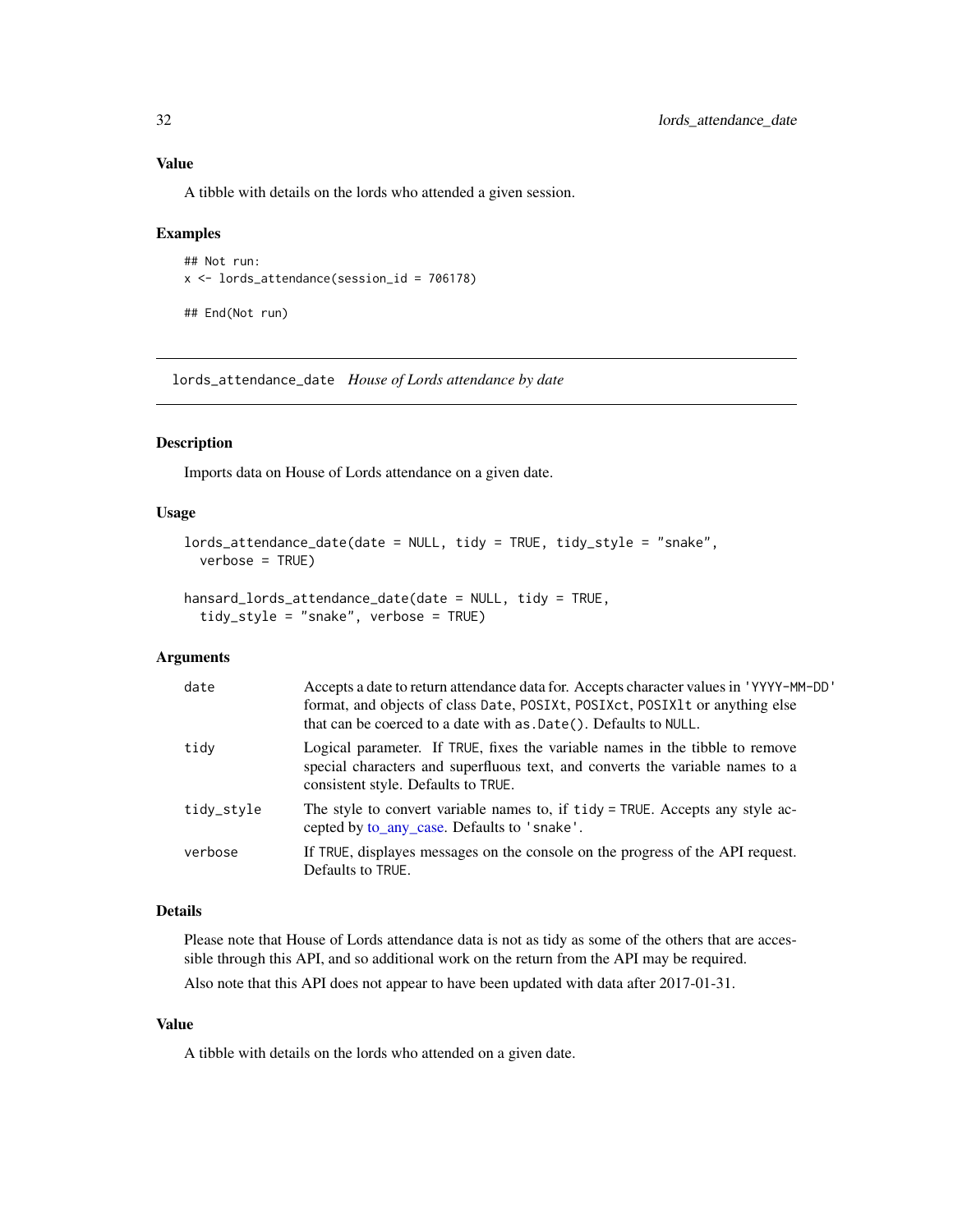<span id="page-32-0"></span>lords\_attendance\_session 33

# See Also

[lords\\_attendance\\_session\(\)](#page-32-1)

# Examples

```
## Not run:
x \le - lords_attendance_date(date = "2016-03-01")
```
## End(Not run)

<span id="page-32-1"></span>lords\_attendance\_session

*House of Lords attendance by session*

# Description

Imports data on House of Lords attendance from each parliamentary session. Please note that the attendance data is not as tidy as some of the others that are accessible through this API, and so additional work to prepare this data in a way that you want may be required.

# Usage

```
lords_attendance_session(session_id = NULL, extra_args = NULL,
  tidy = TRUE, tidy_style = "snake", verbose = TRUE)
```

```
hansard_lords_attendance_session(session_id = NULL, extra_args = NULL,
  tidy = TRUE, tidy_style = "snake", verbose = TRUE)
```

| session id | The ID of the House of Lords session. If NULL, returns a list of all sessions,<br>subject to other parameters. Defaults to NULL.                                                                     |
|------------|------------------------------------------------------------------------------------------------------------------------------------------------------------------------------------------------------|
| extra_args | Additional parameters and queries to pass to API. These queries must be strings<br>and start with " $\&$ ". See the API documentation or the package vignette for more<br>details. Defaults to NULL. |
| tidy       | Logical parameter. If TRUE, fixes the variable names in the tibble to remove<br>special characters and superfluous text, and converts the variable names to a<br>consistent style. Defaults to TRUE. |
| tidy_style | The style to convert variable names to, if tidy = TRUE. Accepts any style ac-<br>cepted by to_any_case. Defaults to 'snake'.                                                                         |
| verbose    | If TRUE, displayes messages on the console on the progress of the API request.<br>Defaults to TRUE.                                                                                                  |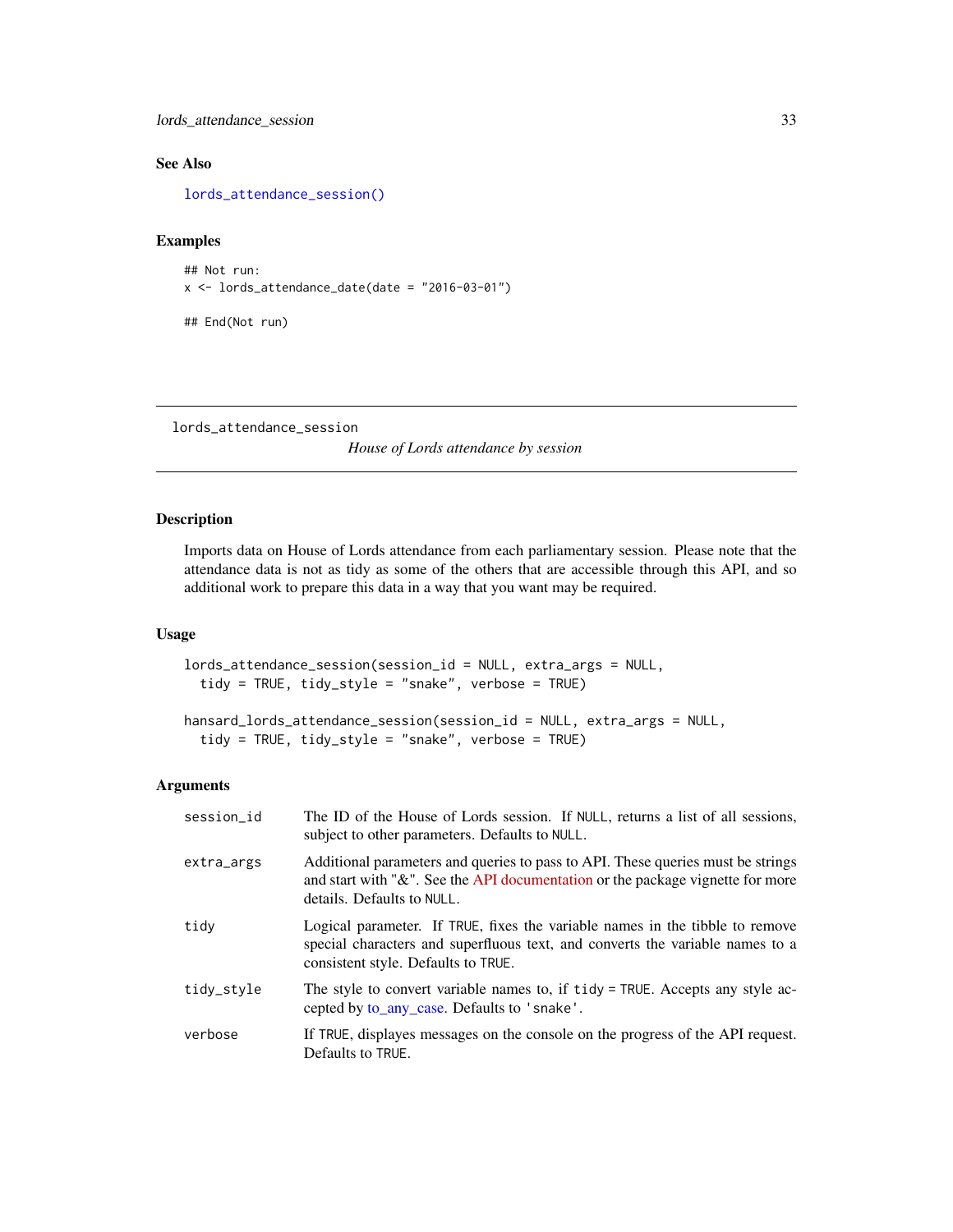# <span id="page-33-0"></span>Details

To return a tibble with all codes from available individual sessions, use lords\_attendance\_session(session\_id=NULL), or use [lords\\_sessions\(\)](#page-36-1) to retrieve codes for a given date range. Attendance from multiple sessions can be accessed by using lapply with the output from [lords\\_sessions\(\)](#page-36-1).

Please note that House of Lords attendance data is not as tidy as some of the others that are accessible through this API, and so additional work on the return from the API may be required.

Also note that this API does not appear to have been updated with data after 2017-01-31.

#### Value

A tibble with details on the lords who attended a given session.

# See Also

```
lords_attendance_date()
lords_sessions()
```
#### Examples

```
## Not run:
x \le - lords_attendance_session(session_id = 706178)
# Returns a list of data frames with details of
# attendance for each day of a given vector of sessions.
u \le -\text{lords}\_\text{sessions}(\text{start}\_\text{date} = \text{"2017-01-01"})m <- lapply(u$about, lords_attendance_session)
## End(Not run)
```
lords\_divisions *House of Lords divisions*

#### Description

Imports data on House of Lords divisions. Either a general query subject to parameters, or the results of a specific division. Individual divisions can be queried to return a short summary of the votes, or details on how each peer voted.

#### Usage

```
lords_divisions(division_id = NULL, summary = FALSE,
  start_date = "1900-01-01", end_date = Sys.Date(),
  extra_args = NULL, tidy = TRUE, tidy_style = "snake",
  verbose = TRUE)
```
hansard\_lords\_divisions(division\_id = NULL, summary = FALSE,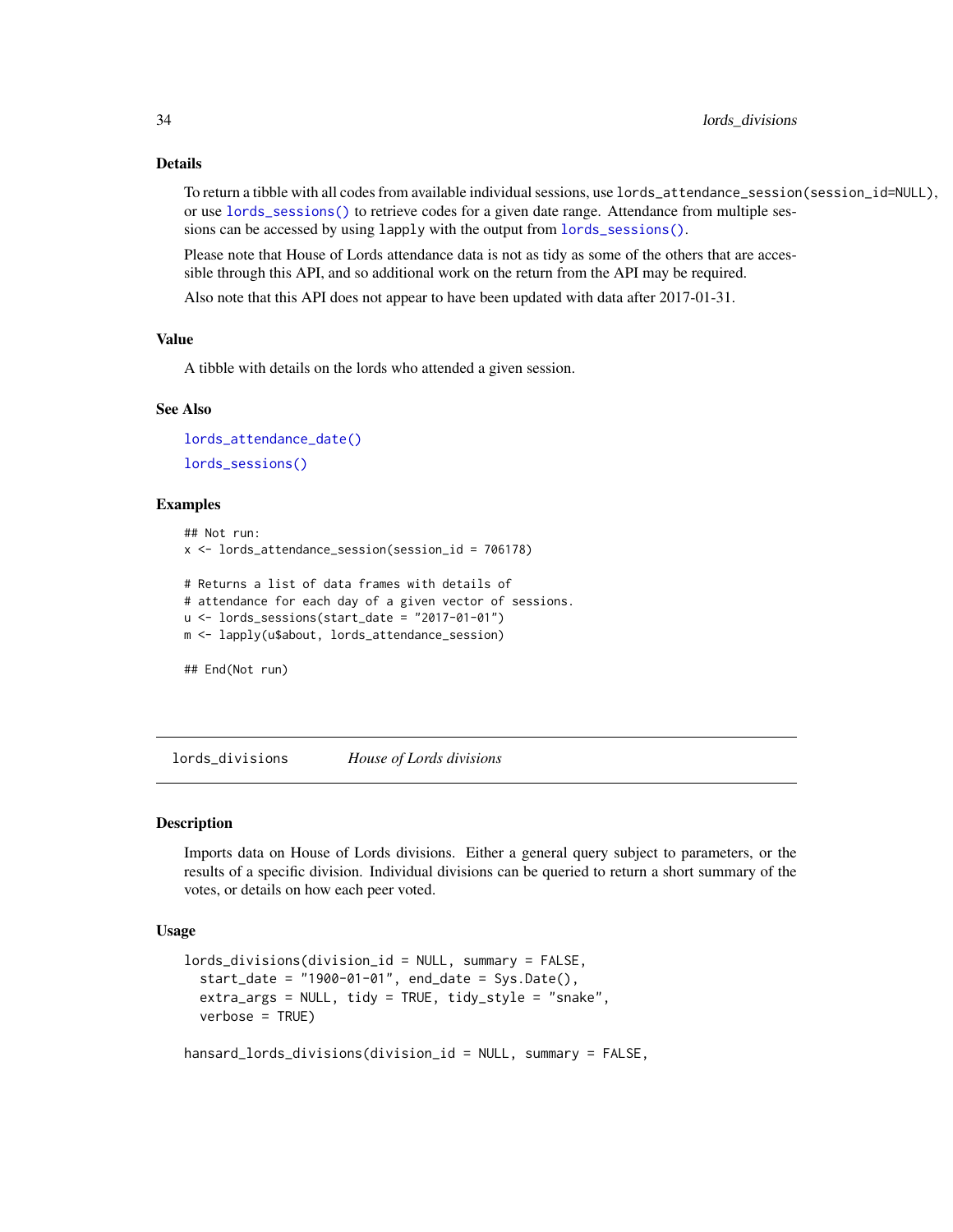```
start_date = "1900-01-01", end_date = Sys.Date(),
extra_args = NULL, tidy = TRUE, tidy_style = "snake",
verbose = TRUE)
```
# Arguments

| division_id | The id of a particular vote. If empty, returns a tibble with information on all<br>lords divisions. Defaults to NULL.                                                                                                                                              |
|-------------|--------------------------------------------------------------------------------------------------------------------------------------------------------------------------------------------------------------------------------------------------------------------|
| summary     | If TRUE, returns a small tibble summarising a division outcome. Otherwise re-<br>turns a tibble with details on how each peer voted. Has no effect if division_id<br>is empty. Defaults to FALSE.                                                                  |
| start_date  | Only includes divisions on or after this date. Accepts character values in 'YYYY-MM-DD'<br>format, and objects of class Date, POSIXt, POSIXct, POSIX1t or anything else<br>that can be coerced to a date with as .Date(). Defaults to '1900-01-01'.                |
| end_date    | Only includes divisions on or before this date. Accepts character values in<br>'YYYY-MM-DD' format, and objects of class Date, POSIXt, POSIXct, POSIX1t<br>or anything else that can be coerced to a date with as .Date(). Defaults to the<br>current system date. |
| extra_args  | Additional parameters and queries to pass to API. These queries must be strings<br>and start with "&". See the API documentation or the package vignette for more<br>details. Defaults to NULL.                                                                    |
| tidy        | Logical parameter. If TRUE, fixes the variable names in the tibble to remove<br>special characters and superfluous text, and converts the variable names to a<br>consistent style. Defaults to TRUE.                                                               |
| tidy_style  | The style to convert variable names to, if tidy = TRUE. Accepts any style ac-<br>cepted by to_any_case. Defaults to 'snake'.                                                                                                                                       |
| verbose     | If TRUE, displayes messages on the console on the progress of the API request.<br>Defaults to TRUE.                                                                                                                                                                |

# Value

A tibble with the results of divisions in the House of Lords.

#### Examples

```
## Not run:
x <- lords_divisions(division_id = 705891, summary = TRUE)
x \le lords_divisions(division_id = 705891, summary = FALSE)
# Return all lords divisions in 2016
x <- lords_divisions(NULL, FALSE,
 start_date = "2016-01-01",
  end_date = "2016-12-31"
\lambda## End(Not run)
```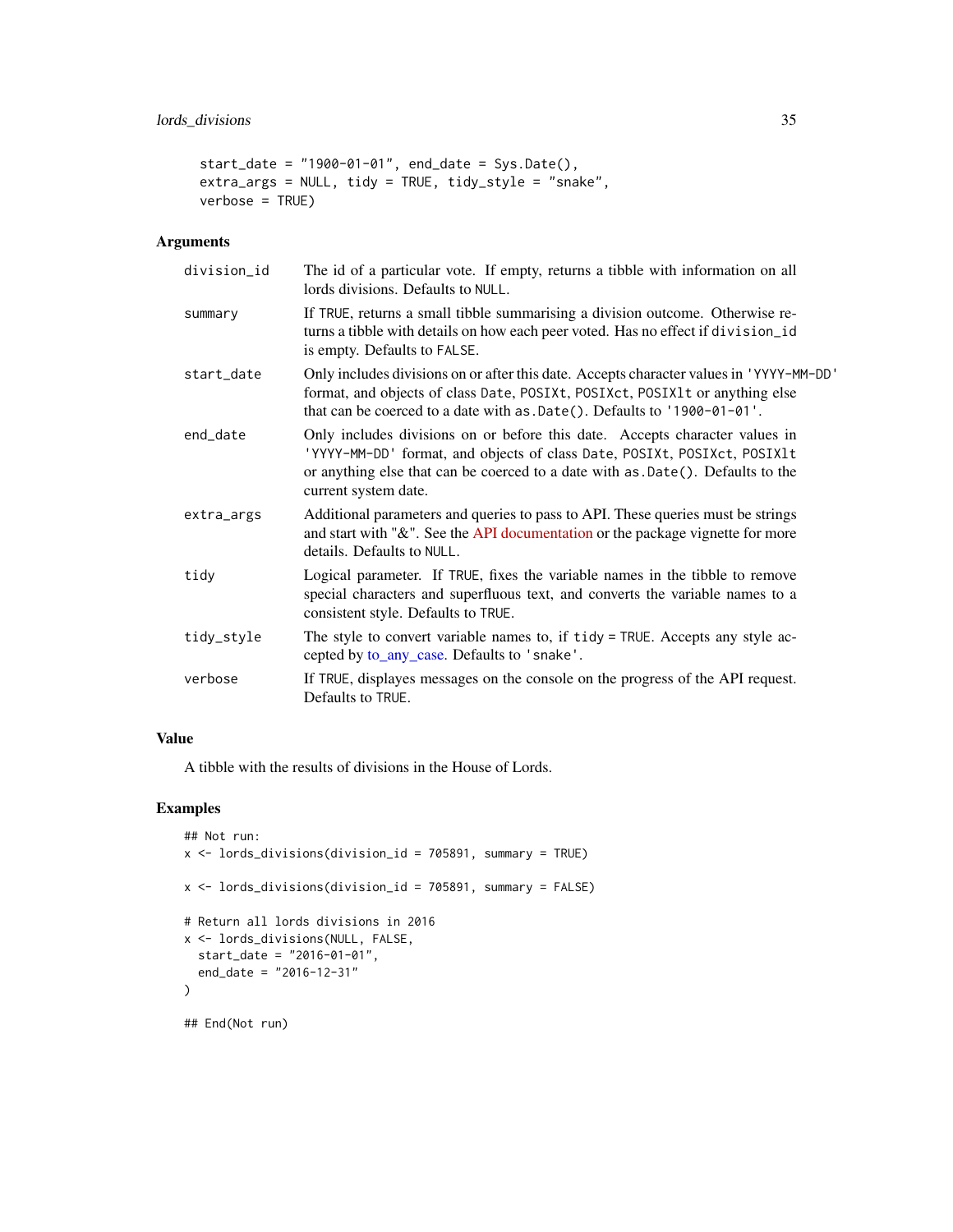<span id="page-35-0"></span>lords\_interests *Peers' registered interests*

# Description

Registered financial interests of members of the House of Lords. If peer\_id=NULL the actual details of registered interests are stored in a nested data frame.

#### Usage

```
lords_interests(peer_id = NULL, extra_args = NULL, tidy = TRUE,
  tidy_style = "snake", verbose = TRUE)
```

```
hansard_lords_interests(peer_id = NULL, extra_args = NULL,
  tidy = TRUE, tidy_style = "snake", verbose = TRUE)
```
#### Arguments

| peer_id    | The ID of a member of the House of lords. If NULL, returns a tibble with all<br>listed financial interests for all members. Defaults to NULL.                                                        |
|------------|------------------------------------------------------------------------------------------------------------------------------------------------------------------------------------------------------|
| extra_args | Additional parameters and queries to pass to API. These queries must be strings<br>and start with "&". See the API documentation or the package vignette for more<br>details. Defaults to NULL.      |
| tidy       | Logical parameter. If TRUE, fixes the variable names in the tibble to remove<br>special characters and superfluous text, and converts the variable names to a<br>consistent style. Defaults to TRUE. |
| tidy_style | The style to convert variable names to, if tidy = TRUE. Accepts any style ac-<br>cepted by to_any_case. Defaults to 'snake'.                                                                         |
| verbose    | If TRUE, displayes messages on the console on the progress of the API request.<br>Defaults to TRUE.                                                                                                  |

#### Value

A tibble with details on the interests of peers in the House of Lords.

# Examples

```
## Not run:
x <- lords_interests(4170)
y <- lords_interests()
## End(Not run)
```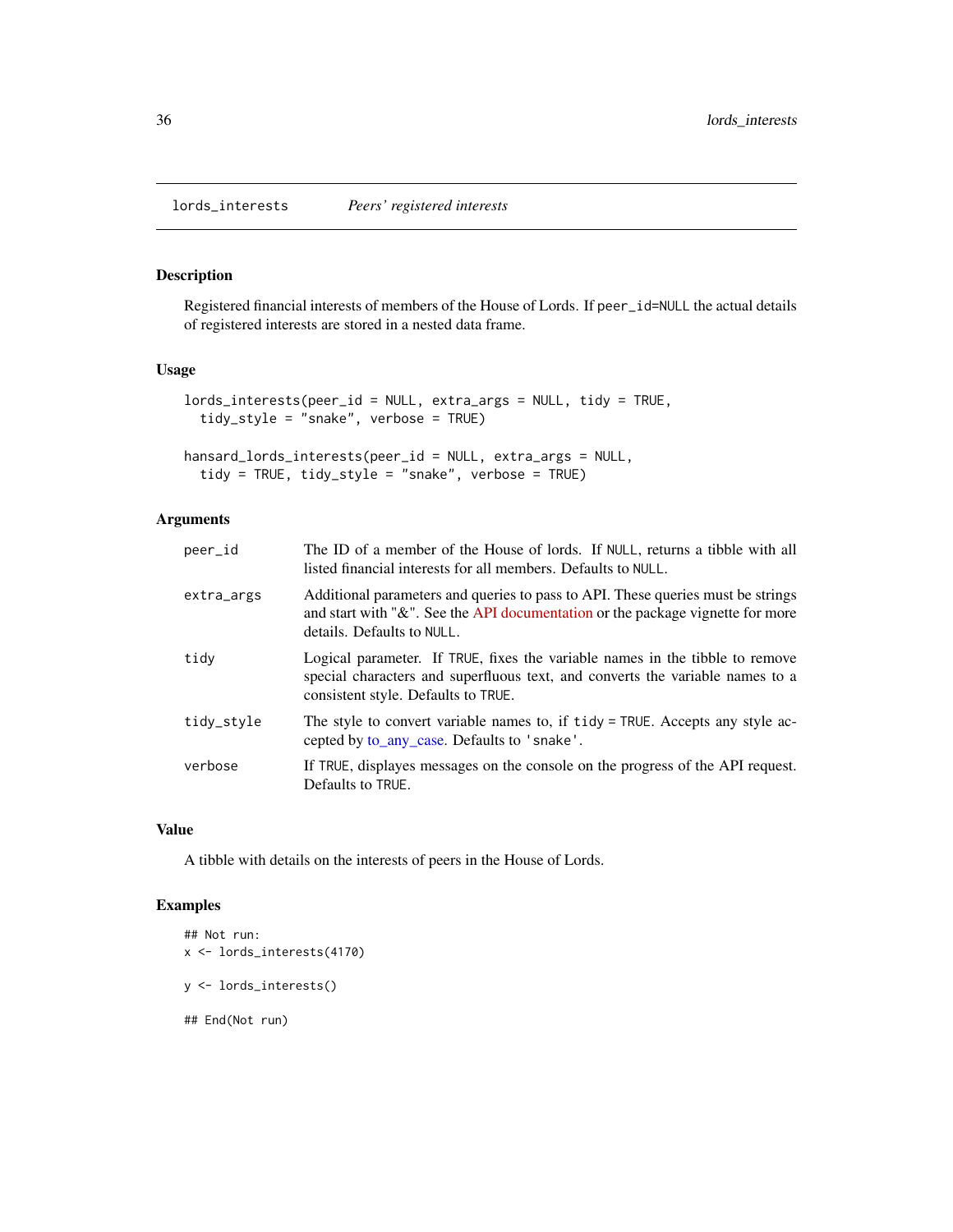<span id="page-36-1"></span><span id="page-36-0"></span>lords\_sessions *Lords sessions*

# Description

Returns the session code and other basic details for individual House of Lords sittings. Note that this API does not appear to have been updated with data after 2017-01-31.

#### Usage

```
lords_sessions(start_date = "1900-01-01", end_date = Sys.Date(),
  tidy = TRUE, tidy_style = "snake", verbose = TRUE)
```

```
hansard_lords_sessions(start_date = "1900-01-01",
  end_date = Sys.Date(), tidy = TRUE, tidy_style = "snake",
 verbose = TRUE)
```
# Arguments

| start_date | Only includes sessions starting on or after this date. Accepts character values<br>in 'YYYY-MM-DD' format, and objects of class Date, POSIXt, POSIXct, POSIX1t<br>or anything else that can be coerced to a date with as .Date(). Defaults to<br>$'1900 - 01 - 01'$ .    |
|------------|--------------------------------------------------------------------------------------------------------------------------------------------------------------------------------------------------------------------------------------------------------------------------|
| end_date   | Only includes sessions ending on or before this date. Accepts character values<br>in 'YYYY-MM-DD' format, and objects of class Date, POSIXt, POSIXct, POSIX1t<br>or anything else that can be coerced to a date with as .Date(). Defaults to the<br>current system date. |
| tidy       | Logical parameter. If TRUE, fixes the variable names in the tibble to remove<br>special characters and superfluous text, and converts the variable names to a<br>consistent style. Defaults to TRUE.                                                                     |
| tidy_style | The style to convert variable names to, if tidy = TRUE. Accepts any style ac-<br>cepted by to_any_case. Defaults to 'snake'.                                                                                                                                             |
| verbose    | If TRUE, displayes messages on the console on the progress of the API request.<br>Defaults to TRUE.                                                                                                                                                                      |
|            |                                                                                                                                                                                                                                                                          |

#### See Also

[lords\\_attendance\\_session\(\)](#page-32-1) [sessions\\_info\(\)](#page-52-1)

# Examples

## Not run:

```
a \leq -\text{lords}\_s \leq -\text{as}(\text{start}\_d) = "2017-01-01", end_date = "2017-01-31")
```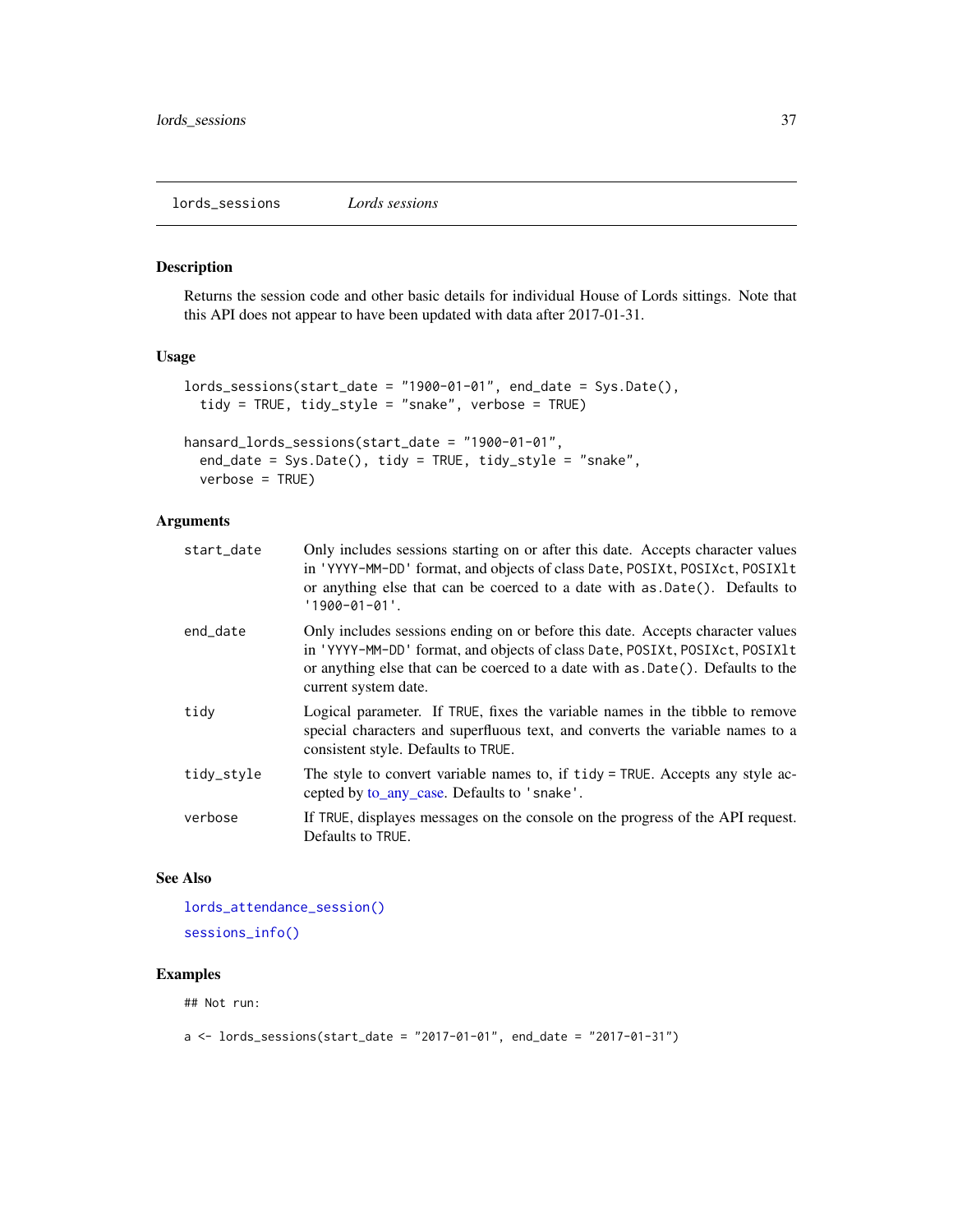<span id="page-37-0"></span>## End(Not run)

<span id="page-37-1"></span>lords\_written\_questions

*House of Lords written questions*

#### Description

Imports data on House of Lords written questions asked by a given peer(s), and/or directed to a given department.

# Usage

```
lords_written_questions(peer_id = NULL, answering_department = NULL,
 start_date = "1900-01-01", end_date = Sys.Date(),
 extra_args = NULL, tidy = TRUE, tidy_style = "snake",
 verbose = TRUE)
```

```
hansard_lords_written_questions(peer_id = NULL,
  answering_department = NULL, start_date = "1900-01-01",
  end_date = Sys.Date(), extra_args = NULL, tidy = TRUE,
  tidy_style = "snake", verbose = TRUE)
```

| peer_id              | Accepts a member ID or list of IDs, and returns a tibble with all written questions<br>asked by that member or members. If NULL, peer_id is not included in the query<br>to the API and so all written questions are returned subject to other function<br>parameters. Defaults to NULL.                                                                          |
|----------------------|-------------------------------------------------------------------------------------------------------------------------------------------------------------------------------------------------------------------------------------------------------------------------------------------------------------------------------------------------------------------|
| answering_department |                                                                                                                                                                                                                                                                                                                                                                   |
|                      | Accepts a string with a department name or partial name or a list of departmental<br>names, and returns all written questions by that department. The query acts<br>as a search, so entering 'health' will return all questions answered by the<br>Department of Health. If NULL, answering_department is not included as a query<br>parameter. Defaults to NULL. |
| start_date           | Only includes questions tabled on or after this date. Accepts character values<br>in 'YYYY-MM-DD' format, and objects of class Date, POSIXt, POSIXct, POSIX1t<br>or anything else that can be coerced to a date with as .Date(). Defaults to<br>$'1900 - 01 - 01'.$                                                                                               |
| end date             | Only includes questions tabled on or before this date. Accepts character values<br>in 'YYYY-MM-DD' format, and objects of class Date, POSIXt, POSIXct, POSIX1t<br>or anything else that can be coerced to a date with as .Date(). Defaults to the<br>current system date.                                                                                         |
| extra_args           | Additional parameters and queries to pass to API. These queries must be strings<br>and start with "&". See the API documentation or the package vignette for more<br>details. Defaults to NULL.                                                                                                                                                                   |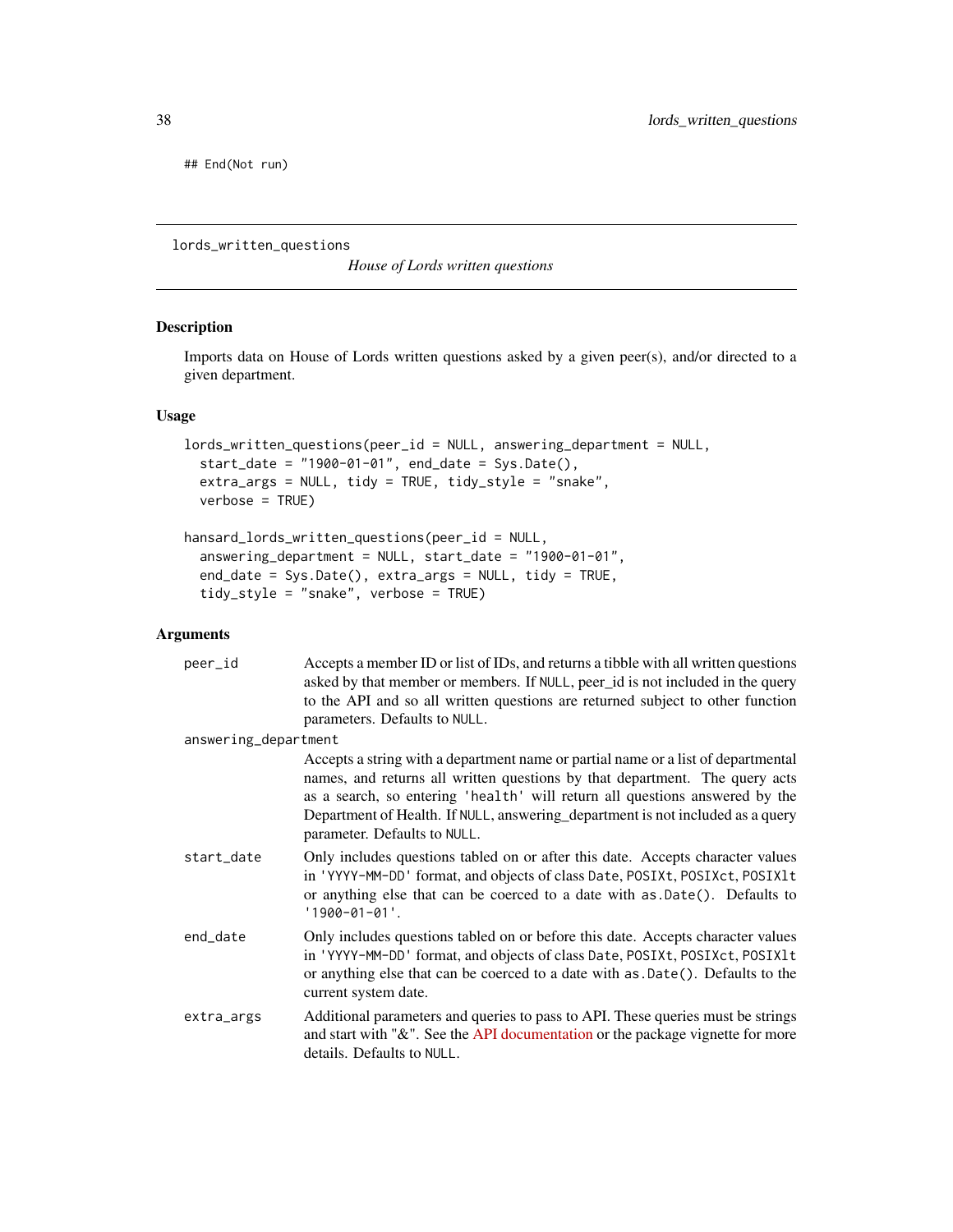<span id="page-38-0"></span>

| tidy       | Logical parameter. If TRUE, fixes the variable names in the tibble to remove<br>special characters and superfluous text, and converts the variable names to a<br>consistent style. Defaults to TRUE. |
|------------|------------------------------------------------------------------------------------------------------------------------------------------------------------------------------------------------------|
| tidy_style | The style to convert variable names to, if tidy = TRUE. Accepts any style ac-<br>cepted by to_any_case. Defaults to 'snake'.                                                                         |
| verbose    | If TRUE, displayes messages on the console on the progress of the API request.<br>Defaults to TRUE.                                                                                                  |

A tibble with details on written questions in the House of Lords.

#### See Also

```
all_answered_questions()
commons_answered_questions()
commons_oral_questions()
commons_oral_question_times()
commons_written_questions()
mp_questions()
```
# Examples

```
## Not run:
x <- lords_written_questions() # Returns all written questions ever
x <- lords_written_questions(
  peer_id = c(3526, 4176),
  answering_department = c(
    "cabinet",
    "Transport"
  )
)
## End(Not run)
```
lord\_vote\_record *Voting record of members of the House of Lords*

#### Description

Accepts an ID number for a member of the House of Commons, and returns a tibble of their votes.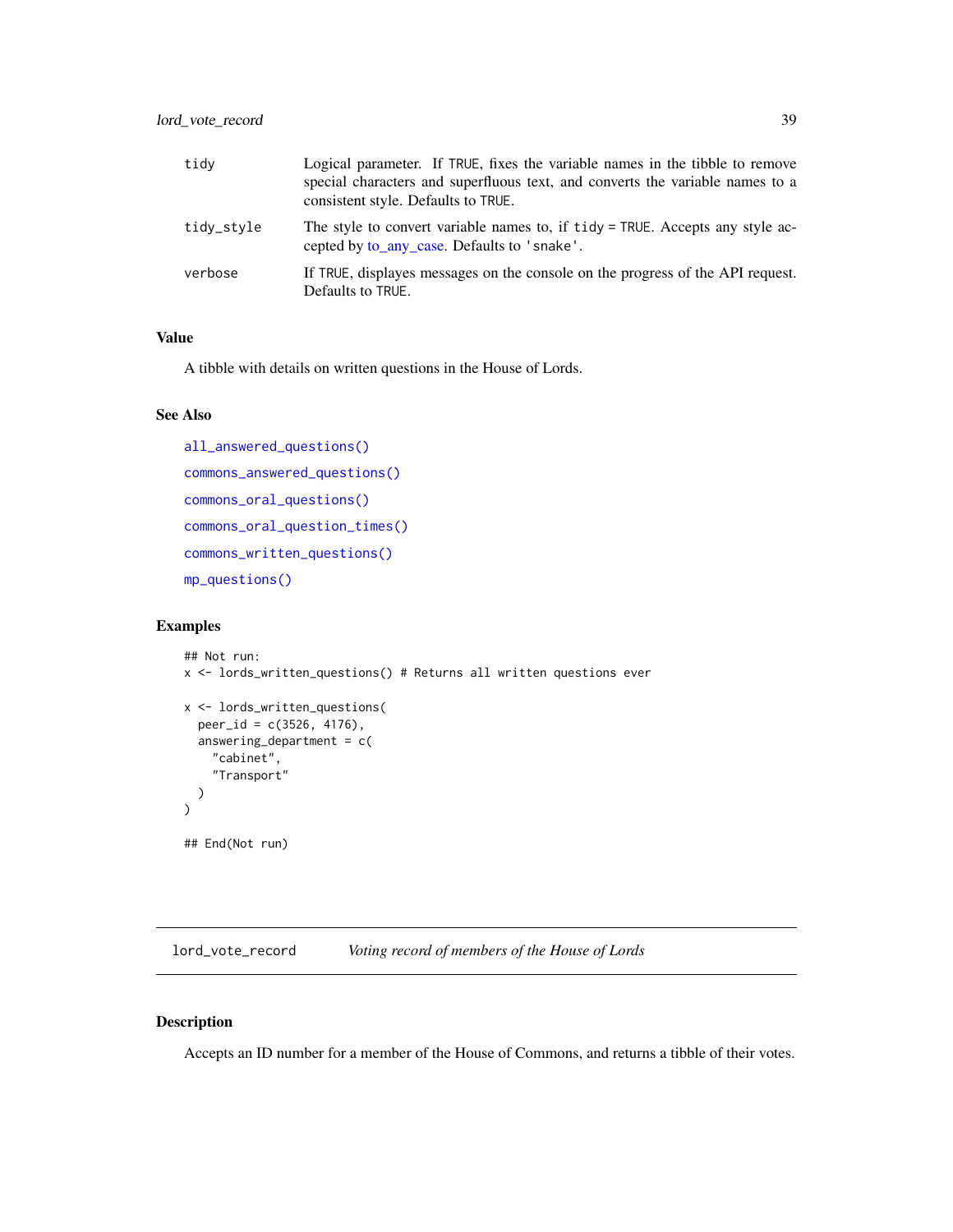# <span id="page-39-0"></span>Usage

```
lord_vote_record(peer_id = NULL, lobby = "all",
 start_date = "1900-01-01", end_date = Sys.Date(),
 extra_args = NULL, tidy = TRUE, tidy_style = "snake",
 verbose = TRUE)
hansard_lord_vote_record(peer_id = NULL, lobby = "all",
 start_date = "1900-01-01", end_date = Sys.Date(),
 extra_args = NULL, tidy = TRUE, tidy_style = "snake",
 verbose = TRUE)
```
#### Arguments

| peer_id    | The ID number of a member of the House of Lords. A value must be included<br>for this parameter. Use the lords_members() to find IDs for members of the<br>House of Lords. Defaults to NULL.                                                                                              |
|------------|-------------------------------------------------------------------------------------------------------------------------------------------------------------------------------------------------------------------------------------------------------------------------------------------|
| lobby      | Accepts one of 'all', 'content', 'notcontent'. 'content' returns votes<br>where the peer voted 'Content', 'notcontent' returns votes where the peer<br>voted 'Not Content' and 'all' returns all available votes by the peer. This<br>parameter is not case sensitive. Defaults to 'all'. |
| start_date | Only includes divisions on or after this date. Accepts character values in 'YYYY-MM-DD'<br>format, and objects of class Date, POSIXt, POSIXct, POSIX1t or anything else<br>that can be coerced to a date with as .Date(). Defaults to '1900-01-01'.                                       |
| end_date   | Only includes divisions on or before this date. Accepts character values in<br>'YYYY-MM-DD' format, and objects of class Date, POSIXt, POSIXct, POSIX1t<br>or anything else that can be coerced to a date with as .Date(). Defaults to the<br>current system date.                        |
| extra_args | Additional parameters and queries to pass to API. These queries must be strings<br>and start with "&". See the API documentation or the package vignette for more<br>details. Defaults to NULL.                                                                                           |
| tidy       | Logical parameter. If TRUE, fixes the variable names in the tibble to remove<br>special characters and superfluous text, and converts the variable names to a<br>consistent style. Defaults to TRUE.                                                                                      |
| tidy_style | The style to convert variable names to, if tidy = TRUE. Accepts any style ac-<br>cepted by to_any_case. Defaults to 'snake'.                                                                                                                                                              |
| verbose    | If TRUE, displayes messages on the console on the progress of the API request.<br>Defaults to TRUE.                                                                                                                                                                                       |
|            |                                                                                                                                                                                                                                                                                           |

# Value

A tibble with details on the voting record of a member of the House of Lords.

# Examples

## Not run:  $x \le -$  lord\_vote\_record(530, lobby = "all")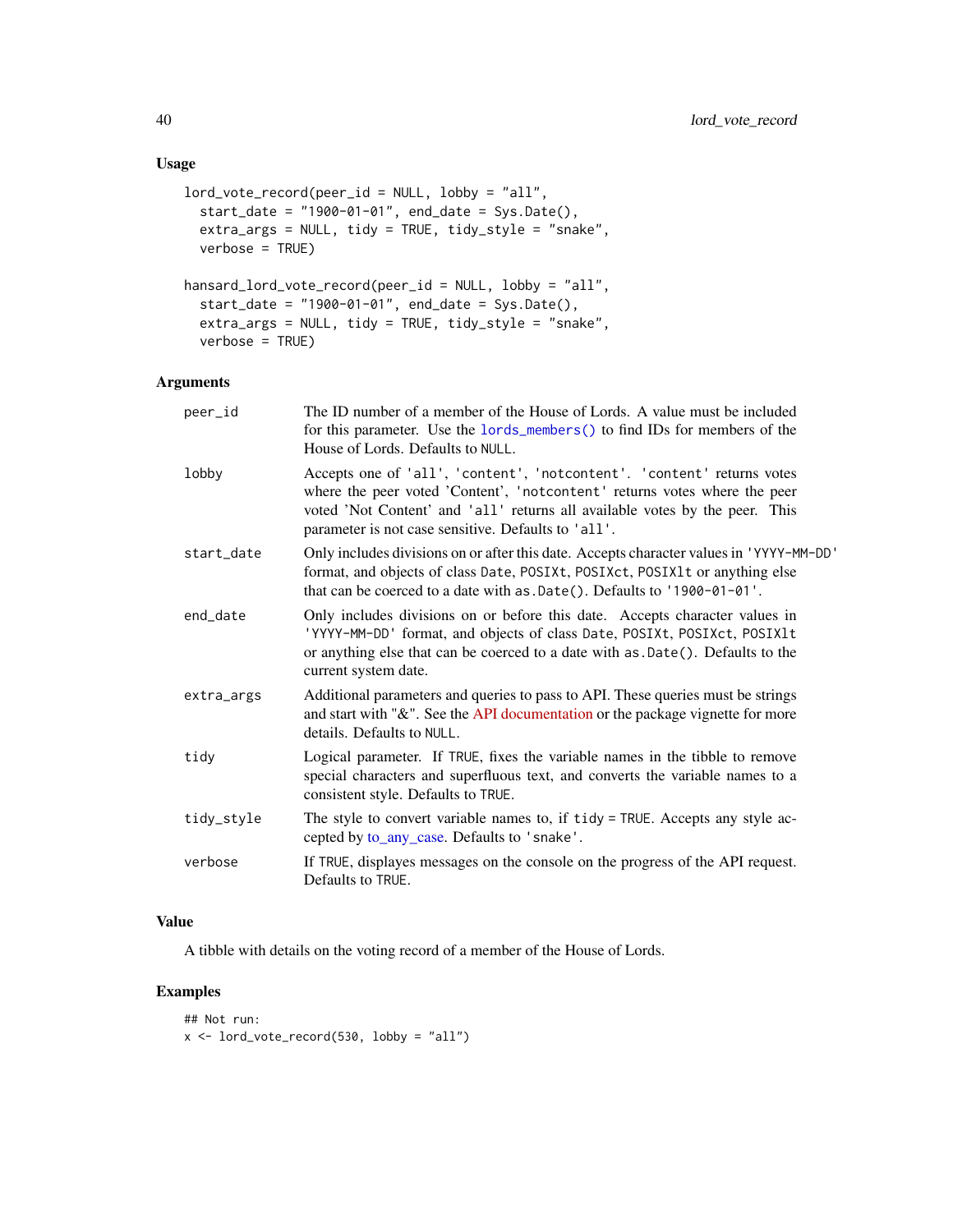#### <span id="page-40-0"></span>members 41

```
x \le lord_vote_record(530, lobby = "content")
x <- lord_vote_record(530, lobby = "notcontent")
x \le lord_vote_record(530, lobby = "not-content")
# This will also work
## End(Not run)
```
<span id="page-40-2"></span>

members *Members of both houses*

#### <span id="page-40-1"></span>Description

Imports basic details on current and former Members of Parliament including the Lords and the Commons. For more details on a given member see [mnis\\_full\\_biog](#page-0-0) from the [mnis](#page-0-0) package.

#### Usage

```
members(ID = NULL, extra_args = NULL, tidy = TRUE,
  tidy_style = "snake", verbose = TRUE)
hansard_members(ID = NULL, extra_args = NULL, tidy = TRUE,
  tidy_style = "snake", verbose = TRUE)
commons_members(extra_args = NULL, tidy = TRUE, tidy_style = "snake",
  verbose = TRUE)
hansard_commons_members(extra_args = NULL, tidy = TRUE,
  tidy_style = "snake", verbose = TRUE)
lords_members(extra_args = NULL, tidy = TRUE, tidy_style = "snake",
  verbose = TRUE)
hansard_lords_members(extra_args = NULL, tidy = TRUE,
  tidy_style = "snake", verbose = TRUE)
```

| ID         | The ID of a member of the House of Commons or the House of Lords to return<br>data on. If NULL, returns a tibble of all members of both houses. Defaults to<br>NULL.                                 |
|------------|------------------------------------------------------------------------------------------------------------------------------------------------------------------------------------------------------|
| extra_args | Additional parameters and queries to pass to API. These queries must be strings<br>and start with " $\&$ ". See the API documentation or the package vignette for more<br>details. Defaults to NULL. |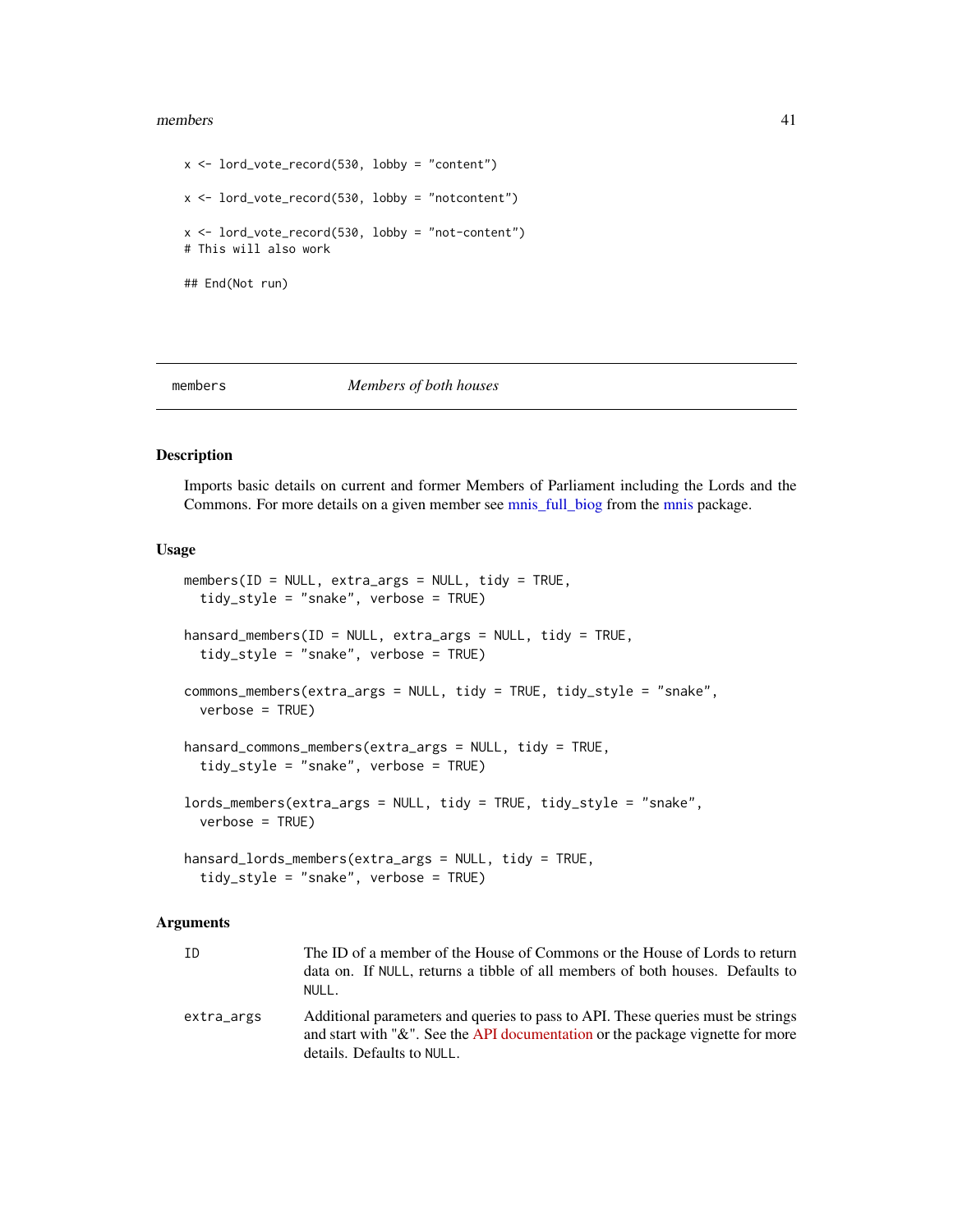<span id="page-41-0"></span>

| tidy       | Logical parameter. If TRUE, fixes the variable names in the tibble to remove<br>special characters and superfluous text, and converts the variable names to a<br>consistent style. Defaults to TRUE. |
|------------|------------------------------------------------------------------------------------------------------------------------------------------------------------------------------------------------------|
| tidy_style | The style to convert variable names to, if tidy = TRUE. Accepts any style ac-<br>cepted by to_any_case. Defaults to 'snake'.                                                                         |
| verbose    | If TRUE, displayes messages on the console on the progress of the API request.<br>Defaults to TRUE.                                                                                                  |

A tibble with data on members of the House of Commons (commons\_members()), the House of Lords, (lords\_members()), or both (members()).

# Member details functions

members Basic details on a given member from either house commons\_members MPs in the House of Commons lords\_members Peers in the House of Lords

# See Also

[members\\_search\(\)](#page-41-1)

# Examples

```
## Not run:
a \leftarrow members()
x \leq members(172)
y <- commons_members()
z <- lords_members()
## End(Not run)
```
<span id="page-41-1"></span>members\_search *Search for an MP or Peer by name and constituency*

# Description

Note that there are problems with the remote endpoint for this API, and that correct search queries may not return any results.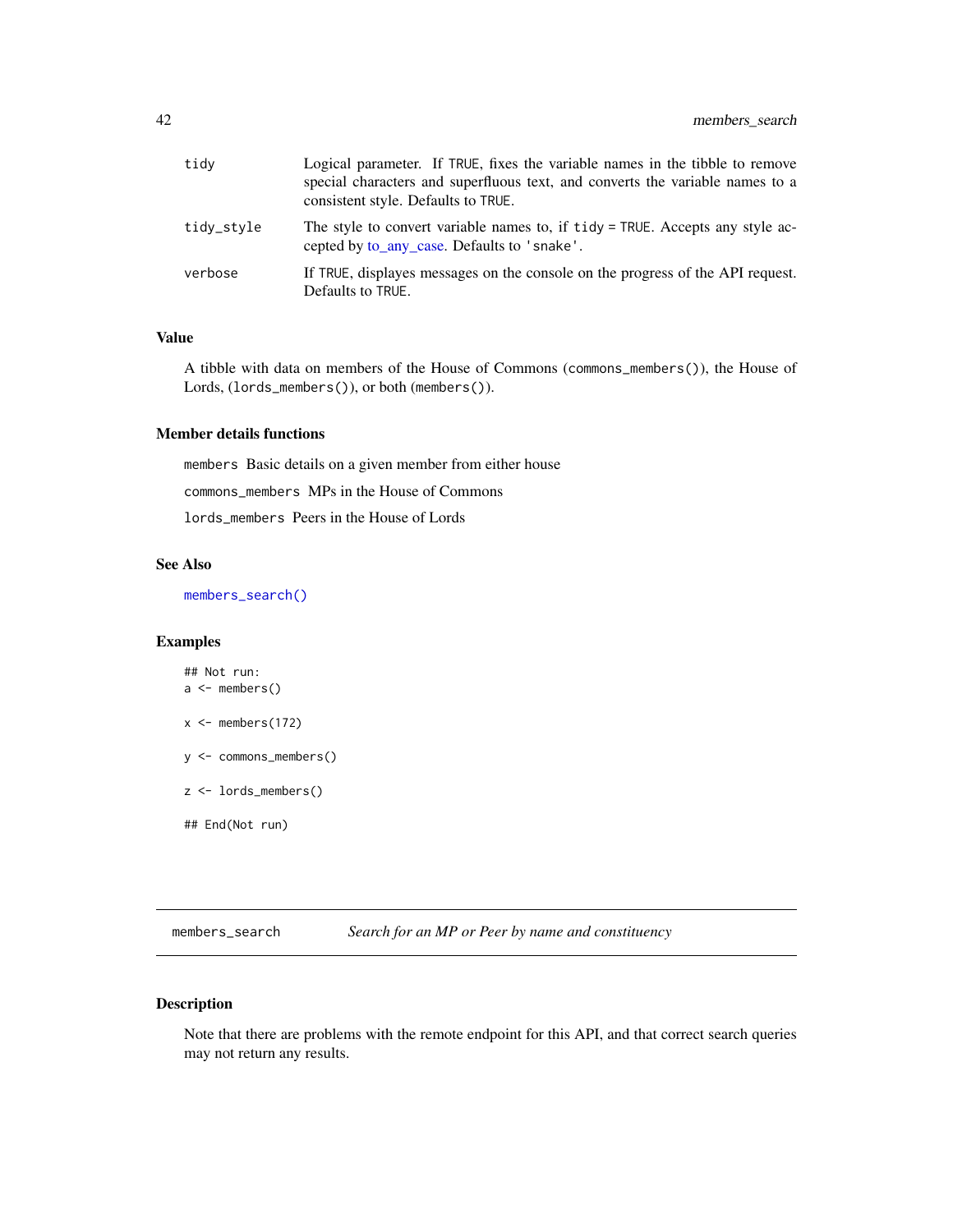# <span id="page-42-0"></span>members\_search 43

# Usage

```
members_search(search = NULL, tidy = TRUE, tidy_style = "snake",
 verbose = TRUE)
```

```
hansard_members_search(search = NULL, tidy = TRUE,
  tidy_style = "snake", verbose = TRUE)
```
# Arguments

| search     | Accepts any lucene query string, using * as a multiple character wildcard, and ?<br>as the single character wildcard. Searchs are not case sensitive. If NULL, returns<br>a tibble with all members of both houses of parliament. Defaults to NULL. |
|------------|-----------------------------------------------------------------------------------------------------------------------------------------------------------------------------------------------------------------------------------------------------|
| tidy       | Logical parameter. If TRUE, fixes the variable names in the tibble to remove<br>special characters and superfluous text, and converts the variable names to a<br>consistent style. Defaults to TRUE.                                                |
| tidy_style | The style to convert variable names to, if tidy = TRUE. Accepts any style ac-<br>cepted by to_any_case. Defaults to 'snake'.                                                                                                                        |
| verbose    | If TRUE, displayes messages on the console on the progress of the API request.<br>Defaults to TRUE.                                                                                                                                                 |

# Details

Function searches for the string and returns a tibble with all matches from both houses of parliament. Returns all partial matches in the members' names, constituencies, twitter handle and webpage. The default search is NULL, which returns a tibble of all members of both houses, the same result as members().

# Value

A tibble with the results of the search.

#### See Also

[members\(\)](#page-40-2)

#### Examples

```
## Not run:
x <- members_search("*chris*")
x <- members_search(search = "*chris*")
## End(Not run)
```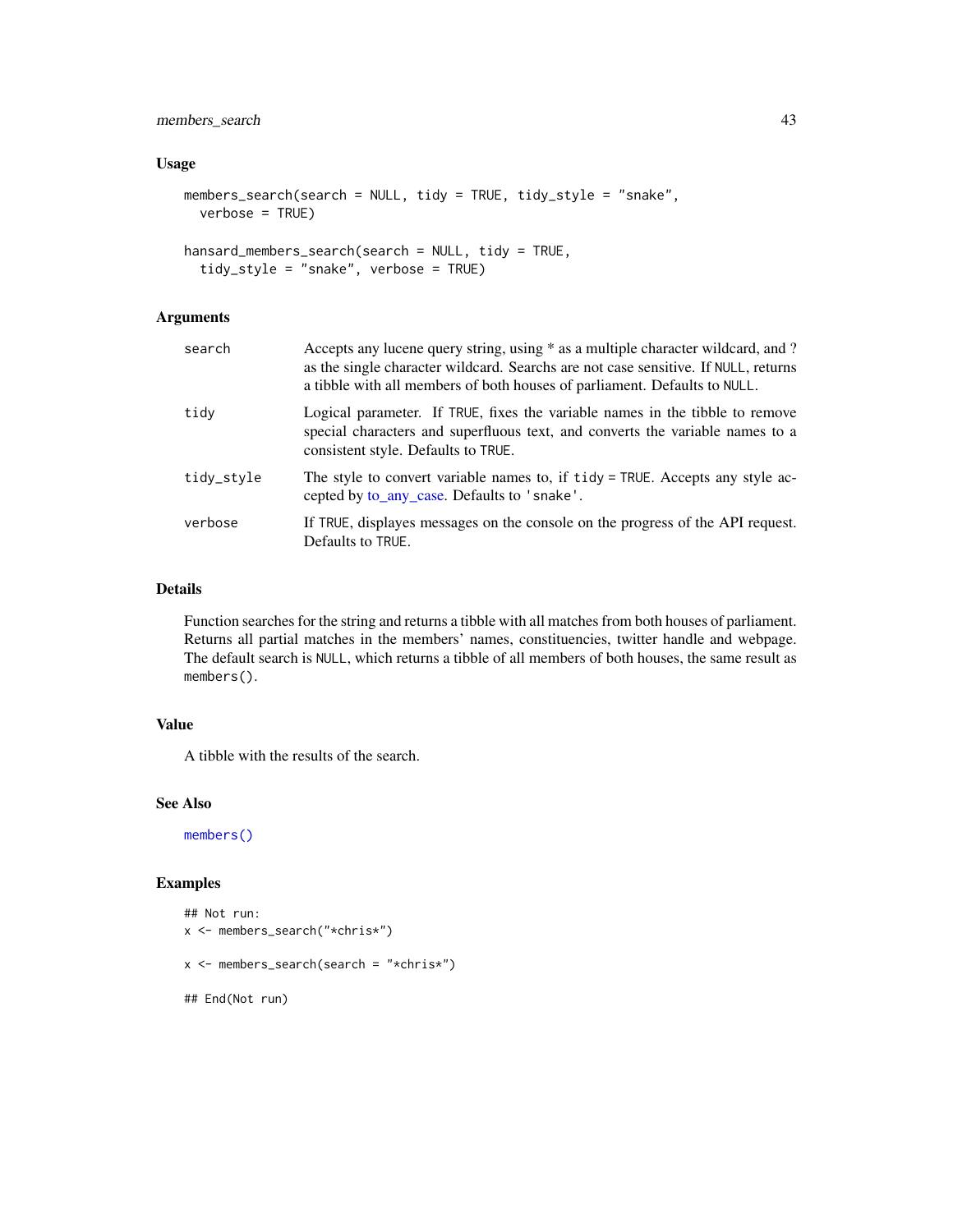<span id="page-43-1"></span><span id="page-43-0"></span>

#### Description

Imports data on early day motions signed, sponsored or primarily sponsored by a given MP or Peer.

#### Usage

```
mp_edms(mp_id = NULL, primary_sponsor = TRUE, sponsor = TRUE,
  signatory = TRUE, full_data = FALSE, start_date = "1900-01-01",
 end_date = Sys.Date(), extra_args = NULL, tidy = TRUE,
  tidy_style = "snake", verbose = TRUE)
hansard_mp_edms(mp_id = NULL, primary_sponsor = TRUE, sponsor = TRUE,
```

```
signatory = TRUE, full_data = FALSE, start_date = "1900-01-01",
end_date = Sys.Date(), extra_args = NULL, tidy = TRUE,
tidy_style = "snake", verbose = TRUE)
```

| mp_id           | The ID number of an MP or Peer. Required parameter, Defaults to NULL. Accepts<br>single IDs in numerical or character format, or a list, data.frame column, etc. If<br>given multiple IDs, the results are combined into a single tibble.                                          |
|-----------------|------------------------------------------------------------------------------------------------------------------------------------------------------------------------------------------------------------------------------------------------------------------------------------|
| primary_sponsor |                                                                                                                                                                                                                                                                                    |
|                 | Includes all early day motions where the given member is the primary sponsor<br>in the tibble. Defaults to TRUE.                                                                                                                                                                   |
| sponsor         | Includes all early day motions where the given member a sponsor (but not the<br>primary sponsor) in the tibble. Defaults to TRUE.                                                                                                                                                  |
| signatory       | Includes all early day motions signed (but not sponsored or primarily sponsored)<br>by the given member in the tibble. Defaults to TRUE.                                                                                                                                           |
| full_data       | If TRUE, returns all available data on the EDMs signed or sponsored by a mem-<br>ber. Defaults to FALSE. Note that this can be a very slow process compared to<br>other hansard functions.                                                                                         |
| start_date      | Only includes early day motions signed on or after this date. Accepts character<br>values in 'YYYY-MM-DD' format, and objects of class Date, POSIXt, POSIXct,<br>POSIX1t or anything else that can be coerced to a date with as . Date (). Defaults<br>to '1900-01-01'.            |
| end_date        | Only includes early day motions signed on or before this date. Accepts character<br>values in 'YYYY-MM-DD' format, and objects of class Date, POSIXt, POSIXct,<br>POSIX1t or anything else that can be coerced to a date with as . Date(). Defaults<br>to the current system date. |
| extra_args      | Additional parameters and queries to pass to API. These queries must be strings<br>and start with "&". See the API documentation or the package vignette for more<br>details. Defaults to NULL.                                                                                    |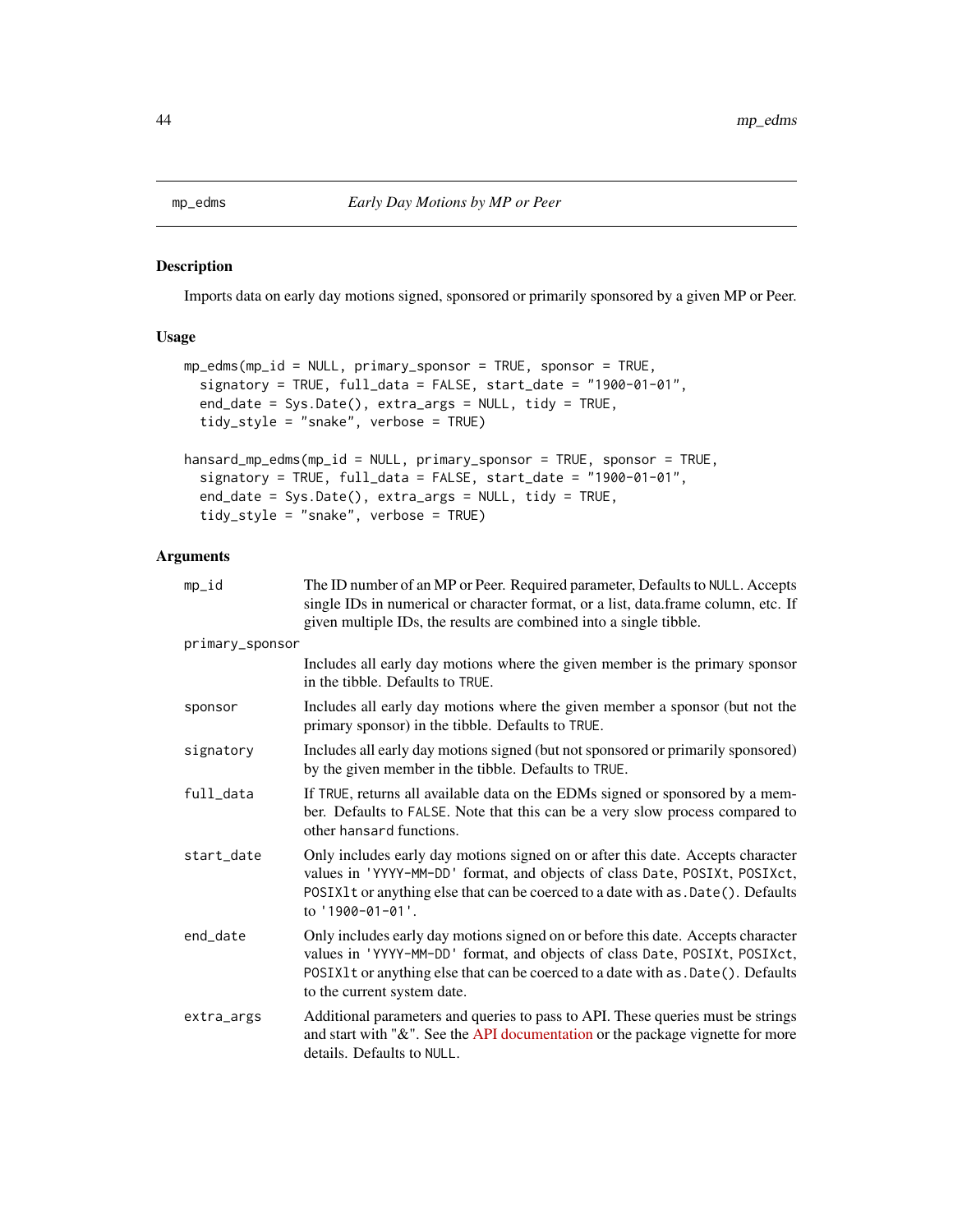# <span id="page-44-0"></span>mp\_questions 45

| tidy       | Logical parameter. If TRUE, fixes the variable names in the tibble to remove<br>special characters and superfluous text, and converts the variable names to a<br>consistent style. Defaults to TRUE. |
|------------|------------------------------------------------------------------------------------------------------------------------------------------------------------------------------------------------------|
| tidy_style | The style to convert variable names to, if tidy = TRUE. Accepts any style ac-<br>cepted by to_any_case. Defaults to 'snake'.                                                                         |
| verbose    | If TRUE, displayes messages on the console on the progress of the API request.<br>Defaults to TRUE.                                                                                                  |

# Value

A tibble with information on the tibbles signed, sponsored and/or primarily sponsored by the given MP.

#### See Also

[early\\_day\\_motions\(\)](#page-19-1)

#### Examples

## Not run:

```
# All EDMs primarily sponsored, sponsored or signed by Mike Crockart
x < - mp_e dms(mp_id = 3967, primary_sponsor = TRUE,
  sponsor = TRUE, signatory = TRUE
\mathcal{L}# Detailed data on all EDMs primarily sponsored by Mike Crockart
y <- mp_edms(
  mp_id = 3967, primary_sponsor = TRUE,
  sponsor = TRUE, signatory = FALSE, full_data = TRUE
\mathcal{L}## End(Not run)
```
<span id="page-44-1"></span>mp\_questions *Questions asked by a given MP or MPs*

#### Description

Accepts an ID number for a member of the House of Commons, and returns a tibble of of all their oral and written questions.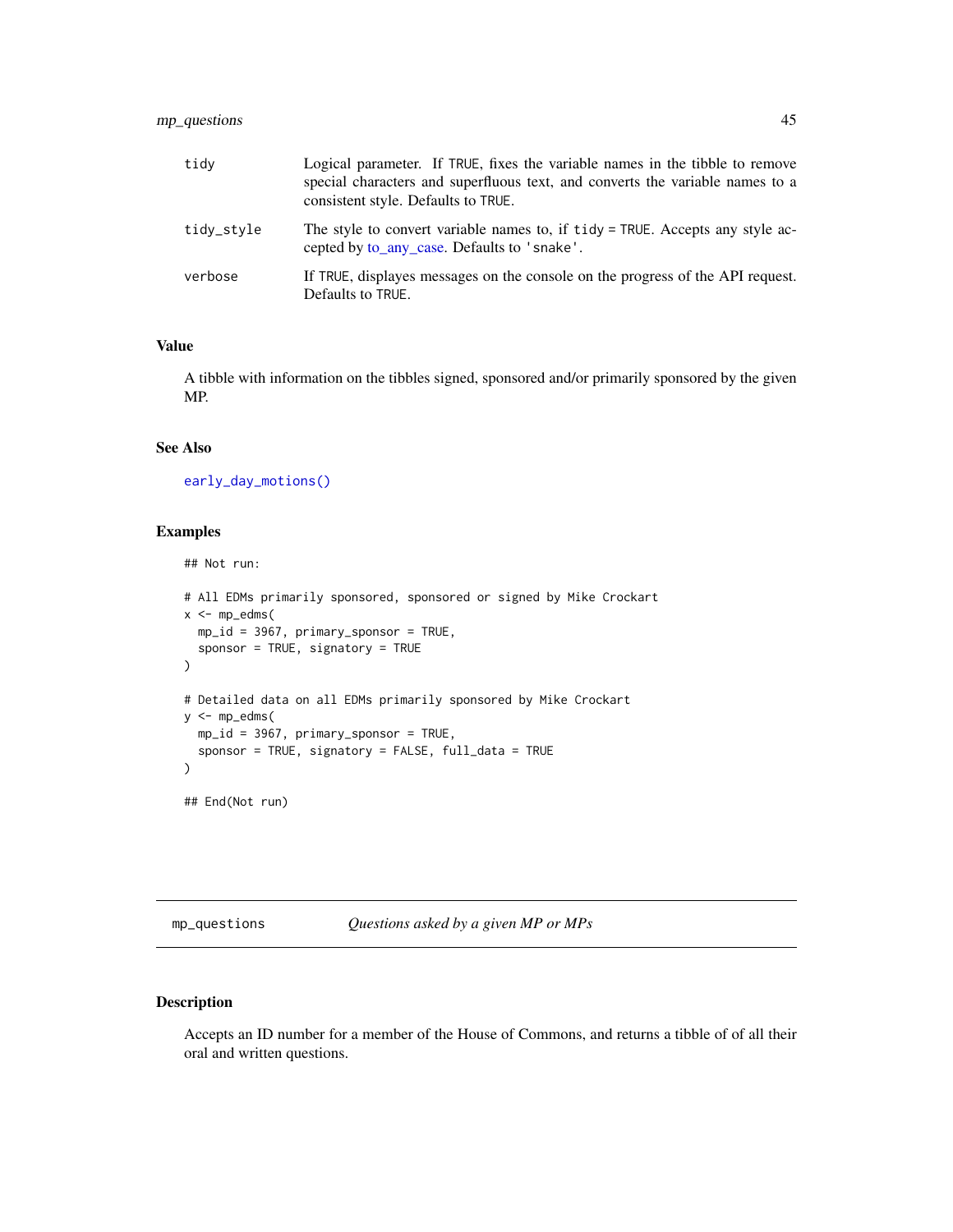# <span id="page-45-0"></span>Usage

```
mp\_questions(mp_id = NULL, question_type = "all",start_date = "1900-01-01", end_date = Sys.Date(),
 extra_args = NULL, tidy = TRUE, tidy_style = "snake",
 verbose = TRUE)
hansard_mp_questions(mp_id = NULL, question_type = "all",
 start_date = "1900-01-01", end_date = Sys.Date(),
 extra_args = NULL, tidy = TRUE, tidy_style = "snake",
 verbose = TRUE)
```
#### Arguments

| mp_id         | The ID number of a member of the House of Commons, or a vector of IDs.<br>Defaults to NULL.                                                                                                                                                                                  |
|---------------|------------------------------------------------------------------------------------------------------------------------------------------------------------------------------------------------------------------------------------------------------------------------------|
| question_type | Accepts the arguments 'all', 'oral' and 'written'. This parameter is not<br>case sensitive. Defaults to 'all'.                                                                                                                                                               |
| start date    | Only includes questions answered on or after this date. Accepts character values<br>in 'YYYY-MM-DD' format, and objects of class Date, POSIXt, POSIXct, POSIX1t<br>or anything else that can be coerced to a date with as .Date(). Defaults to<br>$'1900 - 01 - 01'.$        |
| end_date      | Only includes questions answered on or before this date. Accepts character<br>values in 'YYYY-MM-DD' format, and objects of class Date, POSIXt, POSIXct,<br>POSIX1t or anything else that can be coerced to a date with as . Date(). Defaults<br>to the current system date. |
| extra_args    | Additional parameters and queries to pass to API. These queries must be strings<br>and start with "&". See the API documentation or the package vignette for more<br>details. Defaults to NULL.                                                                              |
| tidy          | Logical parameter. If TRUE, fixes the variable names in the tibble to remove<br>special characters and superfluous text, and converts the variable names to a<br>consistent style. Defaults to TRUE.                                                                         |
| tidy_style    | The style to convert variable names to, if tidy = TRUE. Accepts any style ac-<br>cepted by to_any_case. Defaults to 'snake'.                                                                                                                                                 |
| verbose       | If TRUE, displayes messages on the console on the progress of the API request.<br>Defaults to TRUE.                                                                                                                                                                          |
|               |                                                                                                                                                                                                                                                                              |

# Value

A tibble with details on all questions asked by a member of the House of Commons.

# See Also

```
all_answered_questions()
commons_answered_questions()
commons_oral_questions()
commons_oral_question_times()
```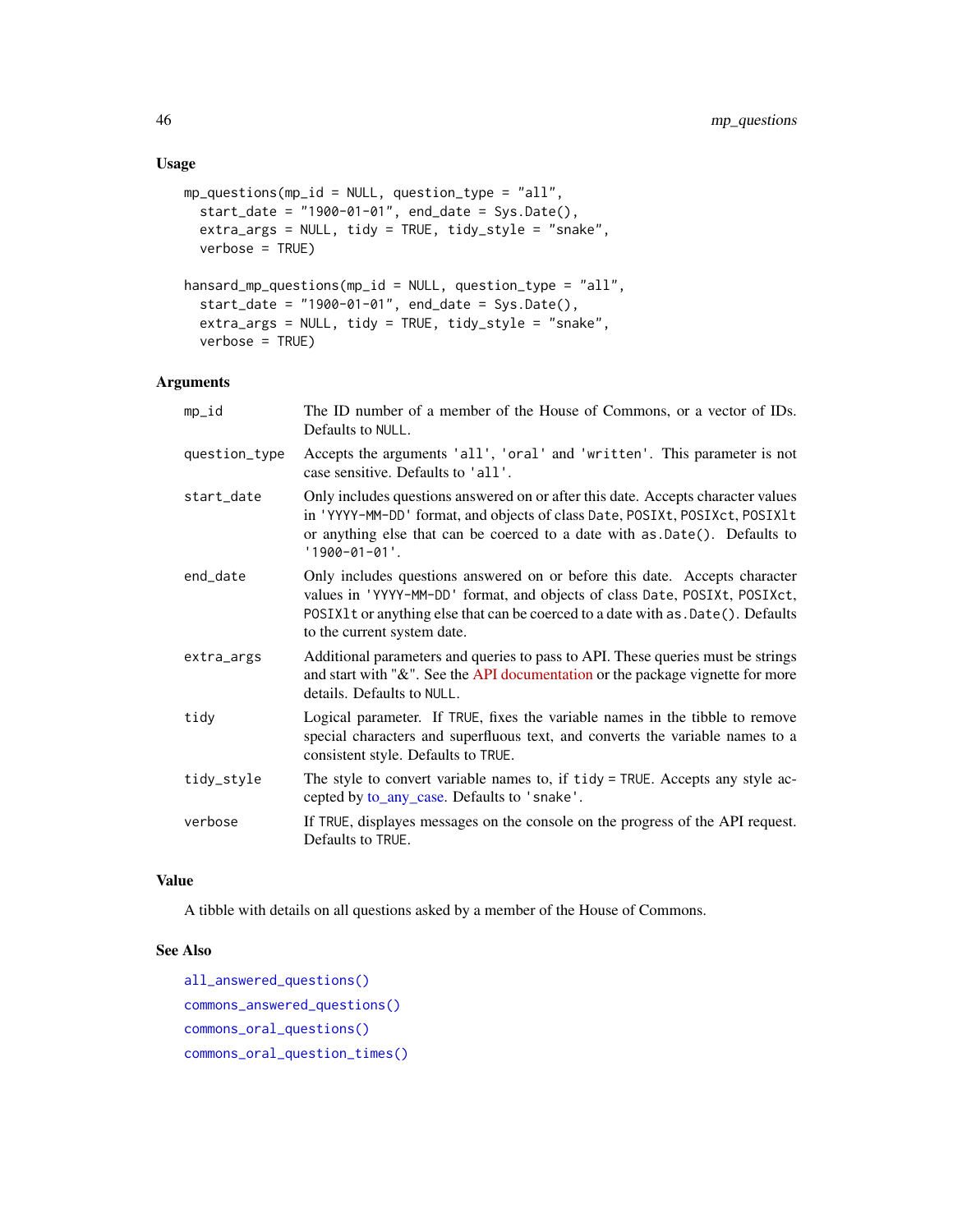# <span id="page-46-0"></span>mp\_vote\_record 47

[commons\\_written\\_questions\(\)](#page-17-1) [lords\\_written\\_questions\(\)](#page-37-1)

#### Examples

```
## Not run:
x \leftarrow mp_questions(c(172, 3967), "all")
y \leq m mp_questions(mp_id = 172, question_type = "all")
z <- mp_questions(c(172, 3967), "written")
## End(Not run)
```
mp\_vote\_record *Individual MP voting records*

#### Description

Accepts an ID number for a member of the House of Commons, and returns a tibble of their votes.

#### Usage

```
mp_vote_record(mp_id = NULL, lobby = "all", session = NULL,
 start_date = "1900-01-01", end_date = Sys.Date(),
 extra_args = NULL, tidy = TRUE, tidy_style = "snake",
 verbose = TRUE)
hansard_mp_vote_record(mp_id = NULL, lobby = "all", session = NULL,
  start_date = "1900-01-01", end_date = Sys.Date(),
  extra_args = NULL, tidy = TRUE, tidy_style = "snake",
 verbose = TRUE)
```

| $mp_id$    | The ID number of a member of the House of Commons.                                                                                                                                                                                                    |
|------------|-------------------------------------------------------------------------------------------------------------------------------------------------------------------------------------------------------------------------------------------------------|
| lobby      | Accepts one of 'all', 'aye' or 'no'. 'aye' returns votes where the MP voted<br>'aye', 'no' returns votes where the MP voted 'no', 'all' returns all available<br>votes by the MP. This parameter is not case sensitive. Defaults to 'all'.            |
| session    | The parliamentary session to return votes from, in 'YYYY/YY' format. Defaults<br>to NULL.                                                                                                                                                             |
| start date | Only includes divisions on or after this date. Accepts character values in 'YYYY-MM-DD'<br>format, and objects of class Date, POSIXt, POSIXct, POSIX1t or anything else<br>that can be coerced to a date with $as.Date()$ . Defaults to '1900-01-01'. |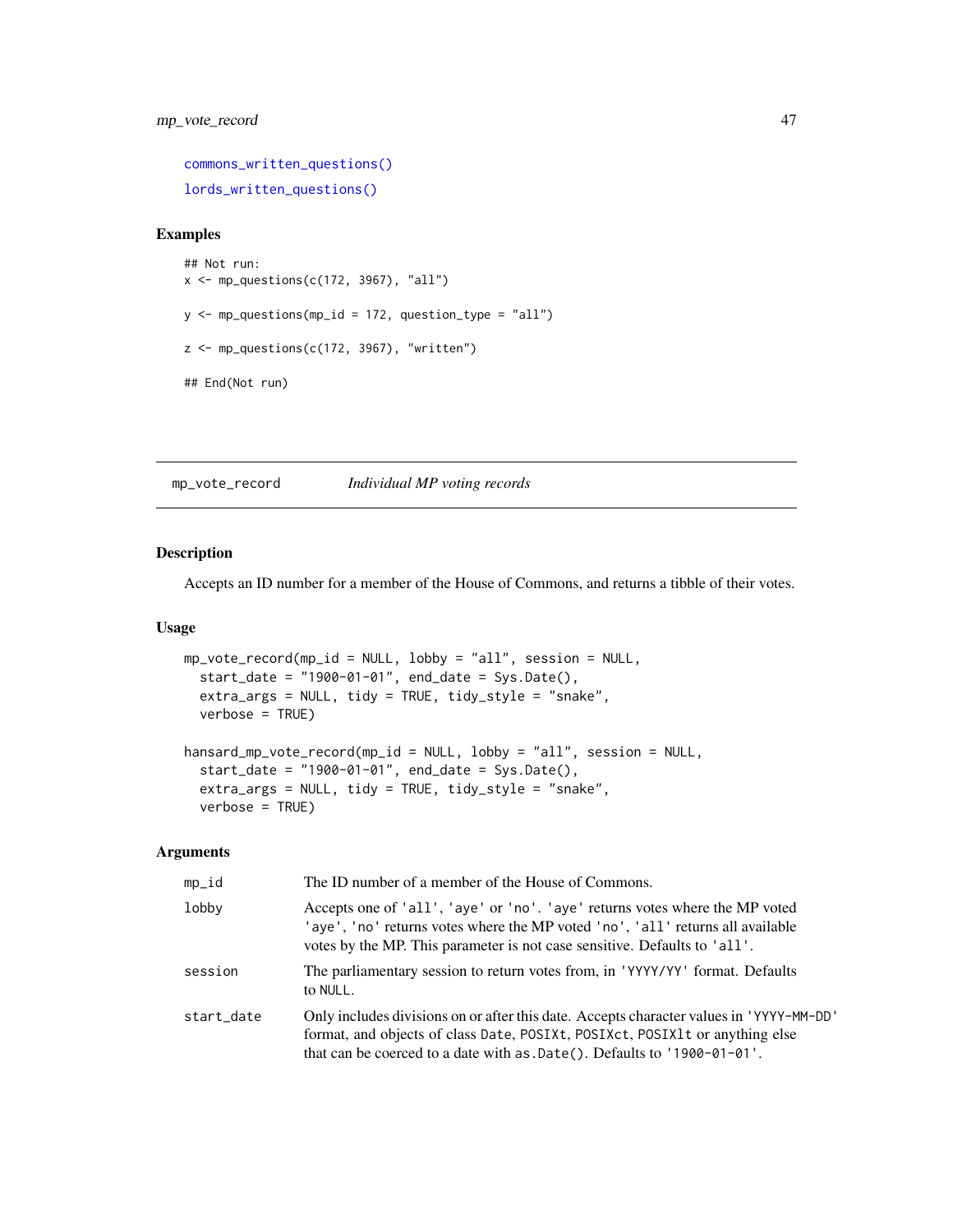<span id="page-47-0"></span>

| end_date   | Only includes divisions on or before this date. Accepts character values in<br>'YYYY-MM-DD' format, and objects of class Date, POSIXt, POSIXct, POSIX1t<br>or anything else that can be coerced to a date with as .Date(). Defaults to the<br>current system date. |
|------------|--------------------------------------------------------------------------------------------------------------------------------------------------------------------------------------------------------------------------------------------------------------------|
| extra_args | Additional parameters and queries to pass to API. These queries must be strings<br>and start with " $\&$ ". See the API documentation or the package vignette for more<br>details. Defaults to NULL.                                                               |
| tidy       | Logical parameter. If TRUE, fixes the variable names in the tibble to remove<br>special characters and superfluous text, and converts the variable names to a<br>consistent style. Defaults to TRUE.                                                               |
| tidy_style | The style to convert variable names to, if tidy = TRUE. Accepts any style ac-<br>cepted by to_any_case. Defaults to 'snake'.                                                                                                                                       |
| verbose    | If TRUE, displayes messages on the console on the progress of the API request.<br>Defaults to TRUE.                                                                                                                                                                |

A tibble with details on the voting record of the given MP.

# Examples

```
## Not run:
x \leq m p_vote_record(172, lobby = "all")
x <- mp_vote_record(172, lobby = "aye")
x \leq m p_vote_record(172, lobby = "no")
x \leq -mp\_vote\_record(172, session = "2016/17")## End(Not run)
```
papers\_laid *Papers laid*

#### Description

Imports data on papers laid before the House.

# Usage

```
papers_laid(withdrawn = FALSE, house = NULL,
 start_date = "1900-01-01", end_date = Sys.Date(),
 extra_args = NULL, tidy = TRUE, tidy_style = "snake",
 verbose = TRUE)
```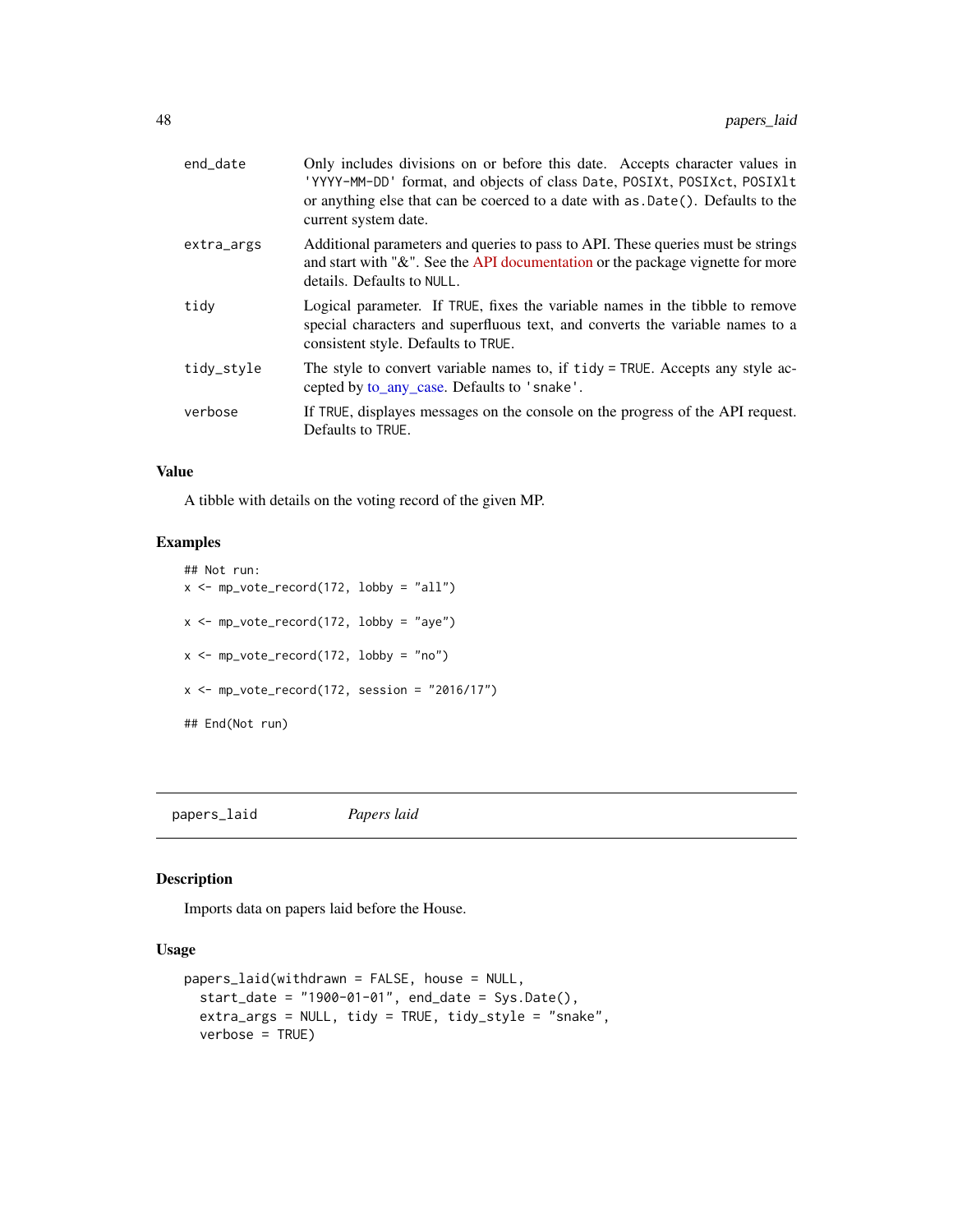```
hansard_papers_laid(withdrawn = FALSE, house = NULL,
 start_date = "1900-01-01", end_date = Sys.Date(),
 extra_args = NULL, tidy = TRUE, tidy_style = "snake",
 verbose = TRUE)
```
# Arguments

| withdrawn  | If TRUE, only returns withdrawn papers. Defaults to FALSE.                                                                                                                                                                                                                             |
|------------|----------------------------------------------------------------------------------------------------------------------------------------------------------------------------------------------------------------------------------------------------------------------------------------|
| house      | The house the paper was laid in. Accepts 'commons' and 'lords'. If NULL,<br>returns both House of Commons and House of Lords. This parameter is case-<br>insensitive. Defaults to NULL.                                                                                                |
| start date | Only includes papers laid before the House on or after this date. Accepts charac-<br>ter values in 'YYYY-MM-DD' format, and objects of class Date, POSIXt, POSIXct,<br>POSIX1t or anything else that can be coerced to a date with as . Date(). Defaults<br>to '1900-01-01'.           |
| end_date   | Only includes papers laid before the House on or before this date. Accepts<br>character values in 'YYYY-MM-DD' format, and objects of class Date, POSIXt,<br>POSIXct, POSIX1t or anything else that can be coerced to a date with as . Date().<br>Defaults to the current system date. |
| extra_args | Additional parameters and queries to pass to API. These queries must be strings<br>and start with "&". See the API documentation or the package vignette for more<br>details. Defaults to NULL.                                                                                        |
| tidy       | Logical parameter. If TRUE, fixes the variable names in the tibble to remove<br>special characters and superfluous text, and converts the variable names to a<br>consistent style. Defaults to TRUE.                                                                                   |
| tidy_style | The style to convert variable names to, if tidy = TRUE. Accepts any style ac-<br>cepted by to_any_case. Defaults to 'snake'.                                                                                                                                                           |
| verbose    | If TRUE, displayes messages on the console on the progress of the API request.<br>Defaults to TRUE.                                                                                                                                                                                    |

# Value

A tibble with details on papers laid before the given House.

# Examples

```
## Not run:
x <- papers_laid(withdrawn = FALSE, house = "commons")
x <- papers_laid(withdrawn = TRUE, house = NULL)
## End(Not run)
```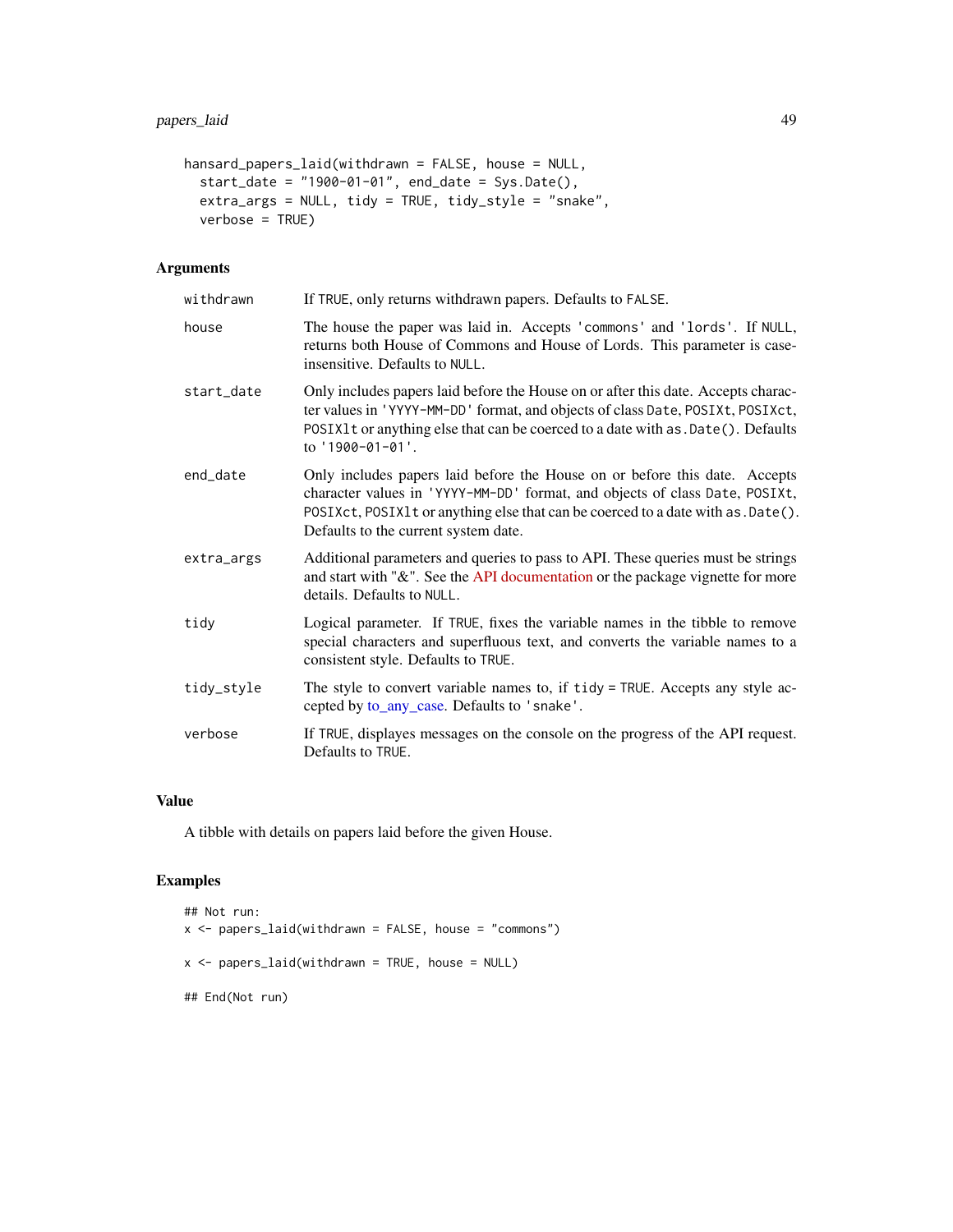<span id="page-49-0"></span>publication\_logs *House publications*

# Description

Imports data on House of Commons and House of Lords publications.

# Usage

```
publication_logs(ID = NULL, house = NULL, start_date = "1900-01-01",
  end_date = Sys.Date(), extra_args = NULL, tidy = TRUE,
  tidy_style = "snake", verbose = TRUE)
```

```
hansard_publication_logs(ID = NULL, house = NULL,
 start_date = "1900-01-01", end_date = Sys.Date(),
 extra_args = NULL, tidy = TRUE, tidy_style = "snake",
 verbose = TRUE)
```

| ID         | Publication ID. Defaults to NULL. If not NULL, requests a tibble with information<br>on the given publication.                                                                                                                                                                |
|------------|-------------------------------------------------------------------------------------------------------------------------------------------------------------------------------------------------------------------------------------------------------------------------------|
| house      | The house that produced the particular publication. Accepts 'commons' and<br>'lords'. If NULL or not 'commons' or 'lords', returns publications from both<br>House of Commons and House of Lords. This parameter is case-insensitive.<br>Defaults to NULL.                    |
| start_date | Only includes publications issued on or after this date. Accepts character values<br>in 'YYYY-MM-DD' format, and objects of class Date, POSIXt, POSIXct, POSIX1t<br>or anything else that can be coerced to a date with as .Date(). Defaults to<br>$'1900 - 01 - 01'.$        |
| end_date   | Only includes publications issued on or before this date. Accepts character<br>values in 'YYYY-MM-DD' format, and objects of class Date, POSIXt, POSIXct,<br>POSIX1t or anything else that can be coerced to a date with as . Date(). Defaults<br>to the current system date. |
| extra_args | Additional parameters and queries to pass to API. These queries must be strings<br>and start with "&". See the API documentation or the package vignette for more<br>details. Defaults to NULL.                                                                               |
| tidv       | Logical parameter. If TRUE, fixes the variable names in the tibble to remove<br>special characters and superfluous text, and converts the variable names to a<br>consistent style. Defaults to TRUE.                                                                          |
| tidy_style | The style to convert variable names to, if tidy = TRUE. Accepts any style ac-<br>cepted by to_any_case. Defaults to 'snake'.                                                                                                                                                  |
| verbose    | If TRUE, displayes messages on the console on the progress of the API request.<br>Defaults to TRUE.                                                                                                                                                                           |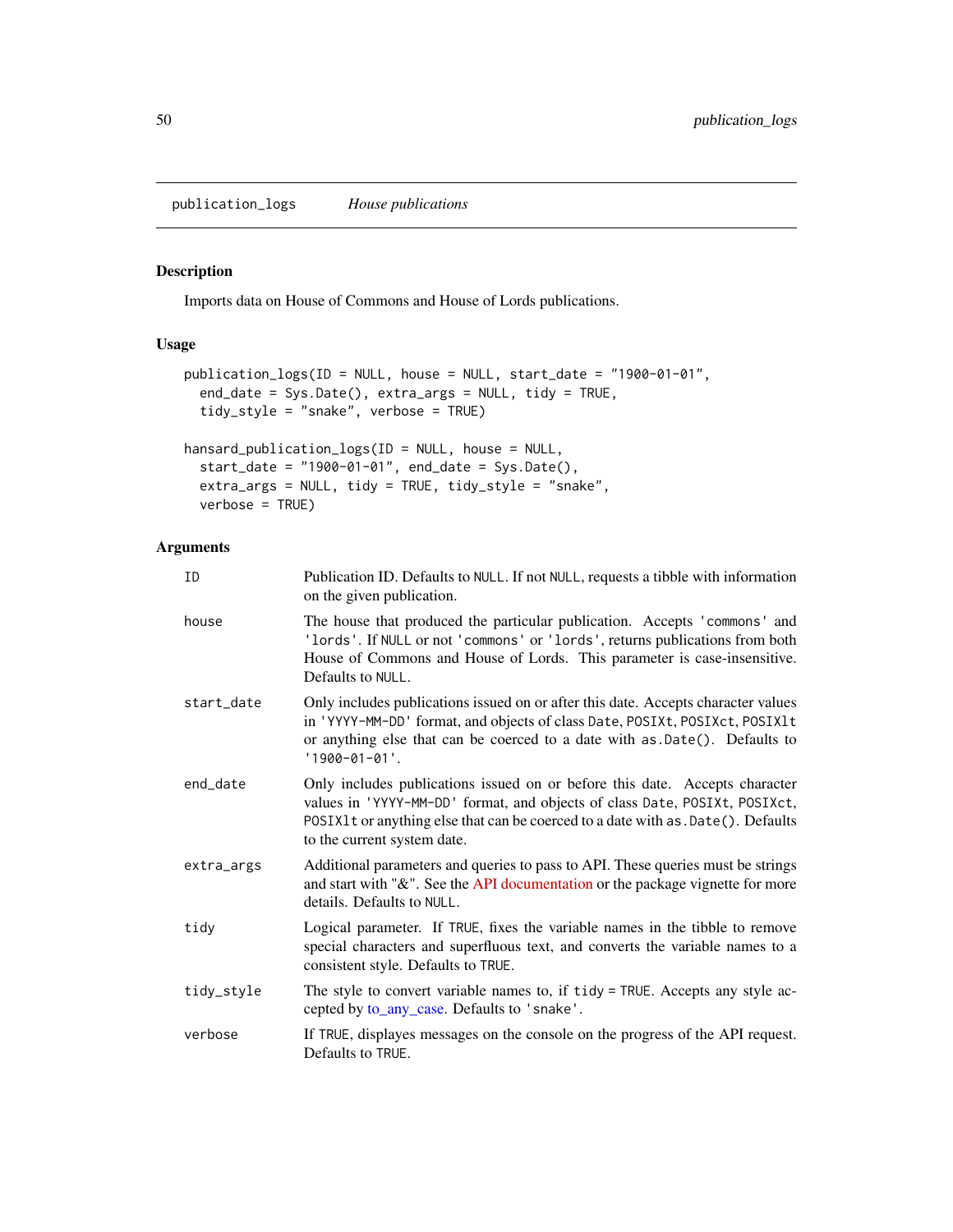# <span id="page-50-0"></span>research\_briefings 51

# Value

A tibble with details from publications in the House of Commons and House of Lords

#### Examples

```
## Not run:
# All publications in the house of commons
x \le - publication_logs(house = "commons")
# Returns a given publication
y <- publication_logs(683267)
## End(Not run)
```
<span id="page-50-1"></span>research\_briefings *Parliamentary Research Briefings*

# Description

Imports data on Parliamentary Research Briefings. To see a list of possible topics call [research\\_topics\\_list\(\)](#page-51-1) or [research\\_subtopics\\_list\(\)](#page-51-2) for both topics and subtopics. To see a list of briefing types, call [research\\_types\\_list\(\)](#page-51-2). This function can return results with newlines in the text of the abstract or description of the research briefing, represented as '\n'.

# Usage

```
research_briefings(topic = NULL, subtopic = NULL, type = NULL,
  extra_args = NULL, tidy = TRUE, tidy_style = "snake",
 verbose = TRUE)
```

```
hansard_research_briefings(topic = NULL, subtopic = NULL,
  type = NULL, extra_args = NULL, tidy = TRUE,
  tidy_style = "snake", verbose = TRUE)
```

| topic      | The topic of the parliamentary briefing. Defaults to NULL.                                                                                                                                           |
|------------|------------------------------------------------------------------------------------------------------------------------------------------------------------------------------------------------------|
| subtopic   | The subtopic of the parliamentary briefing. Defaults to NULL.                                                                                                                                        |
| type       | The type of research briefing. Defaults to NULL.                                                                                                                                                     |
| extra_args | Additional parameters and queries to pass to API. These queries must be strings<br>and start with "&". See the API documentation or the package vignette for more<br>details. Defaults to NULL.      |
| tidy       | Logical parameter. If TRUE, fixes the variable names in the tibble to remove<br>special characters and superfluous text, and converts the variable names to a<br>consistent style. Defaults to TRUE. |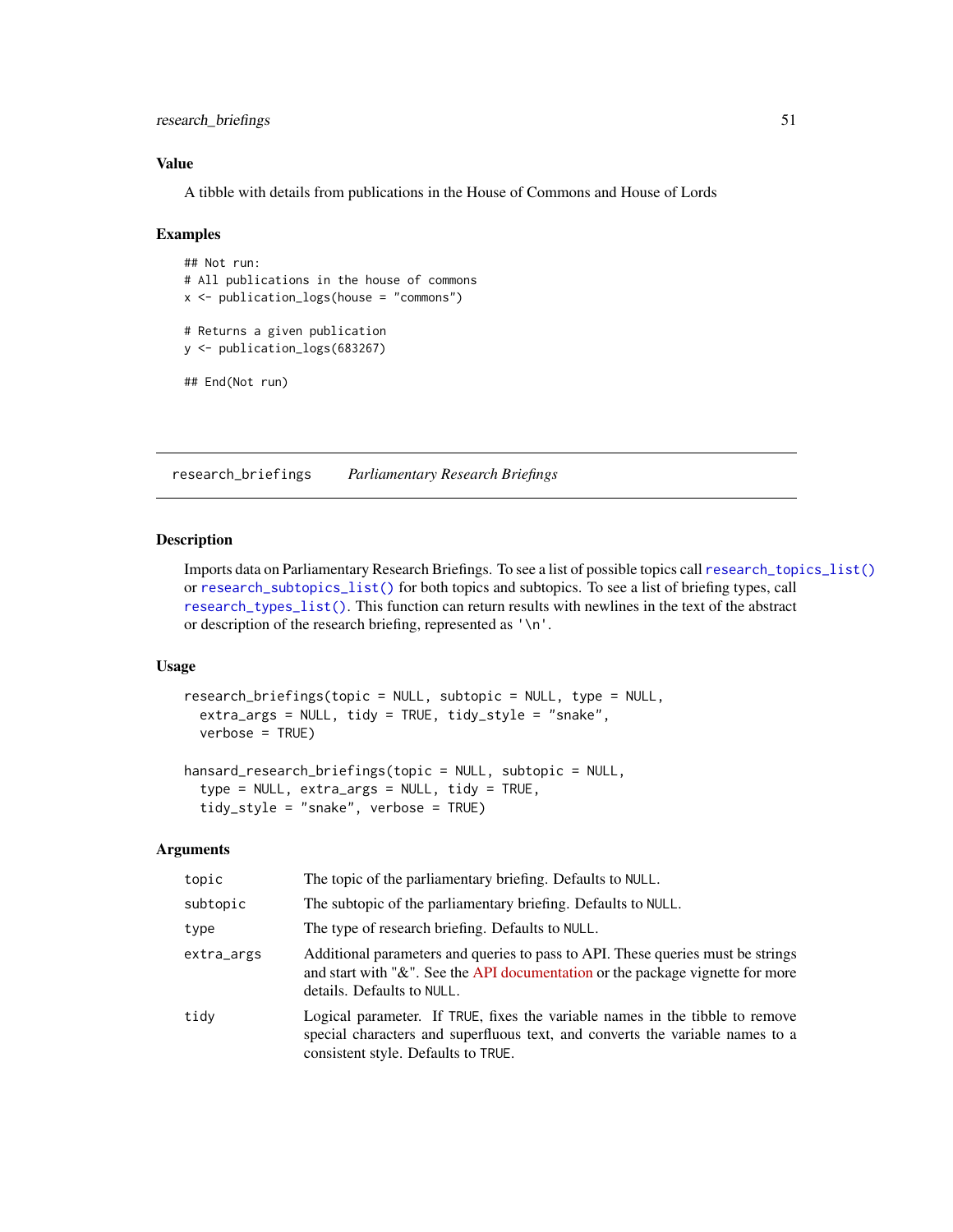<span id="page-51-0"></span>

| tidy_style | The style to convert variable names to, if tidy = TRUE. Accepts any style ac-<br>cepted by <u>to any case</u> . Defaults to 'snake'. |
|------------|--------------------------------------------------------------------------------------------------------------------------------------|
| verbose    | If TRUE, displayes messages on the console on the progress of the API request.<br>Defaults to TRUE.                                  |

A tibble with details on parliamentary research briefings on the given topic.

#### See Also

```
research_subtopics_list()
research_types_list()
research_topics_list()
```
# Examples

```
## Not run:
x <- research_briefings("Housing and planning")
# Requests can be made using lists created using `research_topics_list`
# and `research_subtopics_list`
research_topics_list <- research_topics_list()
x <- research_briefings(topic = research_topics_list[[7]])
research_subtopics_list <- research_subtopics_list()
x <- research_briefings(subtopic = research_subtopics_list[[7]][10])
# Requests for certain briefing types can also be made using lists
# created with `research_types_list`.
research_types_list <- research_types_list()
x <- research_briefings(type = research_types_list[[3]])
## End(Not run)
```
<span id="page-51-1"></span>research\_topics\_list *Lists of research briefing topics, subtopics and types.*

#### <span id="page-51-2"></span>Description

Returns lists of research briefing topics, subtopics and types. These functions do not accept any arguments.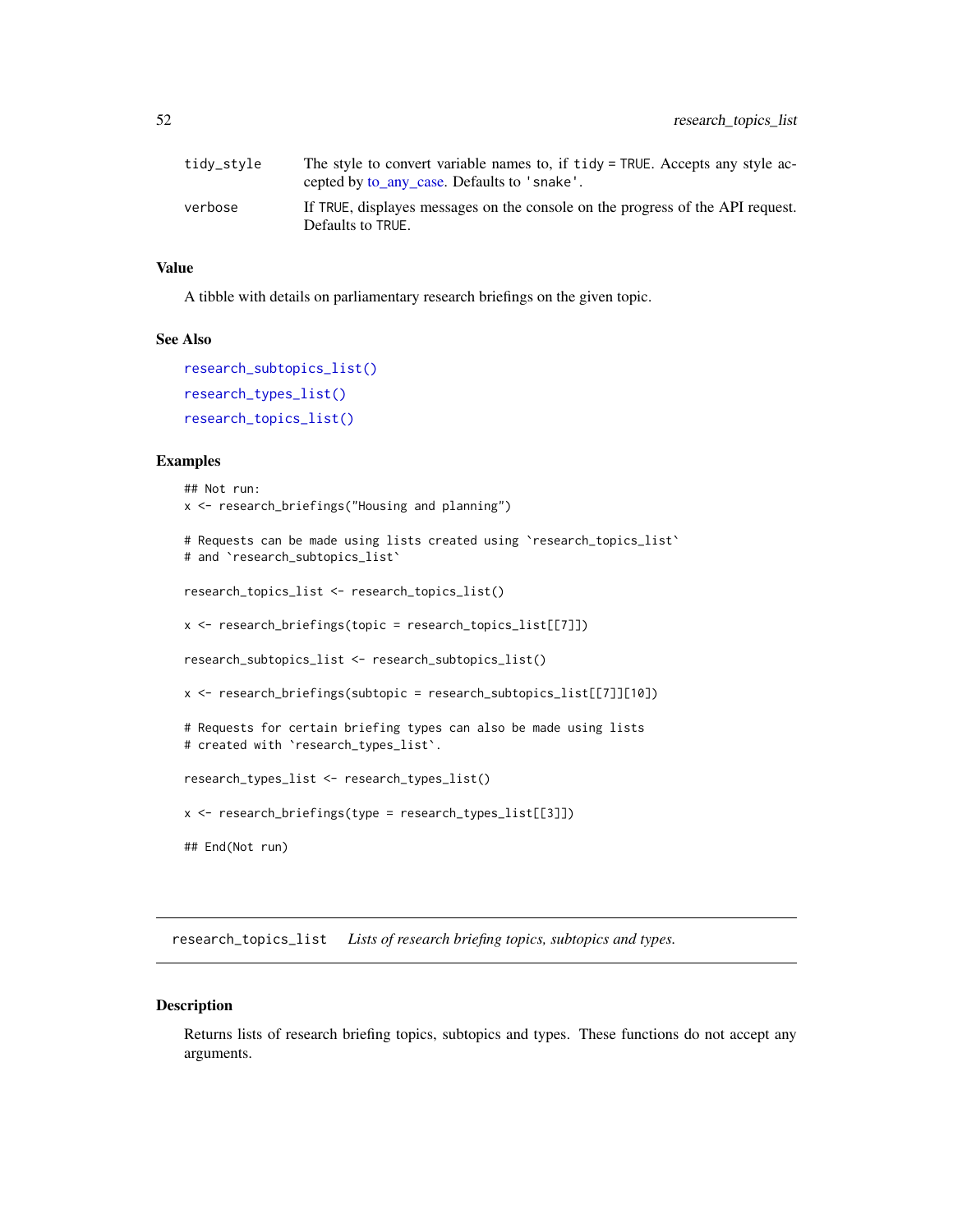<span id="page-52-0"></span>sessions\_info 53

#### Usage

```
research_topics_list()
hansard_research_topics_list()
research_subtopics_list()
hansard_research_subtopics_list()
research_types_list()
hansard_research_types_list()
```
# Value

A list with the different research topics/subtopics/types available.

# Member details functions

research\_topics\_list A list with the different research topics available research\_subtopics\_list A list of Parliamentary Research Briefings topics research\_types\_list A list of types of Parliamentary Research Briefings

# See Also

[research\\_briefings\(\)](#page-50-1)

# Examples

```
## Not run:
research_topics_list <- research_topics_list()
research_subtopics_list <- research_subtopics_list()
research_types_list <- research_types_list()
## End(Not run)
```
<span id="page-52-1"></span>sessions\_info *Parliamentary Session data*

# Description

Imports data on Parliamentary Sessions. Note that due to the date format used by the API, if days==TRUE and the end\_date and start\_date parameters are not set to the default values, the function downloads all available data and then subsets the tibble between the two given dates.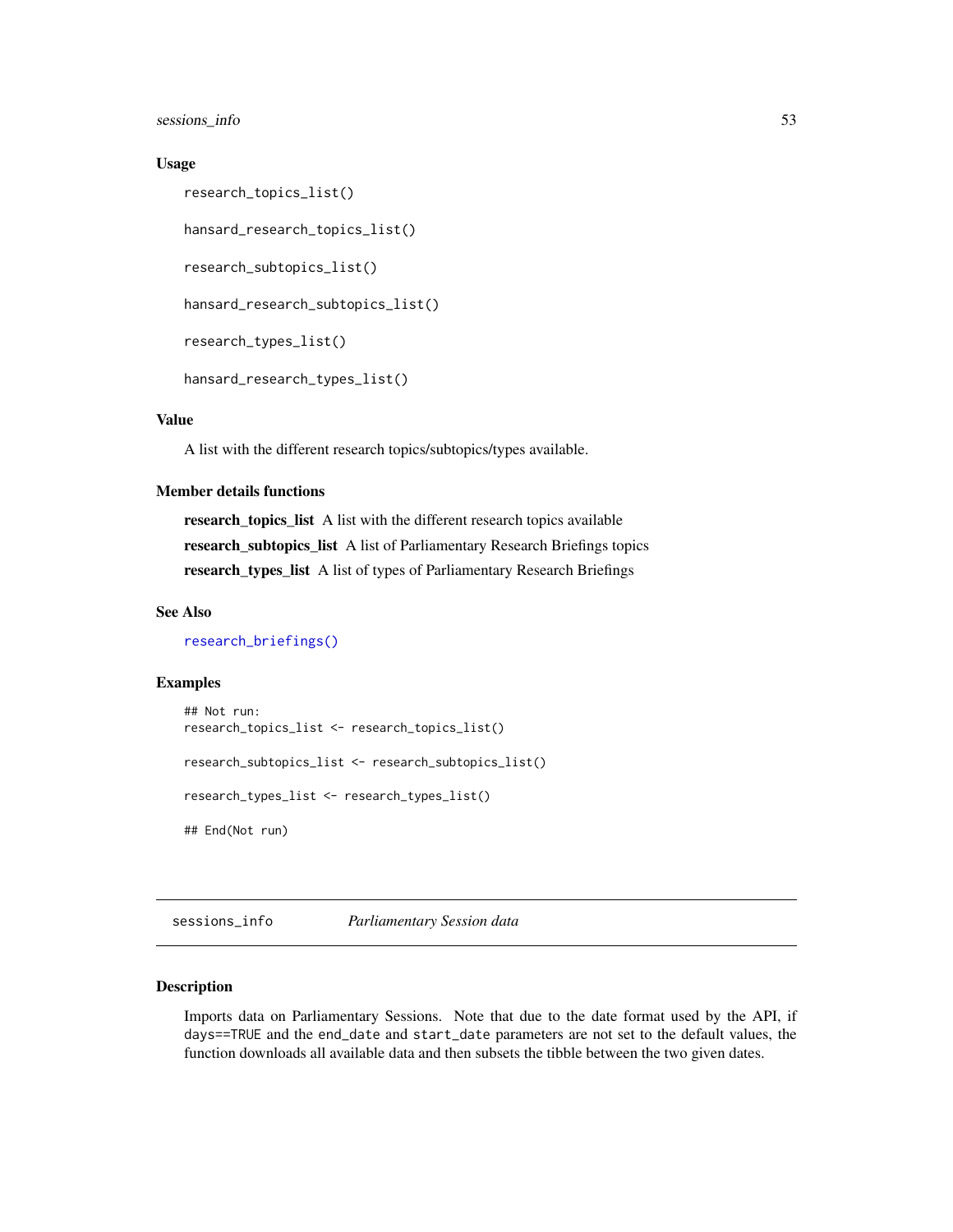# <span id="page-53-0"></span>Usage

```
sessions_info(days = FALSE, start_date = "1900-01-01",
 end_date = Sys.Date(), extra_args = NULL, tidy = TRUE,
  tidy_style = "snake", verbose = TRUE)
hansard_sessions_info(days = FALSE, start_date = "1900-01-01",
 end_date = Sys.Date(), extra_args = NULL, tidy = TRUE,
  tidy_style = "snake", verbose = TRUE)
```
# Arguments

| days       | If TRUE, returns data for all available days. If FALSE, returns data on each parlia-<br>mentary session. If TRUE and non-default start_date and/or end_date parame-<br>ters are requested, the function must retrieve all days and subset based on the val-<br>ues passed to start_date and end_date. Not applicable to lords_sessions.<br>Defaults to FALSE. |
|------------|---------------------------------------------------------------------------------------------------------------------------------------------------------------------------------------------------------------------------------------------------------------------------------------------------------------------------------------------------------------|
| start_date | Only includes sessions starting on or after this date. Accepts character values<br>in 'YYYY-MM-DD' format, and objects of class Date, POSIXt, POSIXct, POSIX1t<br>or anything else that can be coerced to a date with as .Date(). Defaults to<br>$'1900 - 01 - 01'.$                                                                                          |
| end_date   | Only includes sessions ending on or before this date. Accepts character values<br>in 'YYYY-MM-DD' format, and objects of class Date, POSIXt, POSIXct, POSIX1t<br>or anything else that can be coerced to a date with as .Date(). Defaults to the<br>current system date.                                                                                      |
| extra_args | Additional parameters and queries to pass to API. These queries must be strings<br>and start with "&". See the API documentation or the package vignette for more<br>details. Defaults to NULL.                                                                                                                                                               |
| tidy       | Logical parameter. If TRUE, fixes the variable names in the tibble to remove<br>special characters and superfluous text, and converts the variable names to a<br>consistent style. Defaults to TRUE.                                                                                                                                                          |
| tidy_style | The style to convert variable names to, if tidy = TRUE. Accepts any style ac-<br>cepted by to_any_case. Defaults to 'snake'.                                                                                                                                                                                                                                  |
| verbose    | If TRUE, displayes messages on the console on the progress of the API request.<br>Defaults to TRUE.                                                                                                                                                                                                                                                           |

#### Value

A tibble with details on parliamentary sessions.

# Examples

```
## Not run:
x <- sessions_info(days = TRUE)
y <- sessions_info(days = FALSE)
## End(Not run)
```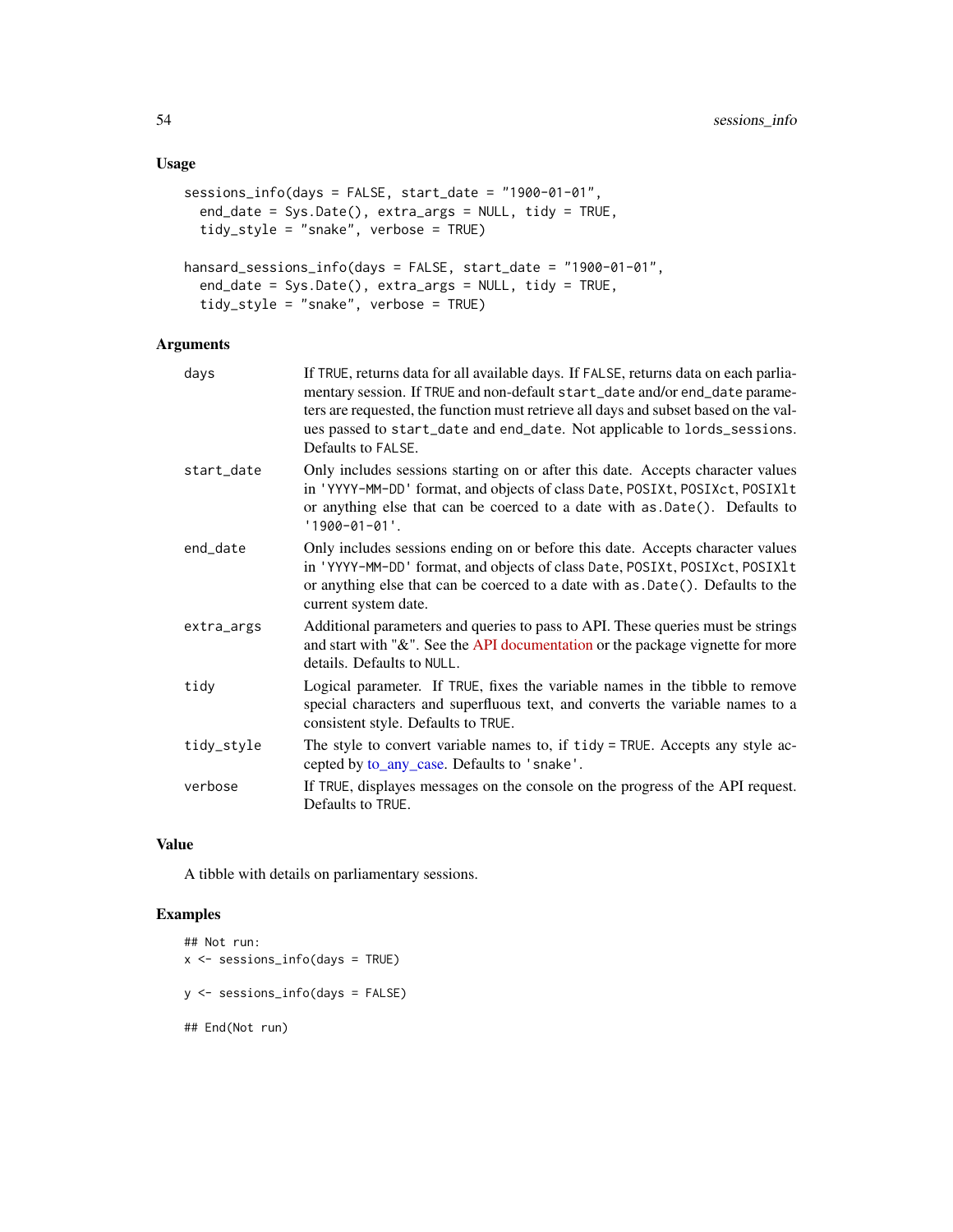#### <span id="page-54-0"></span>Description

Imports data on TV broadcasts, clips of individual members and parliamentary TV channels.

#### Usage

```
tv_programmes(legislature = NULL, start_date = "1900-01-01",
 end_date = Sys.Date(), extra_args = NULL, tidy = TRUE,
 tidy_style = "snake", verbose = TRUE)
hansard_tv_programmes(legislature = NULL, start_date = "1900-01-01",
 end_date = Sys.Date(), extra_args = NULL, tidy = TRUE,
  tidy_style = "snake", verbose = TRUE)
tv\_clips(mp\_id = NULL, start\_date = "1900-01-01",end_date = Sys.Date(), extra_args = NULL, tidy = TRUE,
  tidy_style = "snake", verbose = TRUE)
hansard_tv_clips(mp_id = NULL, start_date = "1900-01-01",
 end_date = Sys.Date(), extra_args = NULL, tidy = TRUE,
  tidy_style = "snake", verbose = TRUE)
tv_channels(tidy = TRUE, tidy_style = "snake", verbose = TRUE)
hansard_tv_channels(tidy = TRUE, tidy_style = "snake",
 verbose = TRUE)
```

| legislature | Accepts one of either 'commons' or 'lords'. If NULL, returns all TV pro-<br>grammes for all chambers.                                                                                                                                                               |
|-------------|---------------------------------------------------------------------------------------------------------------------------------------------------------------------------------------------------------------------------------------------------------------------|
| start_date  | Only includes broadcasts on or after this date. Accepts character values in<br>'YYYY-MM-DD' format, and objects of class Date, POSIXt, POSIXct, POSIX1t<br>or anything else that can be coerced to a date with as $Date()$ . Defaults to<br>$'1900 - 01 - 01'$ .    |
| end_date    | Only includes broadcasts on or before this date. Accepts character values in<br>'YYYY-MM-DD' format, and objects of class Date, POSIXt, POSIXct, POSIX1t<br>or anything else that can be coerced to a date with as .Date(). Defaults to the<br>current system date. |
| extra_args  | Additional parameters and queries to pass to API. These queries must be strings<br>and start with "&". See the API documentation or the package vignette for more<br>details. Defaults to NULL.                                                                     |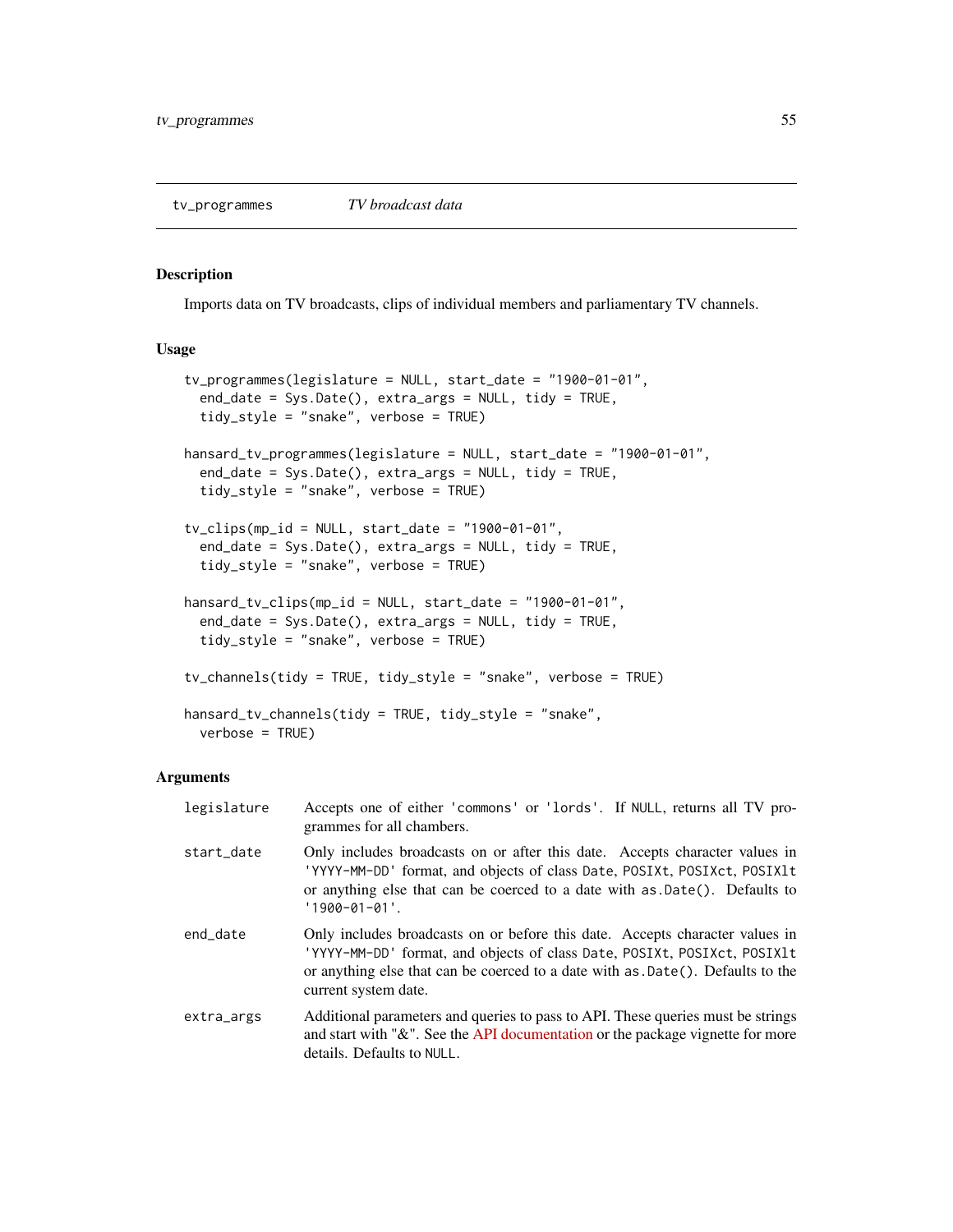<span id="page-55-0"></span>

| tidy       | Logical parameter. If TRUE, fixes the variable names in the tibble to remove<br>special characters and superfluous text, and converts the variable names to a<br>consistent style. Defaults to TRUE. |
|------------|------------------------------------------------------------------------------------------------------------------------------------------------------------------------------------------------------|
| tidy_style | The style to convert variable names to, if tidy = TRUE. Accepts any style ac-<br>cepted by to_any_case. Defaults to 'snake'.                                                                         |
| verbose    | If TRUE, displayes messages on the console on the progress of the API request.<br>Defaults to TRUE.                                                                                                  |
| mp_id      | Accepts the ID of an MP or peer, and returns all clips featuring that MP or peer.<br>If NULL, returns data on all available clips. Defaults to NULL.                                                 |

A tibble with details on TV broadcasts.

A tibble with details on TV broadcasts featuring the given MP, or all available clips.

A tibble with details on the different broadcasting channels.

# TV Programme functions

tv\_programmes TV programmse broadcast, per legislature and date

tv\_clips Clips of a given MP or Peer

tv\_channels Details on the different parliamentary TV channels

#### Examples

```
## Not run:
x <- tv_programmes("commons",
 start_date = "2016-11-01",
  end_date = "2016-12-01"
\mathcal{L}## End(Not run)
## Not run:
x <- tv_clips(4591)
## End(Not run)
```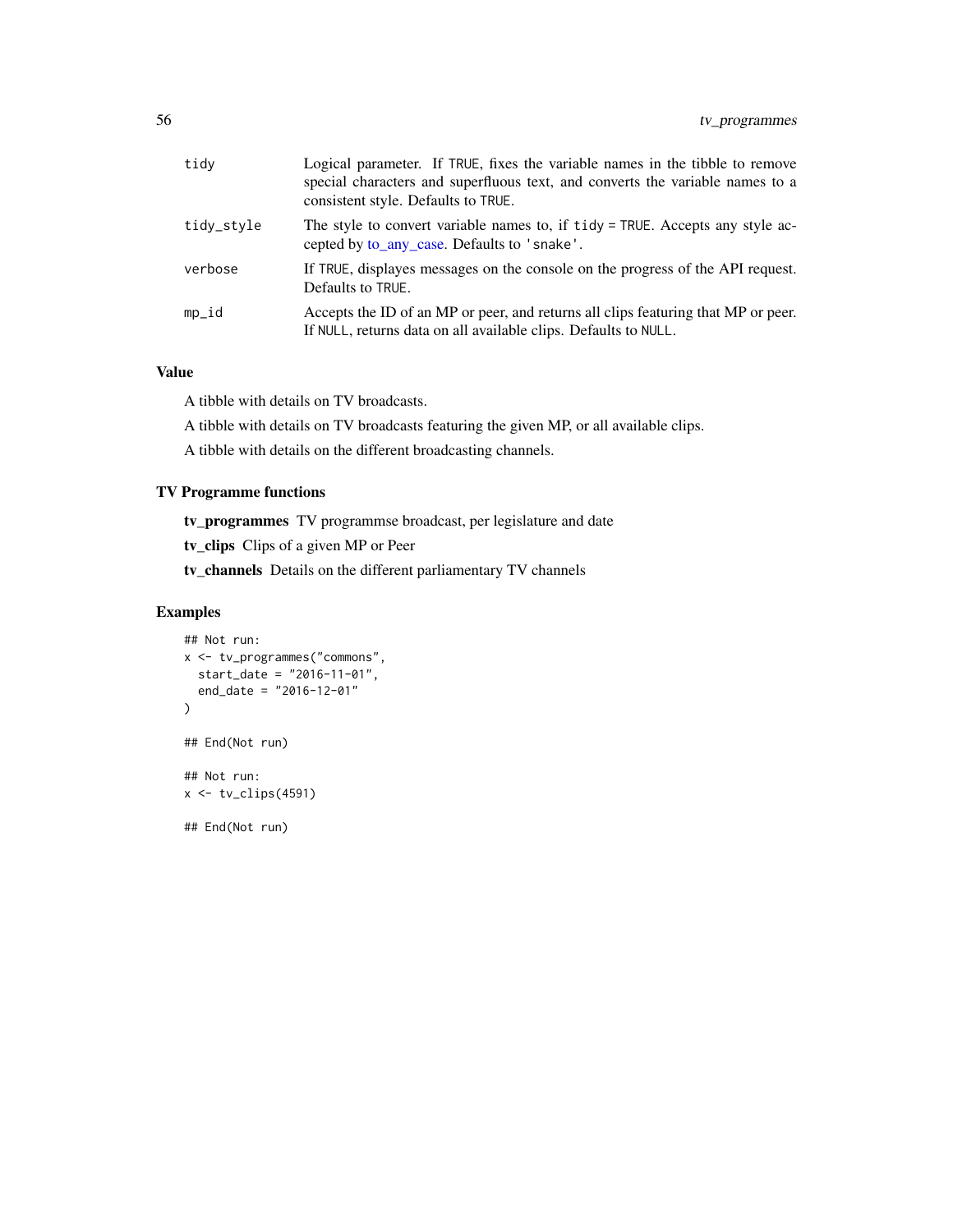# <span id="page-56-0"></span>**Index**

∗Topic datasets bill\_publication\_types, [8](#page-7-0) all\_answered\_questions, [3](#page-2-0) all\_answered\_questions(), *[11](#page-10-0)*, *[15,](#page-14-0) [16](#page-15-0)*, *[39](#page-38-0)*, *[46](#page-45-0)* bill\_publication\_types, [8](#page-7-0) bill\_publication\_types(), *[7,](#page-6-0) [8](#page-7-0)* bill\_publications, [7](#page-6-0) bill\_publications(), *[6](#page-5-0)*, *[8,](#page-7-0) [9](#page-8-0)* bill\_stage\_types, [9](#page-8-0) bill\_stage\_types(), *[6](#page-5-0)*, *[8](#page-7-0)* bills, [5](#page-4-0) bills(), *[8,](#page-7-0) [9](#page-8-0)* commons\_answered\_questions, [10](#page-9-0) commons\_answered\_questions(), *[4](#page-3-0)*, *[15,](#page-14-0) [16](#page-15-0)*, *[39](#page-38-0)*, *[46](#page-45-0)* commons\_division\_date, [13](#page-12-0) commons\_divisions, [11](#page-10-0) commons\_members *(*members*)*, [41](#page-40-0) commons\_oral\_question\_times, [15](#page-14-0) commons\_oral\_question\_times(), *[4](#page-3-0)*, *[11](#page-10-0)*, *[15](#page-14-0)*, *[39](#page-38-0)*, *[46](#page-45-0)* commons\_oral\_questions, [14](#page-13-0) commons\_oral\_questions(), *[4](#page-3-0)*, *[11](#page-10-0)*, *[16](#page-15-0)*, *[39](#page-38-0)*, *[46](#page-45-0)* commons\_terms, [17](#page-16-0) commons\_written\_questions, [18](#page-17-0) commons\_written\_questions(), *[4](#page-3-0)*, *[11](#page-10-0)*, *[15,](#page-14-0) [16](#page-15-0)*, *[39](#page-38-0)*, *[47](#page-46-0)* constituencies, [19](#page-18-0) early\_day\_motions, [20](#page-19-0) early\_day\_motions(), *[45](#page-44-0)* election\_candidates, [23](#page-22-0) election\_candidates(), *[23](#page-22-0)*, *[26](#page-25-0)* election\_results, [24](#page-23-0) election\_results(), *[23,](#page-22-0) [24](#page-23-0)*

elections, [22](#page-21-0) elections(), *[24](#page-23-0)*, *[26](#page-25-0)* epetition, [26](#page-25-0) epetition(), *[27,](#page-26-0) [28](#page-27-0)* epetition\_tibble, [27](#page-26-0) epetition\_tibble(), *[26,](#page-25-0) [27](#page-26-0)*

hansard, [29](#page-28-0) hansard-package *(*hansard*)*, [29](#page-28-0) hansard\_all\_answered\_questions *(*all\_answered\_questions*)*, [3](#page-2-0) hansard\_bill\_publications *(*bill\_publications*)*, [7](#page-6-0) hansard\_bill\_stage\_types *(*bill\_stage\_types*)*, [9](#page-8-0) hansard\_bills *(*bills*)*, [5](#page-4-0) hansard\_commons\_answered\_questions *(*commons\_answered\_questions*)*, [10](#page-9-0) hansard\_commons\_division\_date *(*commons\_division\_date*)*, [13](#page-12-0) hansard\_commons\_divisions *(*commons\_divisions*)*, [11](#page-10-0) hansard\_commons\_members *(*members*)*, [41](#page-40-0) hansard\_commons\_oral\_question\_times *(*commons\_oral\_question\_times*)*, [15](#page-14-0) hansard\_commons\_oral\_questions *(*commons\_oral\_questions*)*, [14](#page-13-0) hansard\_commons\_terms *(*commons\_terms*)*, [17](#page-16-0) hansard\_commons\_written\_questions *(*commons\_written\_questions*)*, [18](#page-17-0) hansard\_constituencies *(*constituencies*)*, [19](#page-18-0) hansard\_early\_day\_motions *(*early\_day\_motions*)*, [20](#page-19-0) hansard\_election\_candidates *(*election\_candidates*)*, [23](#page-22-0)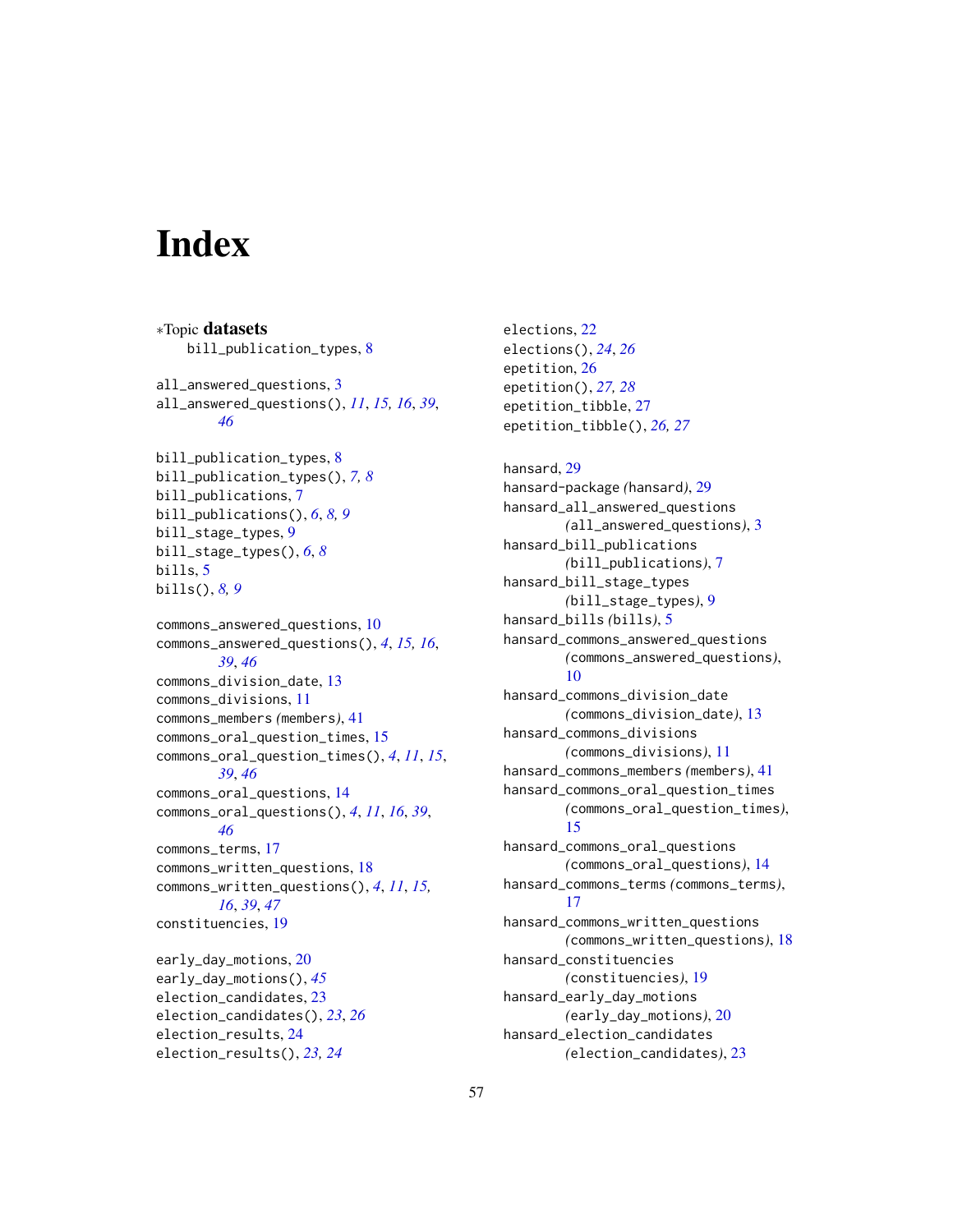hansard\_election\_results *(*election\_results*)*, [24](#page-23-0) hansard\_elections *(*elections*)*, [22](#page-21-0) hansard\_epetition *(*epetition*)*, [26](#page-25-0) hansard\_epetition\_tibble *(*epetition\_tibble*)*, [27](#page-26-0) hansard\_lord\_vote\_record *(*lord\_vote\_record*)*, [39](#page-38-0) hansard\_lords\_amendments *(*lords\_amendments*)*, [29](#page-28-0) hansard\_lords\_attendance *(*lords\_attendance*)*, [31](#page-30-0) hansard\_lords\_attendance\_date *(*lords\_attendance\_date*)*, [32](#page-31-0) hansard\_lords\_attendance\_session *(*lords\_attendance\_session*)*, [33](#page-32-0) hansard\_lords\_divisions *(*lords\_divisions*)*, [34](#page-33-0) hansard\_lords\_interests *(*lords\_interests*)*, [36](#page-35-0) hansard\_lords\_members *(*members*)*, [41](#page-40-0) hansard\_lords\_sessions *(*lords\_sessions*)*, [37](#page-36-0) hansard\_lords\_written\_questions *(*lords\_written\_questions*)*, [38](#page-37-0) hansard\_members *(*members*)*, [41](#page-40-0) hansard\_members\_search *(*members\_search*)*, [42](#page-41-0) hansard\_mp\_edms *(*mp\_edms*)*, [44](#page-43-0) hansard\_mp\_questions *(*mp\_questions*)*, [45](#page-44-0) hansard\_mp\_vote\_record *(*mp\_vote\_record*)*, [47](#page-46-0) hansard\_papers\_laid *(*papers\_laid*)*, [48](#page-47-0) hansard\_publication\_logs *(*publication\_logs*)*, [50](#page-49-0) hansard\_research\_briefings *(*research\_briefings*)*, [51](#page-50-0) hansard\_research\_subtopics\_list *(*research\_topics\_list*)*, [52](#page-51-0) hansard\_research\_topics\_list *(*research\_topics\_list*)*, [52](#page-51-0) hansard\_research\_types\_list *(*research\_topics\_list*)*, [52](#page-51-0) hansard\_sessions\_info *(*sessions\_info*)*, [53](#page-52-0) hansard\_tv\_channels *(*tv\_programmes*)*, [55](#page-54-0) hansard\_tv\_clips *(*tv\_programmes*)*, [55](#page-54-0) hansard\_tv\_programmes *(*tv\_programmes*)*,

# [55](#page-54-0)

lord\_vote\_record, [39](#page-38-0) lords\_amendments, [29](#page-28-0) lords\_ammendments, [30](#page-29-0) lords\_attendance, [31](#page-30-0) lords\_attendance\_date, [32](#page-31-0) lords\_attendance\_date(), *[31](#page-30-0)*, *[34](#page-33-0)* lords\_attendance\_session, [33](#page-32-0) lords\_attendance\_session(), *[31](#page-30-0)*, *[33](#page-32-0)*, *[37](#page-36-0)* lords\_divisions, [34](#page-33-0) lords\_interests, [36](#page-35-0) lords\_members *(*members*)*, [41](#page-40-0) lords\_members(), *[40](#page-39-0)* lords\_sessions, [37](#page-36-0) lords\_sessions(), *[34](#page-33-0)* lords\_written\_questions, [38](#page-37-0) lords\_written\_questions(), *[4](#page-3-0)*, *[11](#page-10-0)*, *[15,](#page-14-0) [16](#page-15-0)*, *[47](#page-46-0)*

```
members, 41
members(), 43
members_search, 42
members_search(), 42
mnis, 41
mnis_full_biog, 41
mp_edms, 44
mp_edms(), 21
mp_questions, 45
mp_questions(), 4, 11, 15, 16, 39
mp_vote_record, 47
```
papers\_laid, [48](#page-47-0) publication\_logs, [50](#page-49-0)

```
research_briefings, 51
research_briefings(), 53
research_subtopics_list
        (research_topics_list), 52
research_subtopics_list(), 51, 52
research_topics_list, 52
research_topics_list(), 51, 52
research_types_list
        (research_topics_list), 52
research_types_list(), 51, 52
```
sessions\_info, [53](#page-52-0) sessions\_info(), *[37](#page-36-0)*